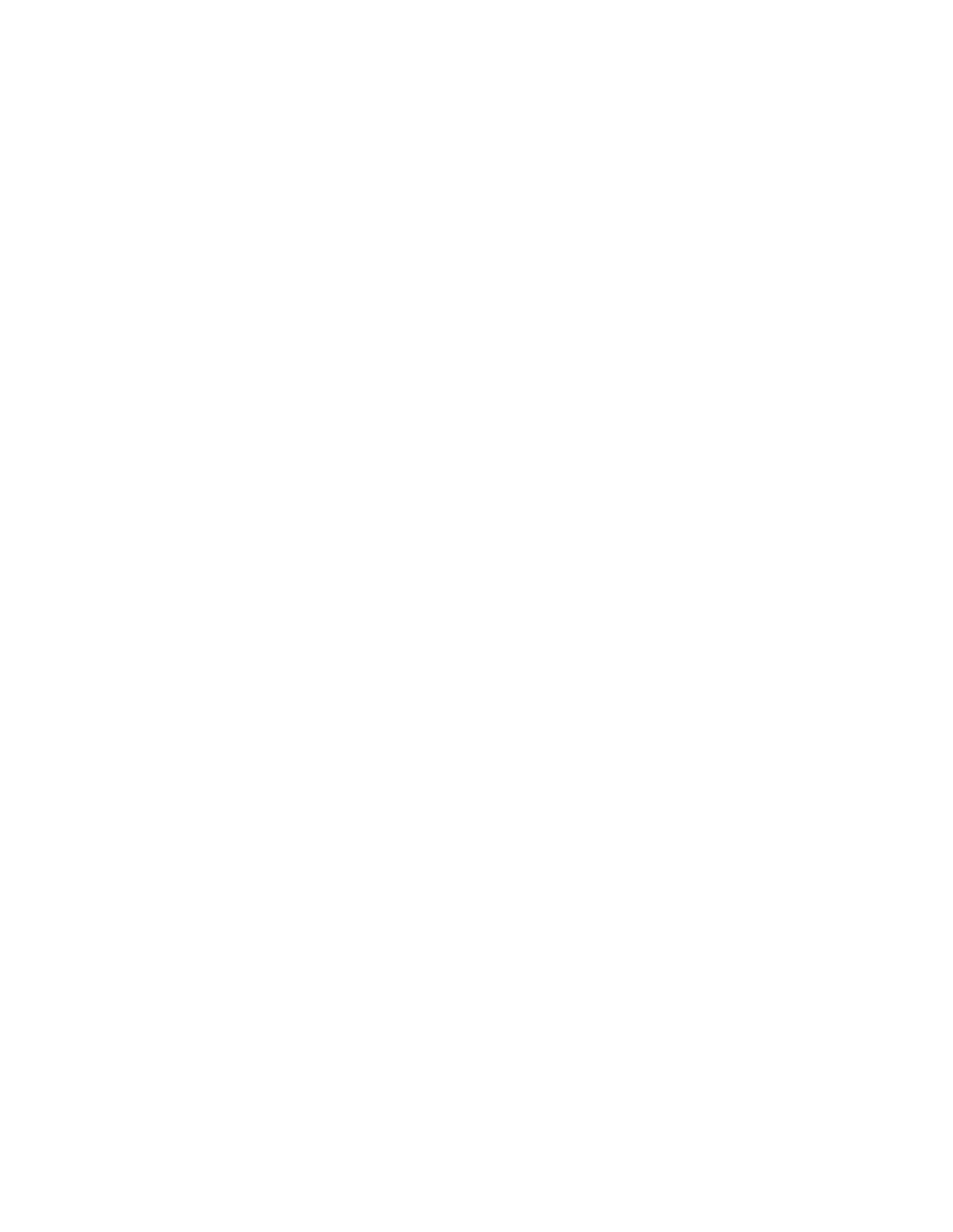# **TITLE 16** LUMMI NATION CODE OF LAWS<br>SEWER AND WATER DISTRICT CODE

#### **Table of Contents**

# Chapter 16.01 Sewer and Water District and Sewer and Water Board

|                  | 16.01.181 Power to Acquire Property and Rights-Construction, Operation, etc., of System 3    |  |
|------------------|----------------------------------------------------------------------------------------------|--|
|                  | 16.01.182 Contracts for Acquisition, Use and Operation, etc., Authorized Service to Areas in |  |
| Other Districts. |                                                                                              |  |
|                  | 16.01.183 Contracts for Labor and Materials-Call for Bids-Small Works Roster-Award of        |  |
|                  |                                                                                              |  |
|                  |                                                                                              |  |
|                  |                                                                                              |  |
|                  |                                                                                              |  |
|                  |                                                                                              |  |
|                  |                                                                                              |  |
|                  |                                                                                              |  |
|                  |                                                                                              |  |
|                  |                                                                                              |  |

# **Chapter 16.02 Manager and Finances**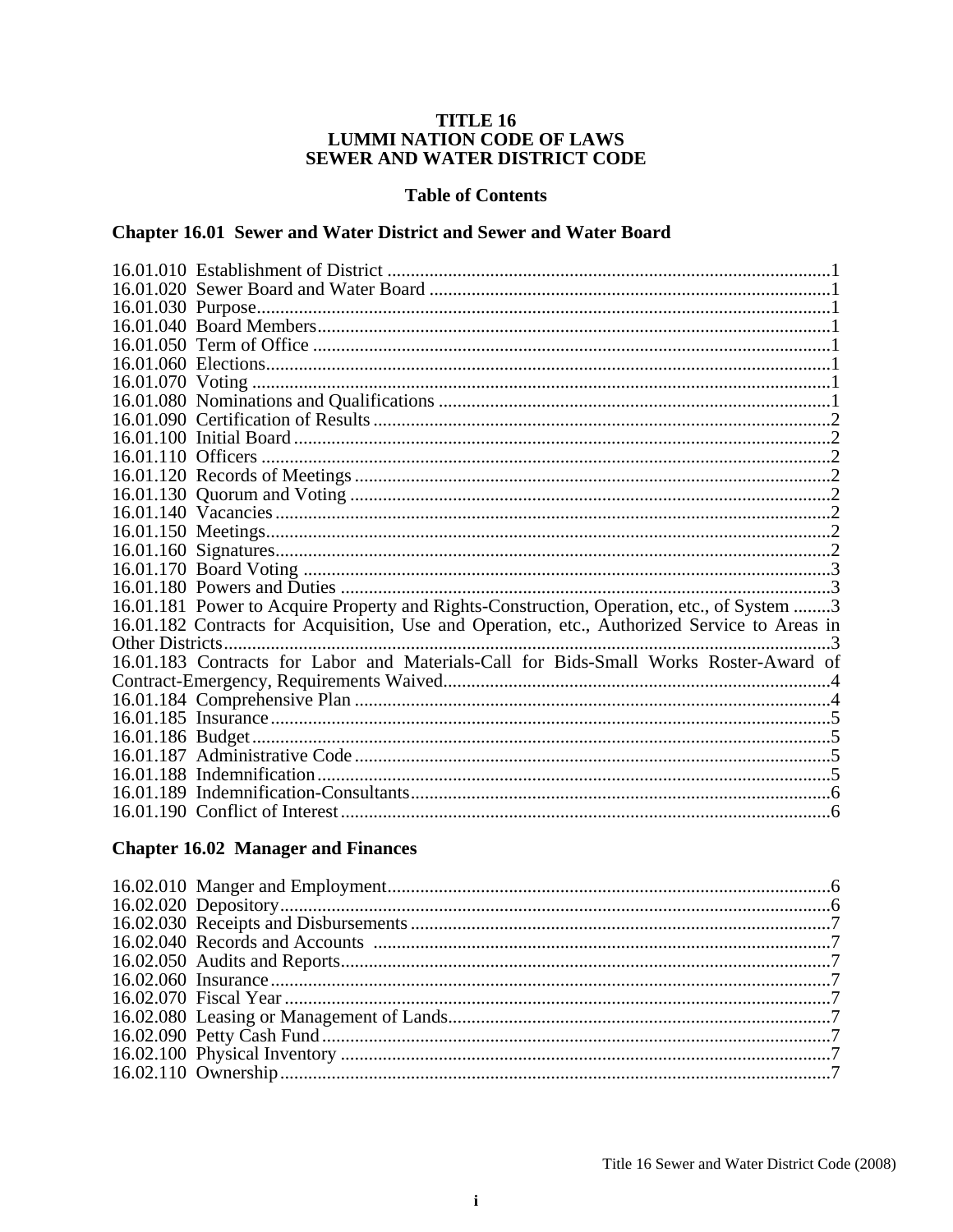# **Chapter 16.03 Definition of Terms**

# **Chapter 16.04 Use of Public Sewer Required**

| 16.04.040 Toilet Facilities and Sewer Connection Required: Time, Manner, & Repair 11 |  |
|--------------------------------------------------------------------------------------|--|
|                                                                                      |  |
| 16.04.060 Property Capable of Being Served by Sewer: Availability of Public Sewer12  |  |
|                                                                                      |  |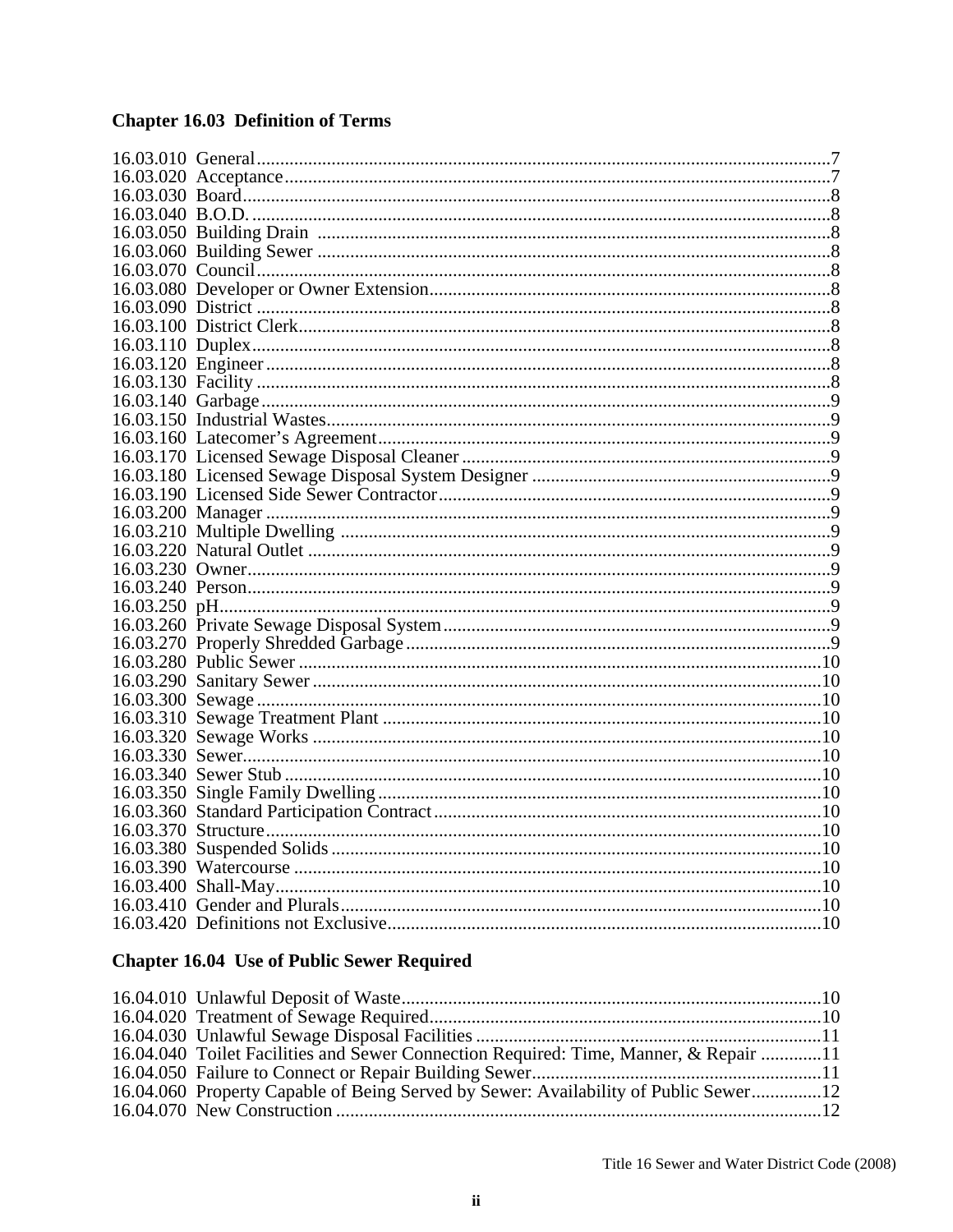|--|--|--|--|

# **Chapter 16.05 Private Sewage Disposal**

# **Chapter 16.06 Building Sewers and Waterline Connections**

| 16.06.010 Non-Authorized Connections, Disturbances, Etc., of Public Sewer Forbidden16 |     |
|---------------------------------------------------------------------------------------|-----|
|                                                                                       |     |
|                                                                                       |     |
|                                                                                       |     |
|                                                                                       |     |
|                                                                                       |     |
| 16.06.070 Building Sewer or Water Line For Each Building: Exceptions18                |     |
|                                                                                       |     |
|                                                                                       |     |
|                                                                                       |     |
|                                                                                       |     |
| 16.06.120 Information From District.                                                  |     |
|                                                                                       |     |
| 16.06.140 Building Sewer or Water Line Connection to Public Sewer or Water Line19     |     |
|                                                                                       |     |
|                                                                                       |     |
|                                                                                       |     |
|                                                                                       |     |
|                                                                                       |     |
|                                                                                       |     |
|                                                                                       | .20 |
|                                                                                       |     |

# **Chapter 16.07 Standard Participation Contract**

| 16.07.030 Charges For Trunkage, Connection, Permit Fees, and Charges21 |  |
|------------------------------------------------------------------------|--|
|                                                                        |  |
|                                                                        |  |
|                                                                        |  |
|                                                                        |  |
|                                                                        |  |
|                                                                        |  |
|                                                                        |  |
|                                                                        |  |
|                                                                        |  |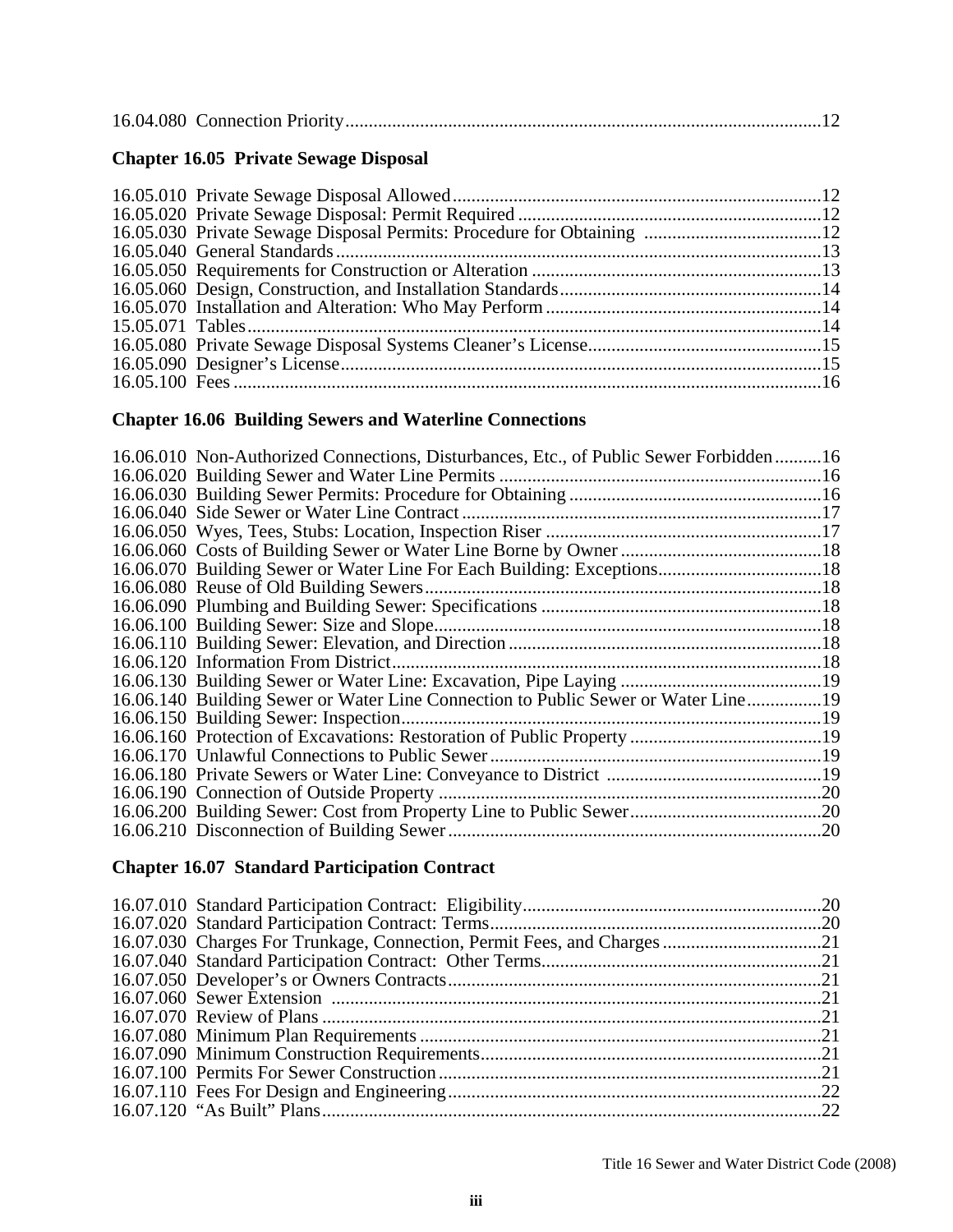|--|--|--|--|

# **Chapter 16.08 Sewer and Water District Charges and Fees**

# **Chapter 16.09 Use of the Public Sewer and Water Systems**

# **Chapter 16.10 Protection From Damage**

# **Chapter 16.11 Side Sewer or Water Line Contractors**

# **Chapter 16.12 Utility Local Improvement District**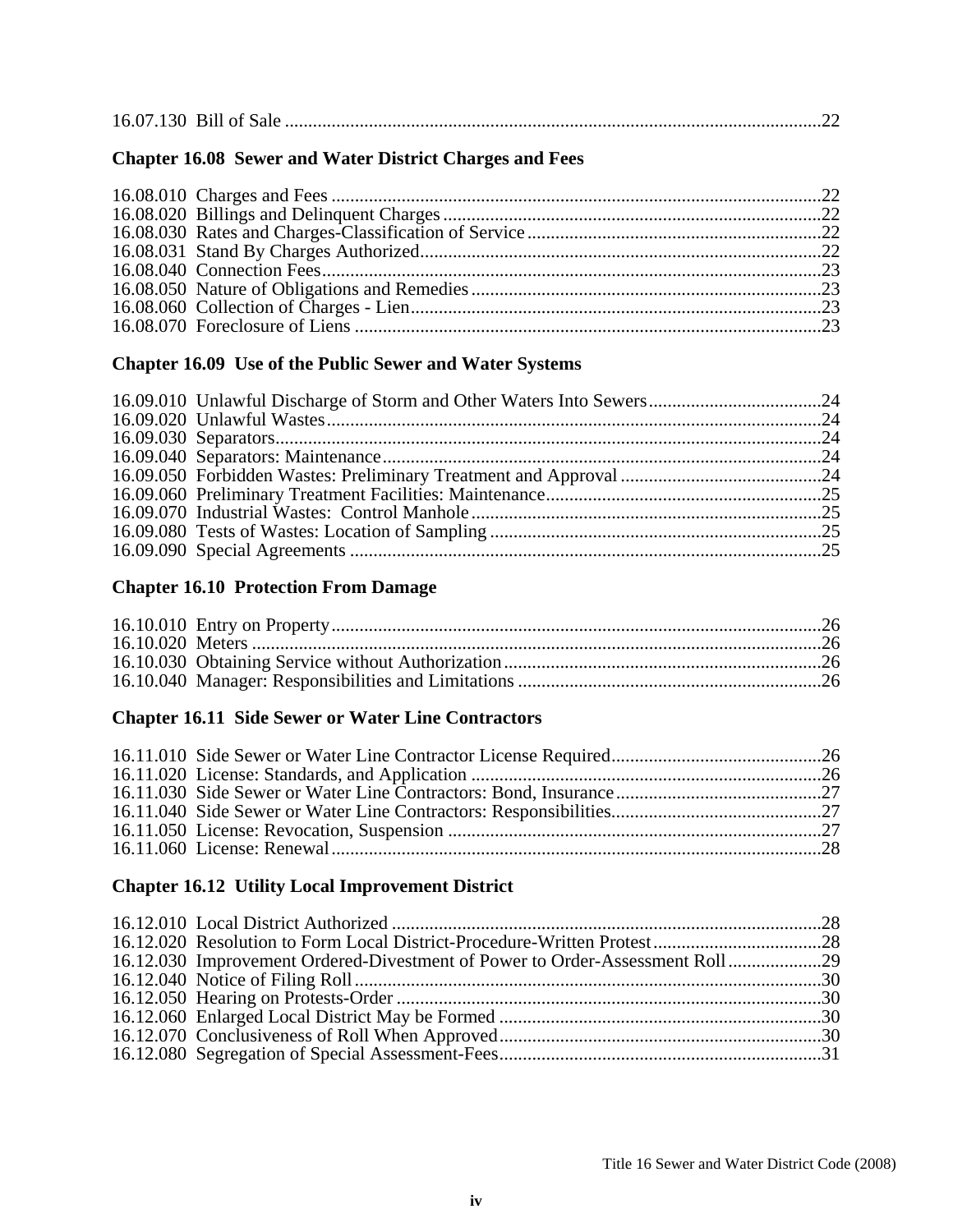# **Chapter 16.13 Violations of Ordinance**

# **Chapter 16.14 Judicial Review**

# **Chapter 16.15 Miscellaneous**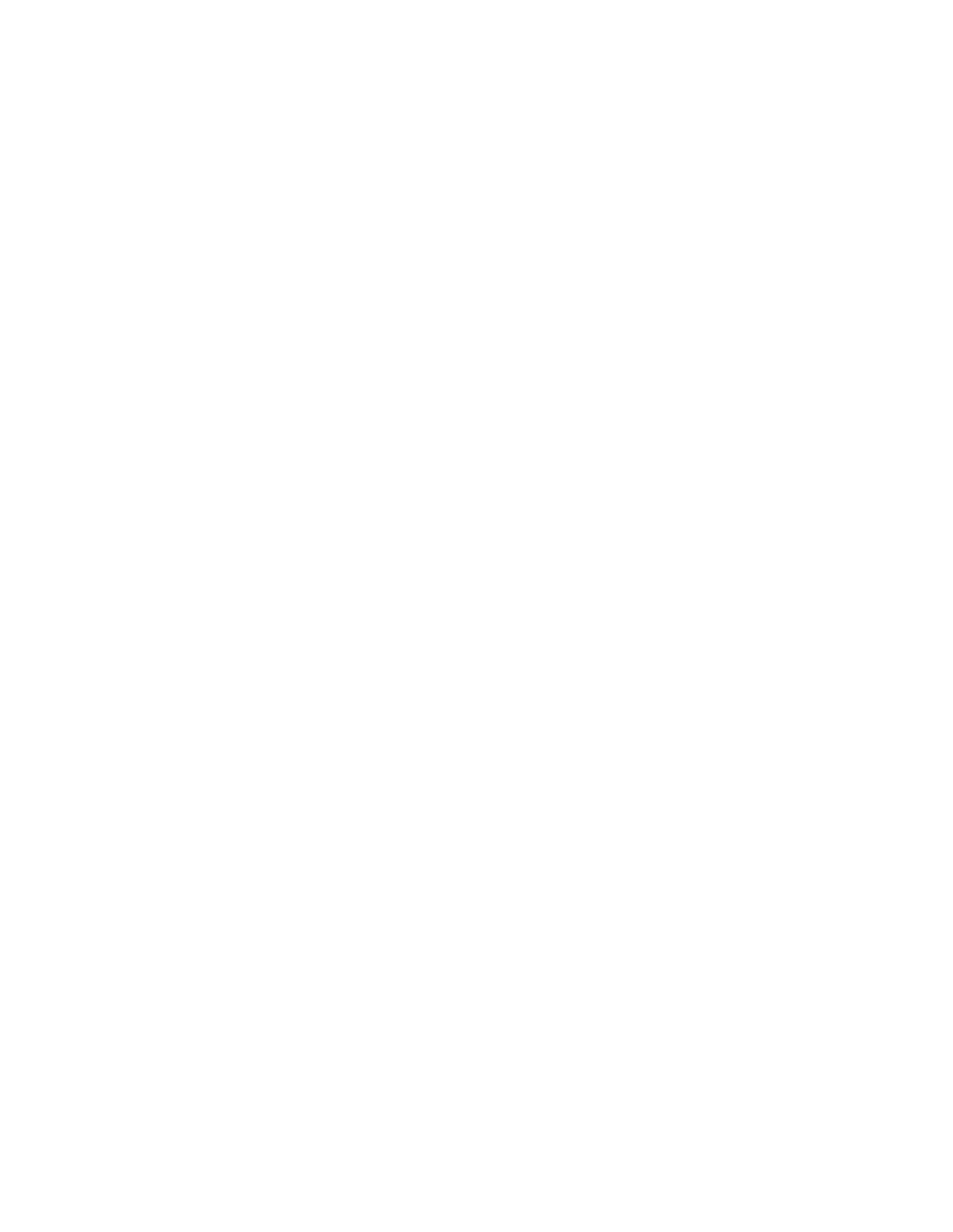#### **TITLE l6 LUMMI NATION CODE OF LAWS SEWER AND WATER DISTRICT CODE**

#### **Chapter 16.01 Sewer and Water District and Sewer and Water Board**

#### **16.01.010 Establishment of District**

There is hereby established the Lummi Tribal Sewer and Lummi Tribal Water District encompassing all of the land and waters within the exterior boundaries of the Lummi Indian Reservation.

#### **16.01.020 Sewer Board and Water Board**

There are hereby established the separate Lummi Tribal Sewer and the Lummi Tribal Water Board to serve as the administrative Boards for the Lummi Tribal Sewer and the Lummi Tribal Water District. When the term Board is used in this ordinance it shall mean the Sewer Board or the Water Board as the context shall indicate.

## **16.01.030 Purpose**

The Lummi Tribal Sewer and Water Board (hereinafter referred to as "Board") shall be responsible for assuring that the operation of the system set out in this ordinance adheres to the dictates of the Sewer Ordinance and any regulations promulgated thereunder, the requirements of regulating agencies, and the conditions of customers, with the goal of keeping the District fiscally responsible, and viable.

## **16.01.040 Board Members**

The Sewer Board shall consist of five (5) members. Two (2) members will be elected from the community within the boundaries of the District. Two (2) members will be elected from the Lummi Indian Tribal membership. The fifth member will be a member of the Lummi Indian Business Council, and shall be appointed by the Lummi Indian Business Council to the Sewer and Water Board position. The Water Board shall consist of the two elected tribal member representatives on the Sewer Board and the one appointed<br>Lummi Indian Business Council Lummi Indian Business representative.

## **16.01.050 Term of Office**

Except for the initial Board, all members shall serve a two-year (2) term, except for the representative of the Lummi Indian Business Council, who shall serve a one-year (1) term.

## **16.01.060 Elections**

Elections shall be held on the first Tuesday after the first Monday in November of each year. Each year, one (1) Indian position, one (1) open position, and the Business Council position shall be filled.

## **16.01.070 Voting**

Voting shall be by secret ballot. At least thirty (30) days prior to the scheduled date of the elections, an election committee made up of the Chairman of the Lummi Indian Business Council, (or his designee), another Lummi Indian, and a non-Indian shall be appointed by the Sewer and Water Board to establish rules and election procedures for the conduct of the election, including, but not limited to, the type of secret ballot (machine or paper), the number and type of election officials at the polls, and compensation to be paid these people. Candidates and electors for the Indian positions shall consist of members of the Lummi Indian Tribe qualified to vote in tribal elections. Candidates and electors for the open positions shall consist of all persons residing within the District for at least ninety (90) days preceding the election and registered to vote in the elections of the State of Washington

#### **16.01.080 Nominations and Qualifications**

Within twenty-five (25) days preceding the date set for elections, any person qualifying as a candidate under the preceding sections may be nominated by submitting his or her name in writing to the election committee. Nominations shall be received by the election committee for ten (l0) days and may not be received by the election committee later than fifteen (l5) days prior to the date set for elections. The election committee will cause the names of all nominees to be posted at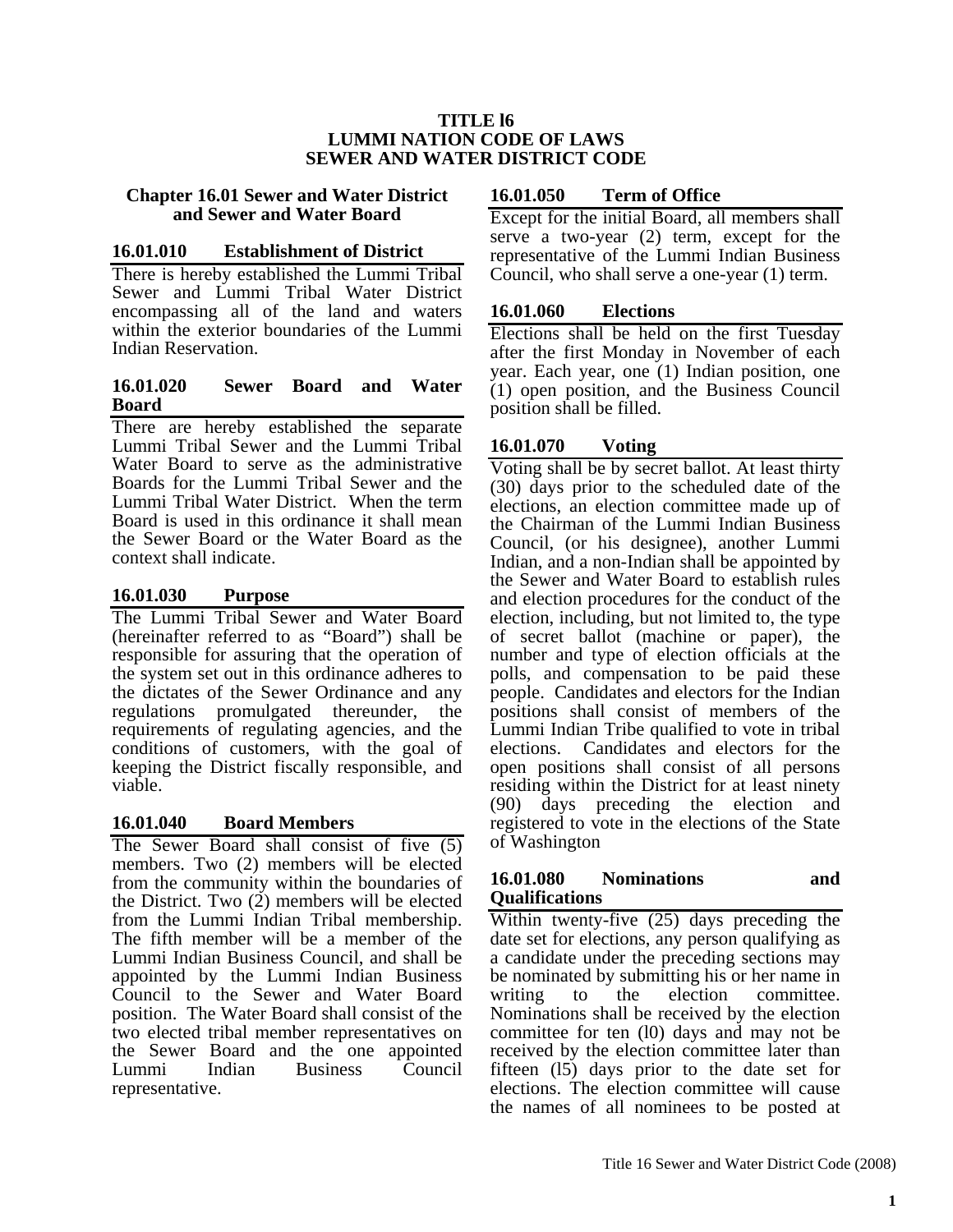prominent places within the Lummi Indian Reservation and published in a newspaper of general circulation together with the notice of the election.

# **16.01.090 Certification of Results**

Within twenty-four (24) hours after the closing of the election, the election committee will count the ballots. The committee will then certify the election of the candidates with the highest number of votes from the eligible electors. Within ten (l0) days of the election, the Chairman of the Lummi Indian Business Council shall issue a certificate of election to the certified candidates. The Lummi Indian Business Council shall appoint all candidates receiving certificates of election to the Board. A decision of the election committee on all election matters shall be final.

# **16.01.100 Initial Board**

The entire initial Board shall be appointed by the Lummi Indian Business Council in accordance with the membership pattern set out above. Two Indians and two non-Indians and the Lummi Indian Business Council representative shall be appointed to serve until the annual general Council meeting in January, 1977, or until their successors are elected or appointed. Two Indians and two non-Indians shall be appointed to serve until the Annual General Council meeting in January, l978, or until their successors are elected or appointed. At the expiration of the terms of the first members of the Board, terms shall be for a two-year period, except for the Lummi Indian Business Council representative.

# **16.01.110 Officers**

Within thirty (30) days after the election, or after the appointment of the initial Board, there shall be an organizational meeting of the Board to elect a Chairman, Vice-Chairman and a Secretary Treasurer.

## **16.01.120 Records of Meetings**

The Secretary shall keep or cause to be kept a complete and accurate record of all meetings, copies of which will be furnished to the Board.

## **16.01.130 Quorum and Voting**

A minimum of three (3) members of the Board shall constitute a quorum. Any action taken by the Board must be taken by a minimum of a majority of those present at a Board meeting. Any resolution of the Board shall be signed by not less than three members of the Board before becoming effective.

#### **16.01.140 Vacancies**

If any member of the Board shall die, resign or no longer be qualified to be a Board member under the terms of this Ordinance, or if the Board shall expel any member for neglect or gross misconduct, after a hearing on the matter, a vacancy in his office shall automatically be created and the remaining members of the Board shall appoint a qualified person to serve the unexpired portion of the term. Such appointment shall be made consistent with the membership pattern for the Board established by this Ordinance. Any Board member who shall, without sufficient excuse, miss three (3) consecutive regularly scheduled meetings shall forfeit his or office, subject to reappointment by the Lummi Indian Business Council.

## **16.01.150 Meetings**

The Board shall meet when business demands and requires attention, but in no case less than once a month. Meetings may be called by the Chairman, or upon request in writing of two members of the Board or by request in writing of the District Manager. If the Chairman fails to call a meeting within five days after receipt of a written request, any other two members of the Board may call such a meeting. No meeting shall be held except on not less than forty-eight (48) hours written notice to the Board members. Any action taken at a meeting not called in accordance with this section shall be void and of no effect.

## **16.01.160 Signatures**

The Chairman or Vice-Chairman of the Board may sign such papers as the Board may authorize for and on behalf of the Board. All such authorizations shall be reflected in the records of the meetings.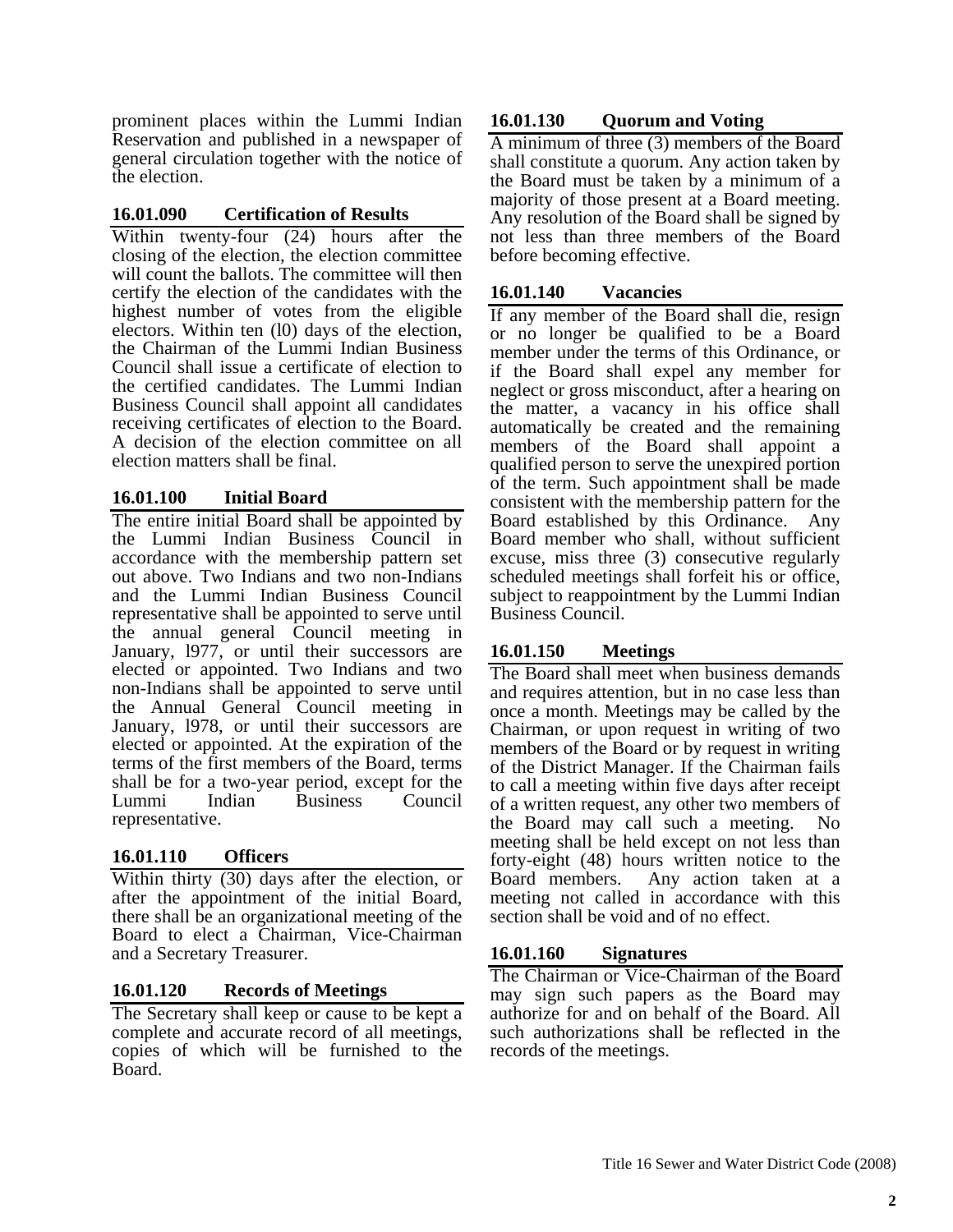# **16.01.170 Board Voting**

Each member of the Board including the Chairman shall be entitled to vote on each matter coming properly before the Board.

#### **16.01.180 Powers and Duties**

Generally, the Business Council shall have full plenary authority over the Board. The Board shall be responsible for providing management and over all responsibilities of the District and its projects. It shall have the power, with prior approval of the Council in each case, to borrow funds for the operation of the District, take and give evidence of indebtedness, collateral and other security for loans and advances. It shall have the power to enter into business contracts and to do all things necessary to carry out the responsibilities hereunder, and specifically the responsibilities delegated to it under this Ordinance. However, the Board shall not enter into any litigation without specific authorization of Council nor may the Board waive immunity from suit without such specific authorization. No contract entered into by the Board without Council approval shall be an obligation of the council.

#### **16.01.181 Power to Acquire Property and Rights-Construction, Operation, etc., of System**

The Board may acquire by purchase all lands, property rights, water, and water rights, within the District necessary for its purpose provided

(a) title to all such property so acquired shall be taken in the name of the United States for the use and benefit of the Lummi Nation in the case of real property and in the name of the Lummi Nation in the case of other property; and

(b) no real property shall be acquired without permission of the Council.

It may lease real or personal property necessary for its purposes for a term of years for which such leased property may not be needed permanently or substantial savings to the District can be effected thereby. The Board may construct, purchase, add to, maintain, and operate systems of water and sewers for the purpose of furnishing the

District and inhabitants thereof with an adequate system of water distribution and sewers for all uses and purposes, public and private, including but not limited to water storage and distribution, on-site sewage disposal facilities, facilities for the drainage of storm or surface water, public highways, streets, and roads with full authority to regulate the use and operation thereof and the service rates to be charged. For such purposes the District may conduct water and sewage throughout the district and throughout other political subdivisions within the District and purchase or acquire land and rights of way necessary for such sewer and water pipe. The District may erect reservoirs and sewage treatment plants, within or without the District, and may acquire by purchase properties or privileges necessary to be had to protect any lakes, rivers, or watercourses and also other areas of land from pollution, from its sewers or its sewage treatment plants. The District may charge property owners seeking to connect to the District system of water or sewer lines, as a condition to granting the right to so connect in addition to the cost of such connection, such reasonable connection charges as the Board shall determine to be proper. The District may require all property owners within the District located within the area served by the District system to connect their private drain and sewer and water systems with the District system under such penalty as the sewer and water commissioners shall prescribe by resolution. The District may for such purpose enter upon private property and connect the private drains or sewers with the District system and the cost thereof shall be charged against the property owner and shall be a lien upon property served.

#### **16.01.182 Contracts for Acquisition, Use and Operation, etc., Authorized Service to Areas in Other Districts**

The sewer and water District may enter into contracts with any county, city, town, sewer and water districts, or any other municipal corporation, or with any private person, firm, or corporation, for the acquisition, ownership, use, and operation of any property, facilities, or services, within or without the Sewer and Water District and necessary or desirable to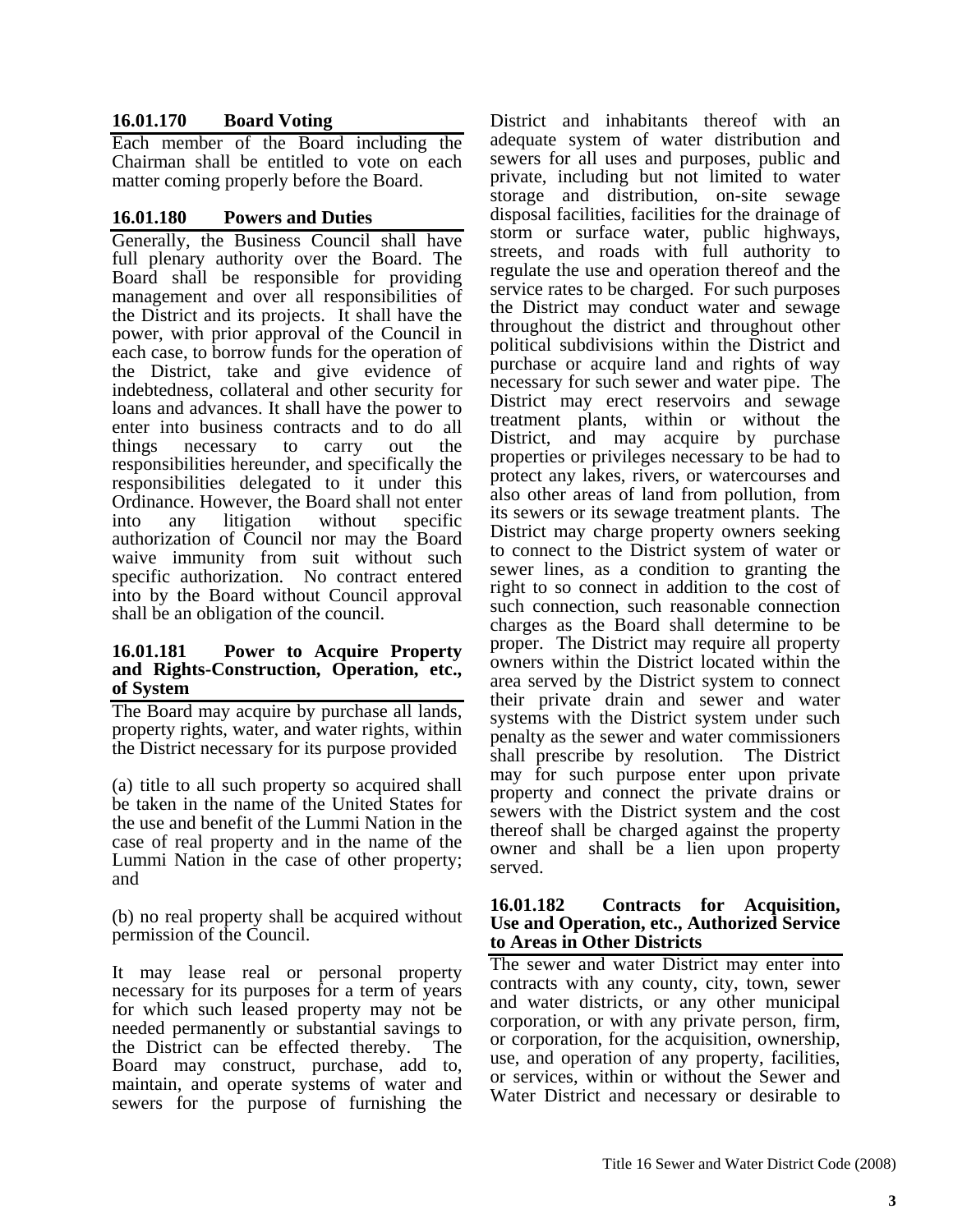carry out the purpose of the Sewer and Water District, and the Sewer and Water District may provide sewer and water service to property owners in the areas within or without the limits of the District.

#### **16.01.183 Contracts for Labor and Materials-Call for Bids-Small Works Roster-Award of Contract-Emergency, Requirements Waived**

(a) All materials purchased and work ordered, the estimated cost of which is in excess of five thousand dollars (\$5,000), shall be let by contract. All contract projects, the estimated cost of which is less than twenty-five thousand dollars (\$25,000), may be awarded to a contractor on the small works roster. The small works roster shall be comprised of all responsible contractors who have requested to be on the list. The Board may set up uniform procedures to prequalify contractors for inclusion on the small works roster. The Board shall authorize by resolution a procedure for securing telephone and/or written quotations from the contractors on the small works roster to assure establishment of a competitive price and for awarding contracts to the lowest responsible bidder. Such procedure shall require that a good faith effort be made to request quotations from all contractors on the small works roster. Immediately after an award is made the bid quotations obtained shall be recorded, open to public inspection, and available by telephone inquiry. The small works roster shall be revised every six (6) months. All contract projects equal to or in excess of twenty-five thousand dollars (\$25,000) shall be let by competitive bidding. Before awarding any competitive contract the Board shall cause a notice to be published in a newspaper in general circulation in Whatcom County at least once, ten (10) days before the letting of such contract, inviting sealed proposals for such work, plans and specifications which must at the time of publication be on file in the office of the Board subject to public inspection. Such notice shall state generally the work to be done and shall call for proposals for doing the same to be sealed and filed with the Board on or before the day and hour named therein.

(b) Each bid shall be accompanied by a bid proposal deposit in the form of a certified check, cashier's check, postal money order, or surety bond payable to the order of the Lummi Tribal Sewer and Water District in a sum of not less than five percent (5%) of the amount of the bid and no bid shall be considered unless accompanied by such bid proposal deposit.

At the time and place named such bid shall be publicly opened and read and the Board shall proceed to canvass the bids and may let such contract to the lowest responsible bidder upon plans and specifications; Provided that no contract shall be let in excess of the cost of said materials or work or if, in the opinion of the Board, all bids are unsatisfactory, they may reject all of them and readvertise and in such case all checks, cash, or bid bonds shall be returned to the bidders. If such contract be let, then all checks, cash, or bid bonds shall be returned to the bidders, except that of the successful bidder, which shall be retained until a contract shall be entered into for the purchase of such materials or doing such work, and a bond to perform such work furnished with sureties satisfactory to the Board in the full amount of the contract price between the bidder and the commission in accordance with bid. If said bidder fails to enter into said contract in accordance with said bid and furnish such bond within ten (10) days from the date he is notified that he is the successful bidder, the said check, cash or bonds and the amount thereof shall be forfeited to the Sewer and Water District.

In the event of an emergency when the public interest or property of the Sewer and Water District would suffer material injury or damage by delay, upon resolution of the Board, or proclamation of an official designated by the Board to act for the Board during such emergencies, declaring the existence of such emergency and reciting the facts constituting the same, the Board, or the official acting for the Board, may waive the requirements of this Chapter with reference to any purchase or contract.

## **16.01.184 Comprehensive Plan**

The facilities plan adopted by the Council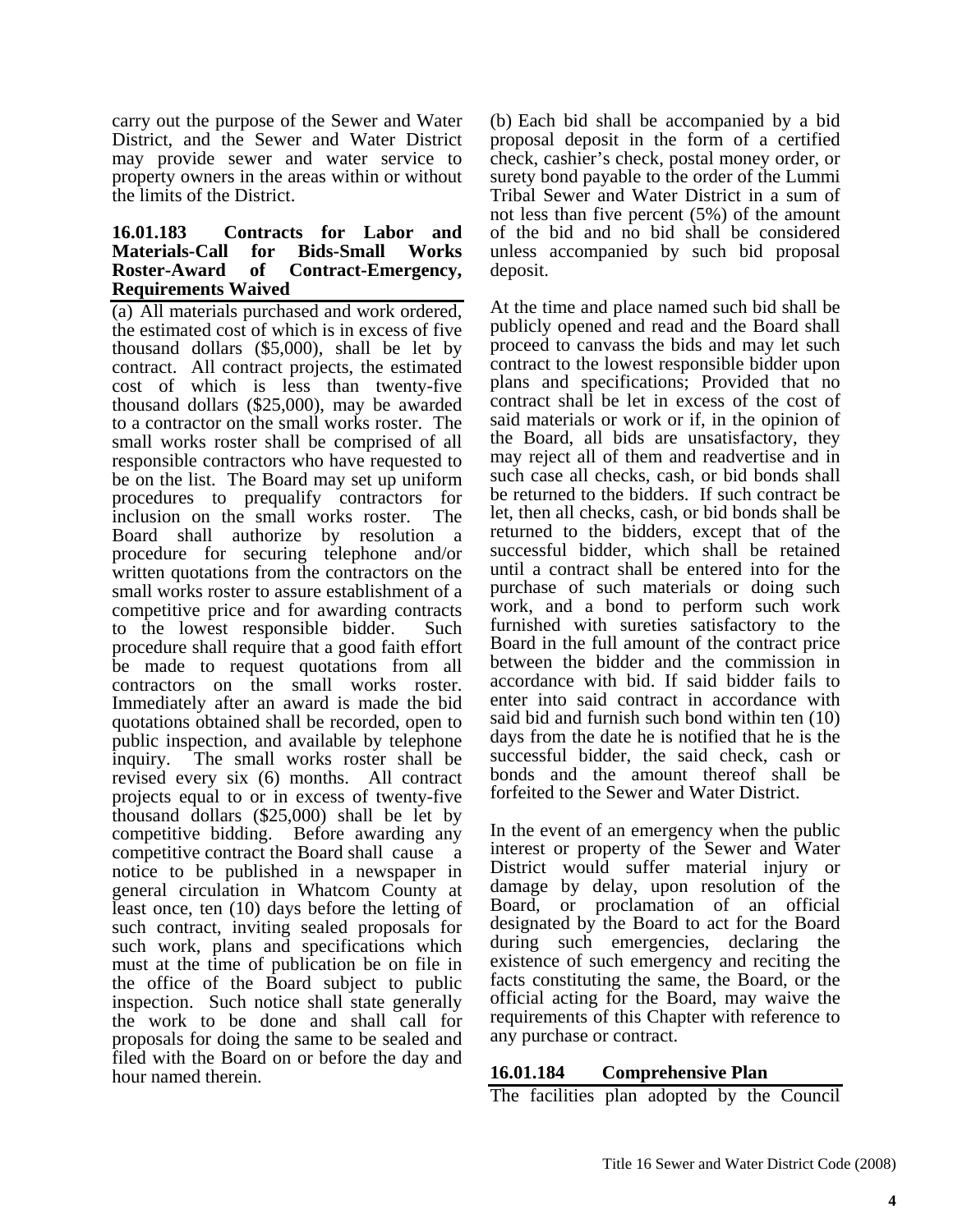shall serve as the initial Comprehensive Plan of the District for the provision of sewer services. Any additions to the system of sewage treatment which shall be proposed by the Board, including extension of any lines, expansion of any treatment plants, or similar additions, shall be accompanied by an amendment to the facilities plan. This amendment shall include, but not be limited to, provision

(a) for the treatment of sewages, industrial, and other liquid wastes which may be generated or expected to be produced within the area to be served by the addition;

(b) for the acquisition or construction and installation of laterals, trunk sewers, intercepting sewers, siphons, pumping stations, treatment plants or expansions, or other sewage collection or treatment facilities; and

(c) for the methods of distributing the costs and expenses of the additions against the District and the property with the District, whether by general levy or through a local improvement district. A similar plan shall be developed by the Board covering the water system. In developing the plan and any amendments, the District shall conduct public hearings on the proposed plan or amendments. The Board may employ such legal and engineering services as they deem necessary in carrying out the purposes of this section. The amendment to the facilities plan shall be submitted and approved by the Council before becoming effective.

# **16.01.185 Insurance**

The Board may purchase such liability insurance with such limits as they may deem reasonable for the purpose of protecting their officials and employees against liability for personal or bodily injuries and property damage arising from their acts or omissions while performing or in good faith purporting to perform their official duties. The term "officials" shall include the members of the Board. The officials and employees of the District shall enjoy the same immunity from suit as enjoyed by officials and employees of the Council.

# **16.01.186 Budget**

On or before October 1, of each year, the Board shall adopt a budget for the forthcoming twelve (12) months. The Budget shall include anticipated revenues from all sources and all anticipated expenditures, amortization and depreciation, capital and miscellaneous expenditures. The budget shall be adopted by resolution and submitted to the Council. Upon proper consideration, the budget may be amended by resolution and the amendment submitted to the Council. Unless the Council shall disapprove the budget within ten (10) calendar days, it shall be approved. The Council may disapprove any portion or all of the budget, but those portions not disapproved shall be deemed approved. The Board may expend funds within an approved budget through procedures adopted by the Board in its administrative code.

# **16.01.187 Administrative Code**

The Board may adopt by resolution an administrative code setting forth the procedures, requirements, and methods by which the powers and duties of the Board are to be exercised and carried out.

# **16.01.188 Indemnification**

Each Sewer and Water Board member or employee who was or is threatened to be made a named defendant or respondent in a threatened, pending, or completed action, suit, or proceeding, whether civil, criminal, administrative, or investigative, shall be indemnified for all expenses incurred in good faith in such action, suit, or proceeding, so long as the member's or employee's actions leading to his or her being named in the action, suit, or proceeding arose out of his or her actions under this ordinance. The Board shall have the power to reimburse or advance the costs and expenses, of any employee or member, incurred in appearing as a witness in any suit, action, or proceeding, even when the member or employee has not, is not, or is never made a defendant, or respondent in such action, suit, or proceeding; provided, that such reimbursement shall be made only by resolution of the Board. A member or employee shall not be indemnified for costs in any action, suit, or proceeding charging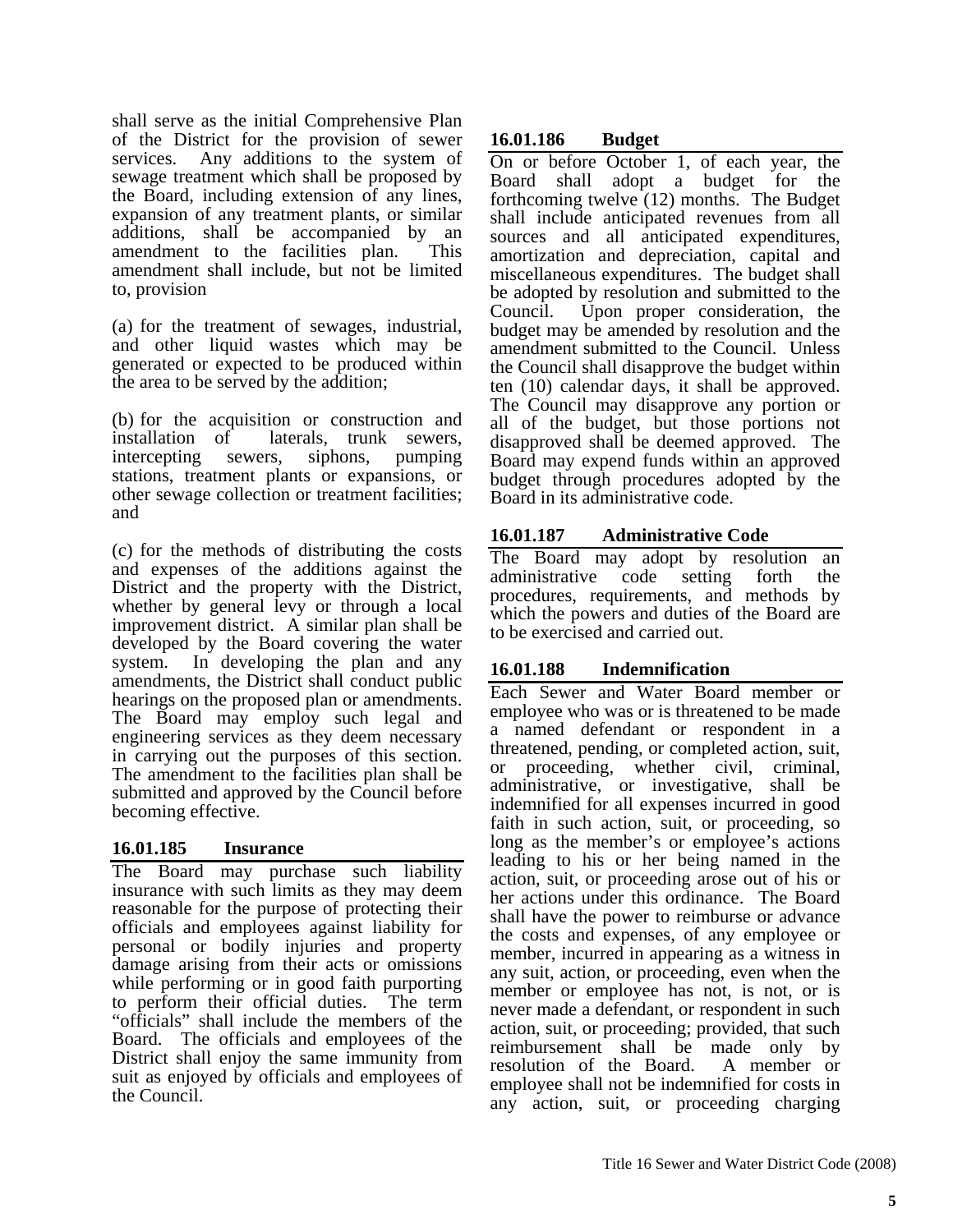improper personal benefit to him or her, whether or not involving action in his or her official capacity, in which he or she shall be adjudged liable on the basis that personal benefit was improperly received by him or her.

A member or employee shall be indemnified only if he or she conducted him or herself in good faith; and

(a) in the case of conduct in his or her own official capacity, he or she reasonably believed his or her conduct to be in the District's best interests; or

(b) in all other cases, he or she reasonably believed his or her conduct to be at least not opposed to the District's best interests; or

(c) in the case of any criminal proceeding, he or she had no reasonable cause to believe his or her conduct was unlawful.

Indemnification shall include payment of any damages assessed against a member or employee by a court or administrative agency. Any indemnification under this section shall be reported in writing to the Lummi Indian Business Council at its meeting immediately following the action of the Board.

#### **16.01.189 Indemnification–Consultants**

The Board may extend the indemnification provisions of Section 16.01.188 to independent contractors who sign a written contract with the Board; provided that, said contract shall provide for special rates and charges to the District in exchange for the extension of the indemnification of Section 16.01.188. No such contract shall be entered into with a consultant or contractor whose duties include actual construction of facilities for the District.

## **16.01.190 Conflict of Interest**

No member of the Board shall participate in any decision in which the interest of that member, either pecuniary or otherwise, shall be different from any other person served by the Board, provided that this section shall not prohibit a member from participating in the formation of a Utility Local Improvement District, or an amendment to the Facilities

Plan which shall involve land upon which the residence of the member is located.

#### **Chapter 16.02 Manager and Finances**

## **16.02.010 Manager and Employment**

The Board shall have the authority to hire a manager who shall have the following duties:

(a) The manager shall be responsible for daily operations of the District and its projects.

(b) The manager shall be responsible for employing, directing, training and discharging all employees under his charge. All salaries and wages shall be an expense of the District and will be in accordance with pay scales approved by the Business Council and the Board.

(c) The manager shall have the power to direct purchasing and sales within limits set by the Board.

(d) The manager shall be responsible for planning, development and operations as directed by the Board and under the provisions of this Ordinance.

(e) The manager shall be responsible for income and expenditures, budgeting and accounting for the District.

(f) The manager shall be required to make periodic reports to the Board and to the Business Council.

(g) The manager shall be responsible for those other matters assigned him by the Board.

(h) Where this ordinance requires the manager to perform a duty, he may delegate that duty to a member of the District staff.

#### **16.02.020 Depository**

The depository of the District shall be a separate commercial account or accounts in any bank selected by the Board and approved by the Business Council. Said account shall be in the name "Lummi Tribal Sewer District". Said accounts shall be insured by an agency of the United States.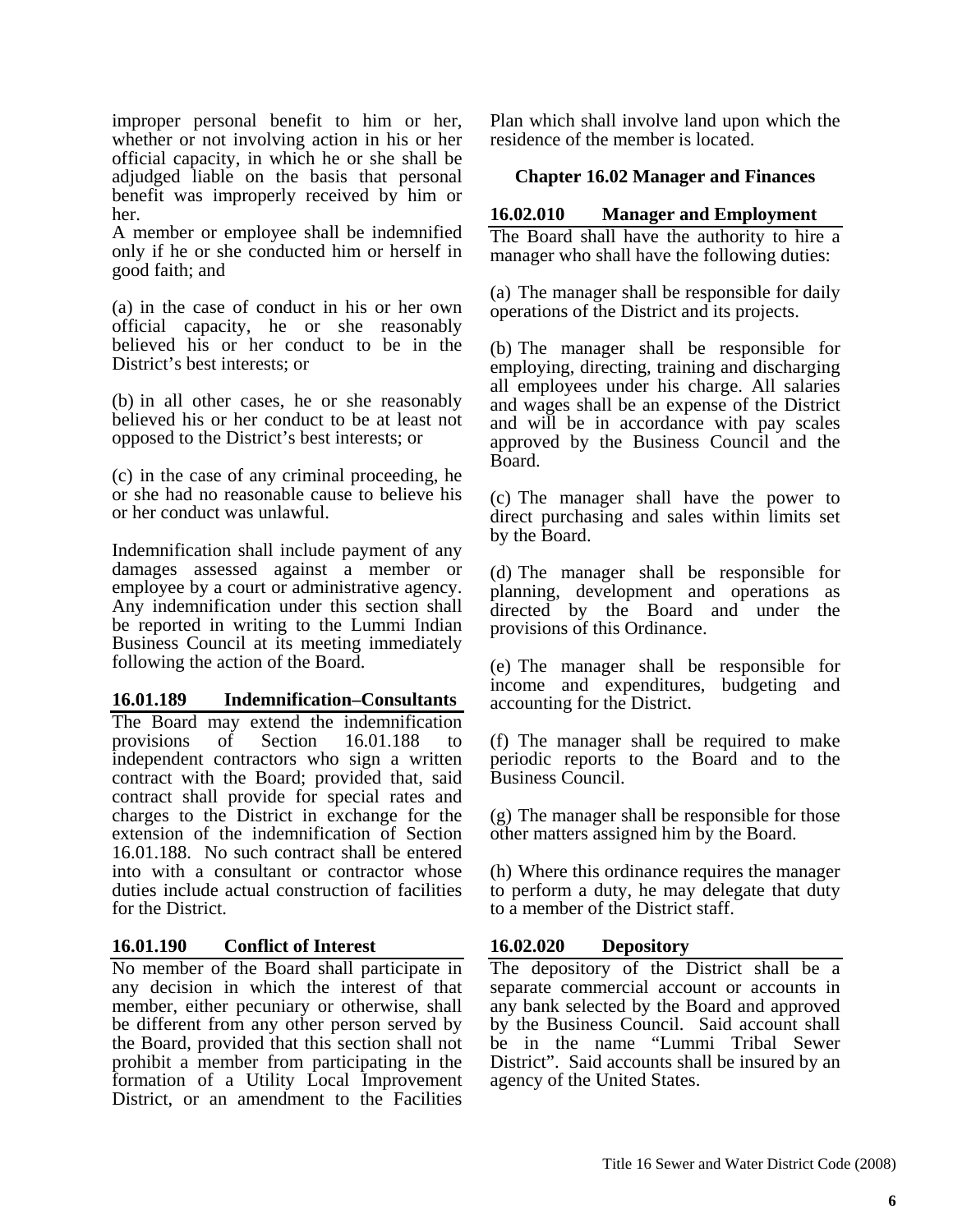#### **16.02.030 Receipts and Disbursements**

Disbursements will be made by the bonded official or employee designated by the Board. Disbursements will be made by check upon presentation of invoices or vouchers. The checks shall be countersigned by either the Chairman, or the Treasurer of the Board, or the official designated as a signator by the Board by resolution or in the Administrative Code. The Chairman, Treasurer, Manager, and other signator, if any, shall be bonded. Cash receipts will be deposited, intact as to amount, in the depository promptly. Receipts will be issued for all cash received and copies filed and retained for accounting purposes.

## **16.02.040 Records and Accounts**

Separate accounting records for the District shall be maintained in accordance with generally accepted accounting principles and in a manner satisfactory to the Council. The records and accounts shall be made available to the Council upon request.

#### **16.02.050 Audits and Reports**

The accounts of the District will be audited annually at the close of the fiscal year at the expense of the District. Annual and periodic reports will be submitted by the District to the Council.

#### **16.02.060 Insurance**

Fire and other insurance on property owned by the District or on property in which the District has an insurable interest, shall be in amounts and type of coverage specified by the Board. Insurance may be a part of Tribal insurance policies, with the expense thereof pro-rated to the District if so directed by the Council.

## **16.02.070 Fiscal Year**

The fiscal year of the District shall be the same as the fiscal year of the Council.

#### **16.02.080 Leasing or Management of Lands**

Authorized members of the Board may negotiate leases with individual owners of allotted trust lands for leasing privileges under mutually agreeable terms. Final action on and authority to execute leases on behalf of the

District must be approved by the Board and the Council before becoming effective. No lands may be purchased by the District within the boundaries of the Lummi Indian Reservation without the prior approval of the Council.

#### **16.02.090 Petty Cash Fund**

A Petty Cash Fund is authorized to be established in the amount of \$500.00. This amount may be increased subject to the approval of the Board. This fund may be used to pay small expenses, when necessary, and to pay small obligations when it is not feasible to pay by check on the official depository. The fund may be reimbursed periodically from the official depository of the District in the amount of and upon the submittal of receipts, vouchers, and statements signed by the payees, of their proof of expenditure. Petty Cash reimbursement vouchers shall be certified by the Manager.

#### **16.02.100 Physical Inventory**

A physical inventory of all equipment and property of the District shall be made on the last day of business of the fiscal year of the District and at such other times as may be directed by the Board. Small tools, consumable, and items whose cost is less than \$50.00 shall not be classified as equipment for inventory purposes, so long as their useful life is less than one year.

## **16.02.110 Ownership**

All the assets acquired by the District shall belong to the Council on behalf of the Lummi Tribe and shall be operated by and managed for the benefit of the District.

#### **Chapter 16.03 Definition of Terms**

#### **16.03.010 General**

Unless the context specifically indicates otherwise, the meaning of terms used in this Ordinance shall be as set forth in this Chapter.

#### **16.03.020 Acceptance**

"ACCEPTANCE" when used in connection with the construction of improvements for the District either through direct contract or through a developer extension agreement,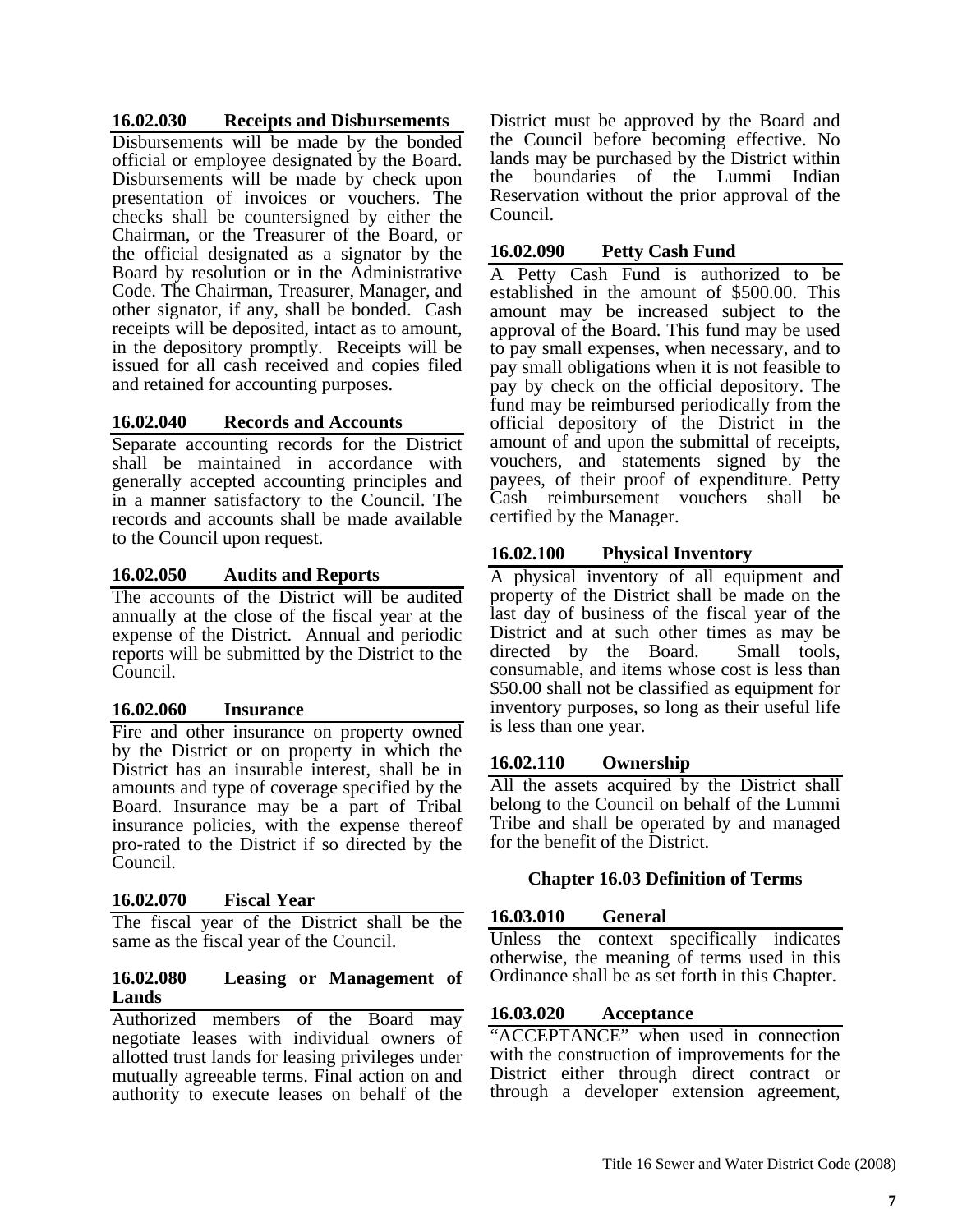shall mean the action of the Board formally recognizing the transfer of the improvement from the contractor or developer to the District. An acceptance may be with or without conditions or contingencies.

## **16.03.030 Board**

"BOARD" shall mean the five-member Lummi Tribal Sewer or Water District Board serving as the Administrative Board of the Lummi Tribal Sewer or Water District. This Board shall be subordinate as defined in Article VI, Section 1(p) of the Constitution and By-Laws of the Lummi Indian Tribe.

# **16.03.040 B.O.D.**

"B.O.D." (denoting biochemical oxygen demand) shall mean the quantity of oxygen utilized in the biochemical oxidation of organic matter under standard laboratory procedures in five days at 20 degrees Celsius, expressed in parts per million by weight.

# **16.03.050 Building Drain**

"BUILDING DRAIN" shall mean that part of the lowest horizontal piping of a drainage system which receives the discharge from soil, waste, and other drainage pipes inside the walls of the building and conveys it to the building sewer.

## **16.03.060 Building Sewer**

"BUILDING SEWER" (or side sewer) shall mean the extension from the building drain to the public sewer or other place of disposal, beginning two and one-half feet outside the foundation wall.

## **16.03.070 Council**

"COUNCIL" shall mean Lummi Indian Business Council.

#### **16.03.080 Developer or Owner Extension**

"DEVELOPER EXTENSION" shall mean a facility contracted by any person or entity under an agreement with the District, that the facility when constructed according to the District's standards, shall be connected to the District's system and ownership transferred to the District. An "OWNER EXTENSION" shall mean an existing improvement which has been in service for some time and which is now proposed to be transferred to the District. An owner extension need not meet the District standards for new construction, but the District shall be under no obligation to accept such a facility, and may condition acceptance on whatever terms it deems appropriate. Developer or Owner Extensions shall be the subject of contracts between the District and the applicable owner or developer on such terms as may be agreeable to the District. Such contracts may provide for "latecomer charges" as a means of reimbursing the owner or developer for a portion of the costs of the system which are of benefit to persons other than the original builder.

## **16.03.090 District**

"DISTRICT" shall mean Lummi Tribal Sewer or Water District.

# **16.03.100 District Clerk**

"DISTRICT CLERK" shall mean such person as the Board shall designate as the Clerk of Lummi Tribal Sewer or Water District. The Clerk may not be the same person as the manager.

## **16.03.110 Duplex**

"DUPLEX" shall mean a two-family dwelling, namely a building containing not more than two kitchens, designed and/or used to house not more than two families living independently of each other and including all necessary household employees of each such family.

# **16.03.120 Engineer**

"ENGINEER" shall mean the person designated by the Board to perform engineering services for the District, or his authorized assistants, representatives or employees.

# **16.03.130 Facility**

"FACILITY" shall mean any object, item or system used in connection with the collection, transmission, treatment or disposal of sewage, or the appropriation, withdrawal, treatment, transmission or distribution of water.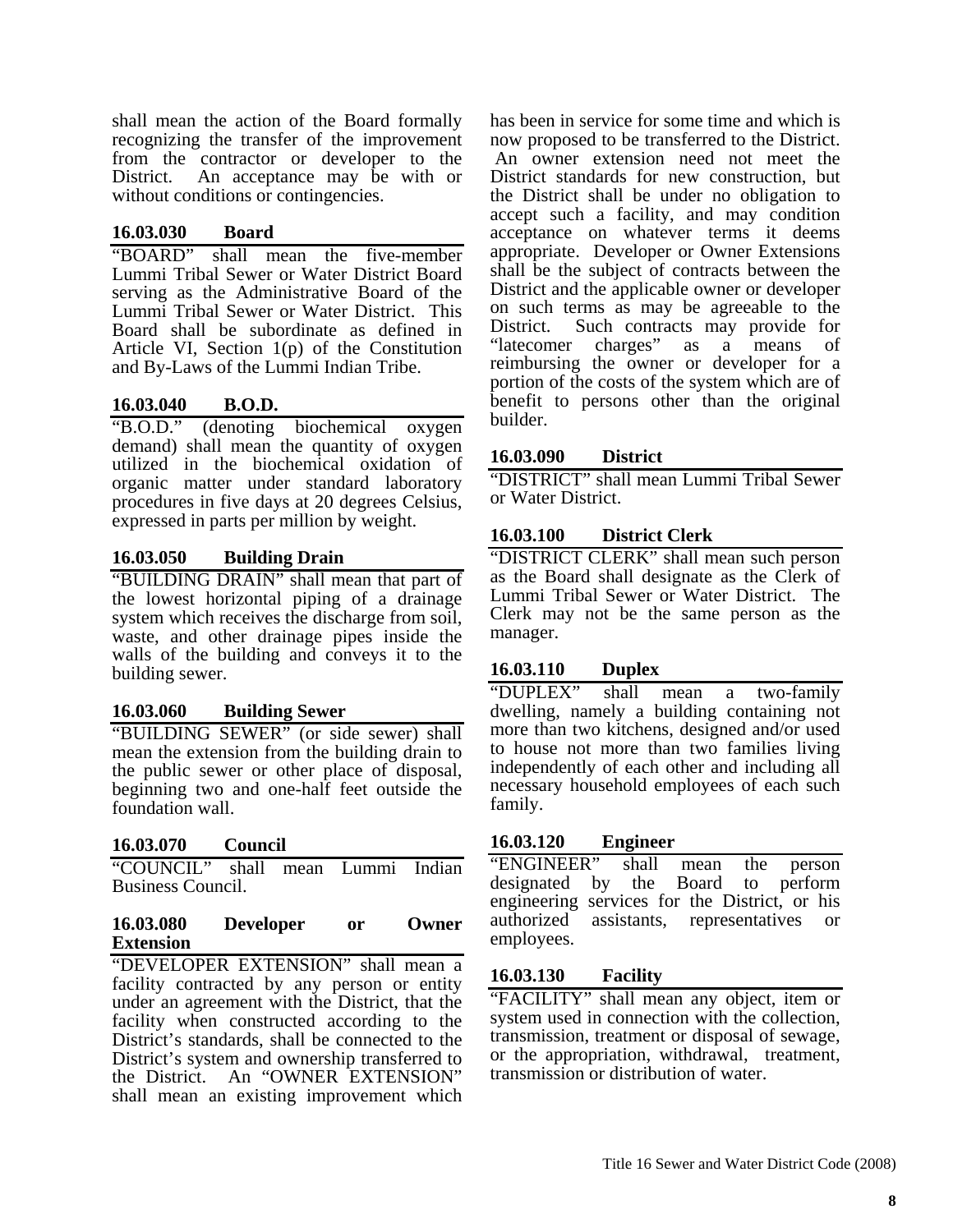## **16.03.140 Garbage**

"GARBAGE" shall mean solid wastes from the preparation, cooking and dispensing of food, and from the handling, storage, and sale of produce.

## **16.03.150 Industrial Wastes**

"INDUSTRIAL WASTES" shall mean the liquid and solid wastes from industrial processes.

## **16.03.160 Latecomer's Agreement**

"LATECOMER'S AGREEMENT" shall mean an agreement between the District and the owner or builder of a facility transferred to the District whereby the District agrees to collect from persons connecting to the facility in the future a portion of the cost of the facility, and to reimburse to the original builder or owner the collected costs, less the District's fees and expenses.

#### **16.03.170 Licensed Sewage Disposal Cleaner**

"LICENSED SEWAGE DISPOSAL CLEANER" shall mean any contractor who is duly licensed under this Ordinance to pump out private sewage disposal systems within the District and to dispose of the waste material.

#### **16.03.180 Licensed Sewage Disposal System Designer**

"LICENSED SEWAGE DISPOSAL<br>SYSTEM DESIGNER" shall mean any SYSTEM DESIGNER" contractor who is duly licensed under this Ordinance to conduct soil percolation tests and design subsurface disposal systems within the District.

#### **16.03.190 Licensed Side Sewer Contractor**

"LICENSED SIDE SEWER CONTRACTOR" shall mean any contractor who is duly licensed under this Ordinance to construct, install, repair, reconstruct, excavate or connect any building sewer to the public sewers of the District.

## **16.03.200 Manager**

"MANAGER" shall mean the manager of the Lummi Tribal Sewer or Water District, as designated by the Board, or their authorized

deputy, agent, or representative.

## **16.03.210 Multiple Dwelling**

"MULTIPLE DWELLING" shall mean a multiple family dwelling, namely, a building designed and/or used to house two or more families living independently of each other and including all necessary household employees of each such family; and shall also include trailer parks and trailer courts, and each trailer or stall shall be deemed a separate unit.

## **16.03.220 Natural Outlet**

"NATURAL OUTLET" shall mean any outlet into a watercourse, pond, ditch, lake or other body of surface or groundwater.

#### **16.03.230 Owner**

"OWNER" shall mean the legal owner of deeded property or the tenant on Tribal or allotted lands, or the beneficial owner of land held in trust by the United States.

#### **16.03.240 Person**

"PERSON" shall mean any individual or firm, company, association, society, corporation or group.

#### **16.03.250 pH**

"pH" shall mean the logarithm of the reciprocal of the weight of hydrogen ions in grams per liter of solution.

#### **16.03.260 Private Sewage Disposal System**

"PRIVATE SEWAGE DISPOSAL SYSTEM" shall mean any privately owned and maintained system which holds, treats, and disposes of sewage within the boundary of a lot or parcel. Such systems include but are not limited to privies, septic tanks, and cesspools.

#### **16.03.270 Properly Shredded Garbage**

"PROPERLY SHREDDED GARBAGE" shall mean the garbage which has been shredded to such degree that all particles will be carried freely under the flow conditions normally prevailing in public sewers, with no particle greater than one-twelfth inch in any dimension.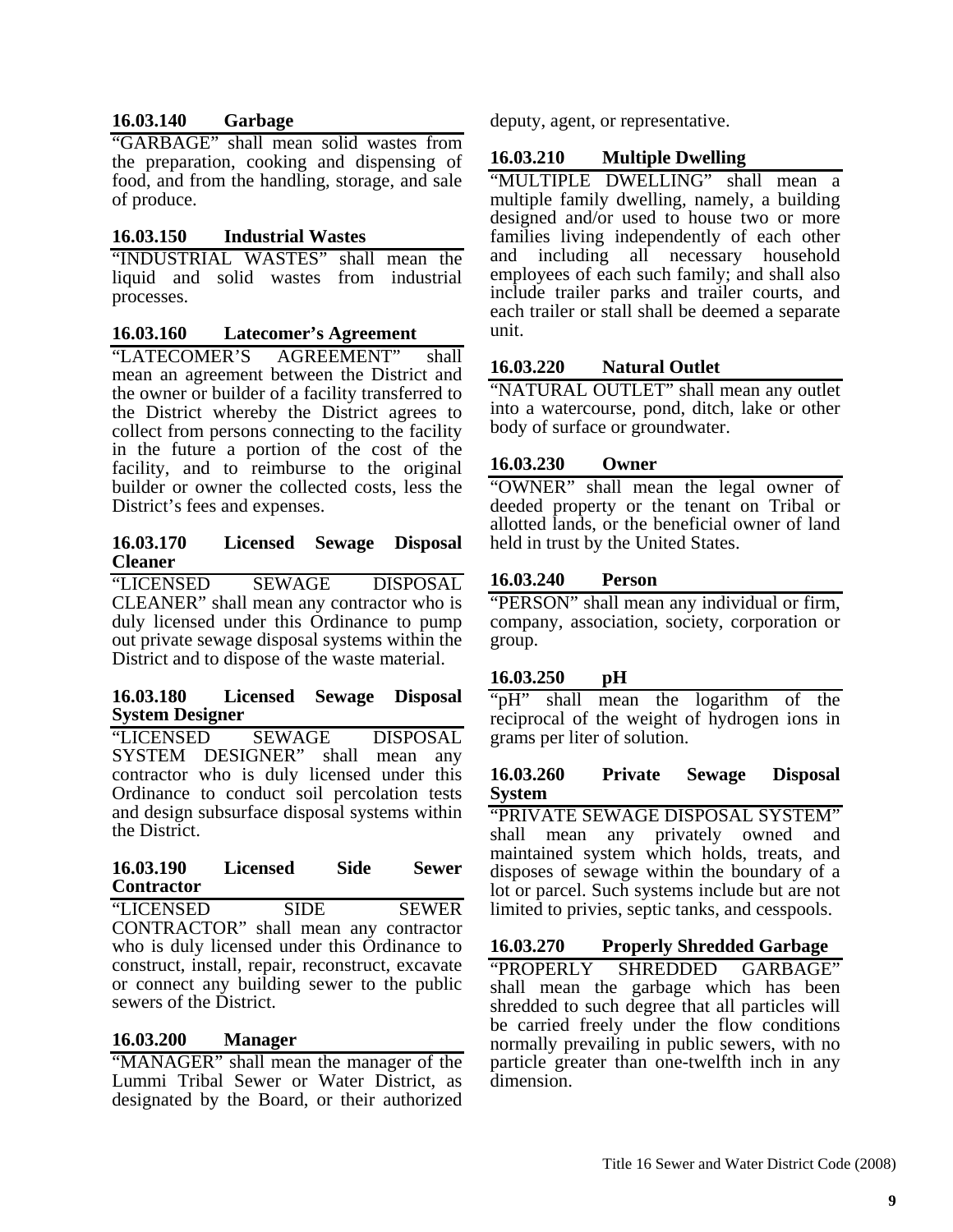## **16.03.280 Public Sewer**

"PUBLIC SEWER" shall mean a sewer which is owned or controlled by the District.

## **16.03.290 Sanitary Sewer**

"SANITARY SEWER" shall mean a sewer which carries sewage and into which storm, surface and groundwaters are not intentionally admitted.

#### **16.03.300 Sewage**

"SEWAGE" shall mean a combination of water-carried wastes from dwellings, business buildings, institutions, industrial establishments and other sewer users.

#### **16.03.310 Sewage Treatment Plant**

"SEWAGE TREATMENT PLANT" shall mean all facilities for collection, pumping, treating and disposing of sewage.

## **16.03.320 Sewage Works**

"all facilities for collecting, pumping, treating and disposing of sewage.

#### **16.03.330 Sewer**

"SEWER" shall mean a pipe or conduit for carrying sewage.

## **16.03.340 Sewer Stub**

"SEWER STUB" shall mean a public sewer constructed by the District, or with its permission, to the property line of the lot or parcel being served by the public sewer, and to which the building sewer may be connected.

#### **16.03.350 Single Family Dwelling**

"SINGLE FAMILY DWELLING" shall mean any structure including a condominium, trailer, or mobile home, designed for occupancy by a single family.

#### **16.03.360 Standard Participation Contract**

"STANDARD PARTICIPATION CONTRACT" shall mean the form of contract required by this Ordinance to be entered into before a property may connect to or use a public sewer of the District.

## **16.03.370 Structure**

"STRUCTURE" shall mean anything constructed or erected, the use of which required location or attachment to something having location on the ground, including but not limited to trailers and house trailers, but not including fences and walls.

#### **16.03.380 Suspended Solids**

"SUSPENDED SOLIDS" shall mean solids that either float on the surface of, or are in suspension in water, sewage or other liquids, and which are removable by laboratory filtering.

#### **16.03.390 Watercourse**

"WATERCOURSE" shall mean a channel in which a flow occurs, either continuously or intermittently.

#### **16.03.400 Shall - May**

"SHALL" is mandatory; "MAY" is permissive.

# **16.03.410 Gender and Plurals**

The use of one gender herein shall include the other and the use of the singular or plural shall include the other.

## **16.03.420 Definitions not Exclusive**

The definitions found in this Article shall not be exclusive. Terms used in this Ordinance may be defined in other Articles. Where a term is not defined it shall be given its usual and ordinary meaning.

#### **Chapter 16.04 Use of Public Sewer Required**

## **16.04.010 Unlawful Deposit of Waste**

It shall be unlawful for any person to place, deposit or permit to be deposited in an unsanitary manner upon any property within the boundaries of the District, or in any area under the jurisdiction of the District, any human or animal excrement, garbage, or other objectionable waste.

## **16.04.020 Treatment of Sewage Required**

It shall be unlawful to discharge into any natural watercourse within the District, or in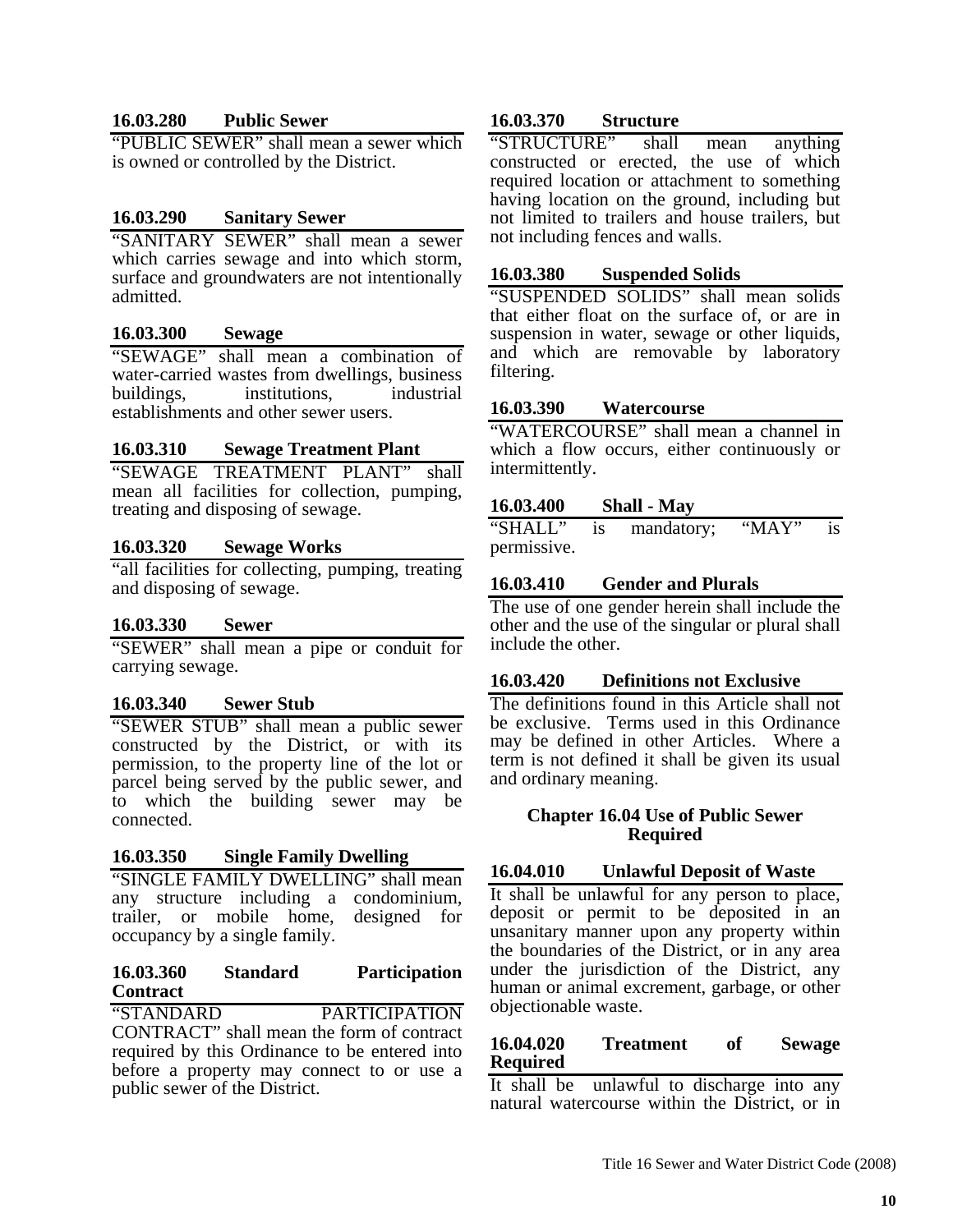any area under the jurisdiction of that District, any sewage, industrial wastes, or other polluted waters, except where suitable treatment has been provided in accordance with the provisions of this Ordinance.

#### **16.04.030 Unlawful Sewage Disposal Facilities**

Except as hereinafter provided, it shall be unlawful to construct or maintain any privy, septic tank, cesspool or other facility intended or used for the disposal of sewage in the District, except as provided in Chapter 16.05.

## **16.04.040 Toilet Facilities and Sewer Connection Required - Time, Manner, & Repair**

The owner of each lot or parcel of real property within an area served by the sewage works of the District, upon which lot or parcel of real property there shall be situated any house, building, or structure for human occupancy, employment, recreation or other purpose or use abutting on any street, alley, easement or right-of-way in which there is now located, or may in the future be located, a public sewer of the District, and where a public sewer is within 200 feet of any single or multiple-family dwelling on that lot or parcel and to which service by such public sewer is available, is hereby required, at his expense, to install suitable toilet facilities therein and to connect such facilities directly with a proper public sewer, in accordance with the provisions of this Ordinance. Such installation and connection must be made within 30 days after the date of mailing or personal service of notice by the Board addressed to the owner of the property to be served notifying such owner to make such connection unless such time shall be extended by the Board. All connections to the public sewers of the District shall be made in a permanent and sanitary manner and shall be sufficient to carry all the sewage and waste foods of every kind from the house, building and/or structure into the public sewer, and each toilet, sink, stationary washstand, washing machine, dishwasher and other piece or type of equipment having waste fluid, shall be connected with the public sewer.

No drain of any kind, including curtain,

basement or roof drains and downspouts, which is designed to and does carry storm runoff shall be connected to the public sewer.

Any building or structure hereafter constructed or made available for human occupation and use for any purpose shall, when required by this Section, be connected to a public sewer of the District before the completion of the construction of such building or structure or before any occupancy or use thereof, or (in the event that a public sewer capable of serving that building or structure has not been completed by the District prior to the construction or occupancy of such building or structure) within 30 days after written notification from the Board as aforesaid, whichever event first occurs.

Any needed repair to a building sewer or connection to a public sewer shall be made within 30 days after the date of mailing or personal service of a notice by the manager to the owner of the property served notifying such owner to make such repair. In the event of an emergency, the manager may establish a shorter period of time for the repair to be made or, if the owner cannot be located or does not promptly make such repairs, the District may make the repairs under the procedure of Section l6.04.050.

#### **16.04.050 Failure to Connect or Repair Building Sewer**

If any connection to a public sewer, or if any needed repair to a building sewer or connection to a public sewer, shall not be made within the time and in the manner provided in section l6.04.040 the Board may forthwith apply to the Tribal Court for an order causing such connection or repair to be made by the Board. Such order may be issued only after proper notice to the owner stating that there will be a hearing before the court on the matter. If the owner cannot be located, this notice may be affixed to the building in question.

Upon making the necessary connection or repair, the Board shall certify the amount of the cost of making such connection or repair and may also file a declaration of lien with the Treasurer and Auditor of Whatcom County, or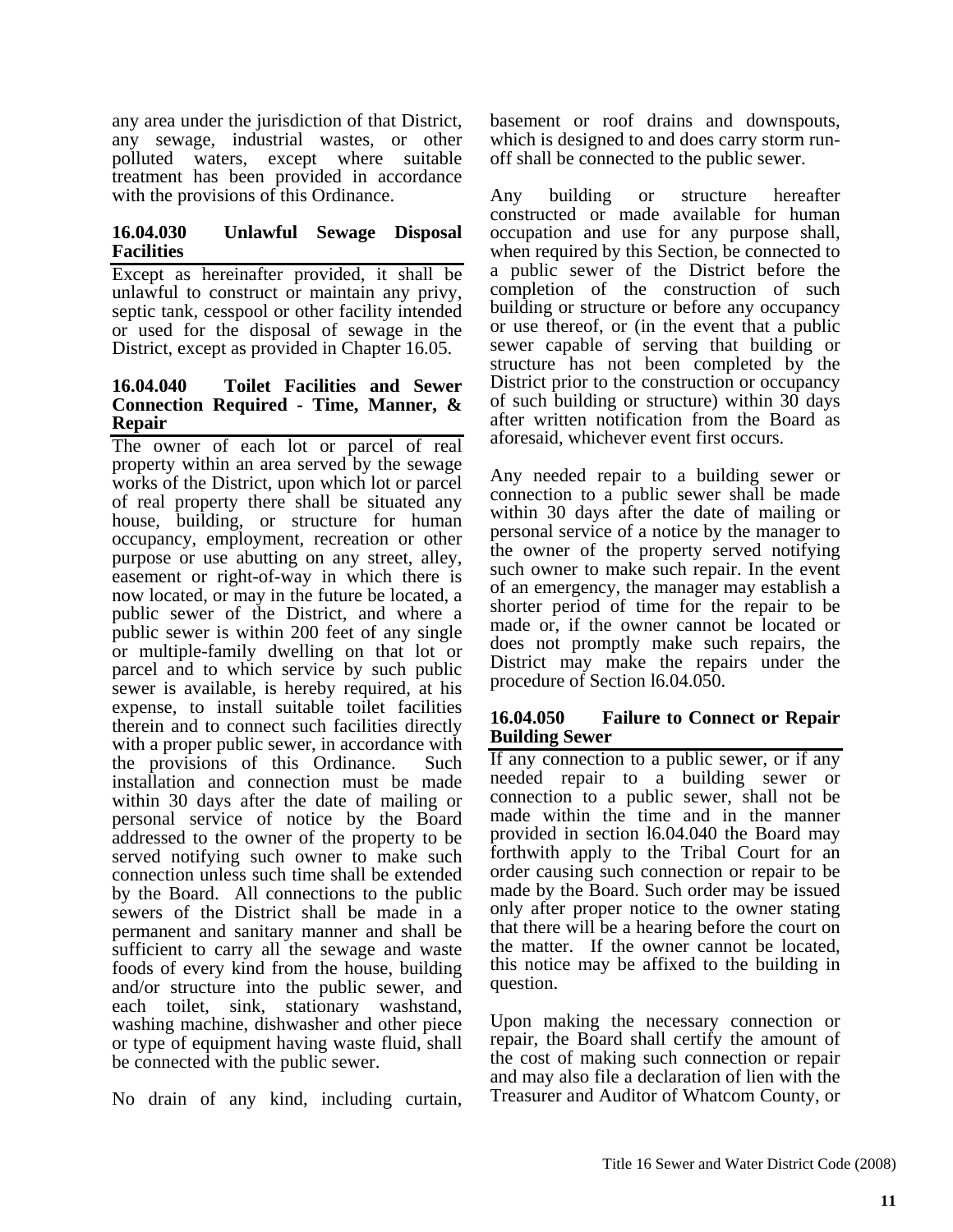with the Western Washington Indian Agency, Bureau of Indian Affairs, or its successor administrative body. Upon such filing, the cost together with a penalty of fifteen percent (l5%) of the cost plus interest at 1% per month, upon the 15% amount, compounded annually shall become a lien against the property, provided that, liens against trust land shall affect only the beneficial interest in the use and occupation of the land, and shall not affect or touch and concern the fee of the land, and provided further, that liens filed under this section shall be subject only to the lien for general tribal taxes.

#### **16.04.060 Property Capable of Being Served by Sewer: Availability of Public Sewer**

All property shall be deemed capable of being served by a public sewer of the District, and service shall be deemed available if the property contains within its boundaries an inhabitable dwelling and the dwelling is within 200 feet of a public sewer as required by section l6.04.040, even if the drains from the structure are of an elevation such that they may not drain by gravity to the public sewer in accord with section 16.06.010. In such case, it shall be the responsibility of the owner to provide a pumping system approved by the manager. Such pumping system may include installation of a solids pump or an effluent pump at the discretion of the manager.

## **16.04.070 New Construction**

No new construction shall be permitted which does not use the public sewer unless the owner shall execute an agreement with the Board in which the owner shall

(a) promise to connect to the public sewer as soon as the same becomes available for connection as defined in 16.04.060 hereof; and

(b) agrees to participate in, support, and become a part of, any local improvement District or utility local improvement District which shall be formed to serve the property or any part thereof; and

(c) agrees to pay any and all charges associated with the extension of the sewer system to the property or any part thereof.

#### **16.04.080 Connection Priority**

After the initial connections to the system, or in any case after January 1, 1984, all connections to the system shall be made on a first come first serve basis, without regard to the race, color, creed, religion, or tribal membership of the owner, provided that no connection shall be made until the Lummi Planning Department shall certify that the structure to be connected is in present compliance with applicable tribal zoning, subdivision, building, plumbing, electrical, construction, or other health and safety codes and ordinances as adopted by the Lummi Nation.

#### **Chapter 16.05 Private Sewage Disposal**

#### **16.05.010 Private Sewage Disposal Allowed**

Where a public sanitary sewer is not available for use as provided in section l6.04.040 and l6.04.060 and that is so certified by the Board, the building sewer may be connected to a private sewage disposal system or replacement thereof, any of which must comply with the terms and conditions of this Ordinance.

#### **16.05.020 Private Sewage Disposal: Permit Required**

It shall be unlawful to construct or install or make repair on a sewage disposal system without having first obtained a permit from the manager.

#### **16.05.030 Private Sewage Disposal Permits: Procedure for Obtaining**

Private sewage disposal permits shall be obtained in the following manner:

(a) Private sewage disposal permits shall be issued only upon proper application at the office of the District.

(b) A permit which includes work on private property only may be issued to the owner of the property or to a licensed side sewer contractor.

(c) The application for a private sewage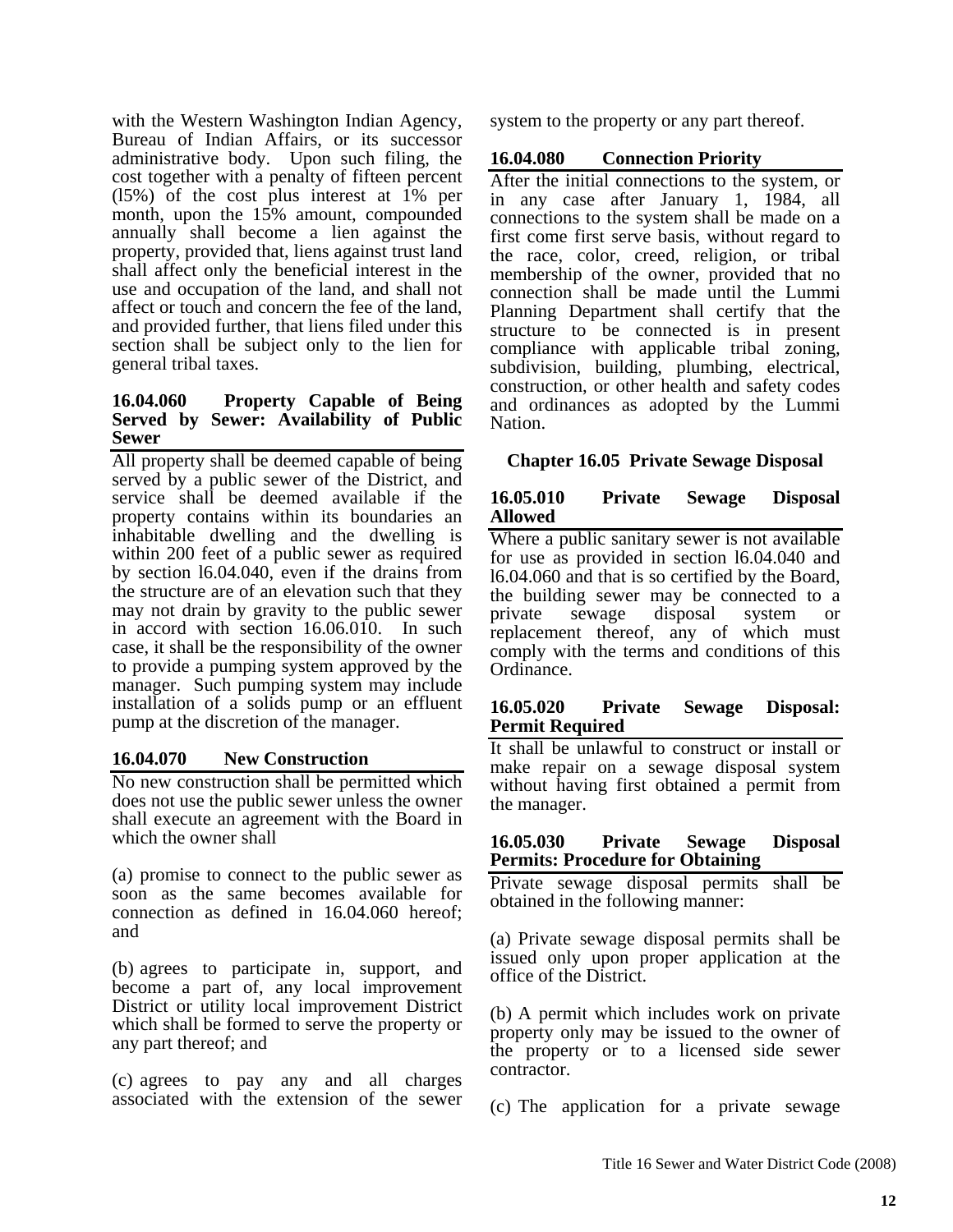disposal permit shall supply the manager with the following information:

- (1) Owner's name.
- (2) Address to be served.
- (3) Owner's mailing address.
- (4) Licensed side sewer contractor's name.

(5) Legal description of property to be served.

(6) The area, in square feet, of living space, number of bedrooms, and in the case of commercial buildings, the type and number of sanitary facilities.

(7) A complete dimensional plot sketch drawn to scale showing any present or proposed structures, the location of any source of potable water within 200 feet from any point of sewage disposal, location of domestic water lines, and the direction of surface drainage.

(8) Any other information requested by the manager (such as, but not limited to, soil test holders, and percolation tests) which is reasonable and relevant to a determination as to the adequacy of the proposed installation or alteration.

(d) After review and approval by the Whatcom County Public Health authorities or the Indian Health Service, if the application is otherwise in order and the proposed sewage disposal system appears to be in compliance with this Ordinance, then the manager shall issue the permit. Any such permit shall be subject to the terms and conditions of section 16.04.020 of this ordinance, regardless of whether it involves new construction or the renovation or repair of an existing septic system. The District may require the applicant to execute and record an agreement in the form of a covenant binding the property and running to the benefit of the District. If the permit is denied, an appeal may be made as provided in Section 16.14.

(e) A permit shall expire within one (1) year from the date of issuance.

#### **16.05.040 General Standards**

Any existing, or proposed, private sewage disposal system is inadequate and a violation of this Ordinance if the contents and/or discharge to or from the system

(a) violate any regulations of the appropriate federal agencies governing water pollution or the disposal of sewage or liquid-borne waste;

(b) contaminate any drinking water supply;

(c) pollute or contaminate, directly or indirectly, any surface or groundwater within the jurisdiction of the Lummi Tribe or affect the health, safety or security of any resident of the Lummi Reservation, or deleteriously affect the fisheries of the Lummi Indian Tribe;

(d) create a health hazard by the contents or effluent being accessible to people, animals, insects, or other possible carriers of disease;

(e) give rise to a nuisance due to odor or unsightly appearance;

(f) serve a structure which is located within two hundred (200) feet of a public sewer collector system.

## **16.05.050 Requirements for Construction or Alteration**

A new or altered private sewage disposal system shall be presumed to be inadequate and a violation if

(a) the contents are discharged directly or indirectly to the surface or groundwater;

(b) the absorption field is installed in a parcel of land wherein the soil does not have at least five (5) feet of original permeable soil over any impervious material and/or the average groundwater during the wet season is within 5 feet of the ground surface. If a high groundwater level is probable, approval for a sewage disposal permit may be withheld until a site inspection can be made between December first and May first;

(c) any portion of the absorption system is installed within l00 feet, measured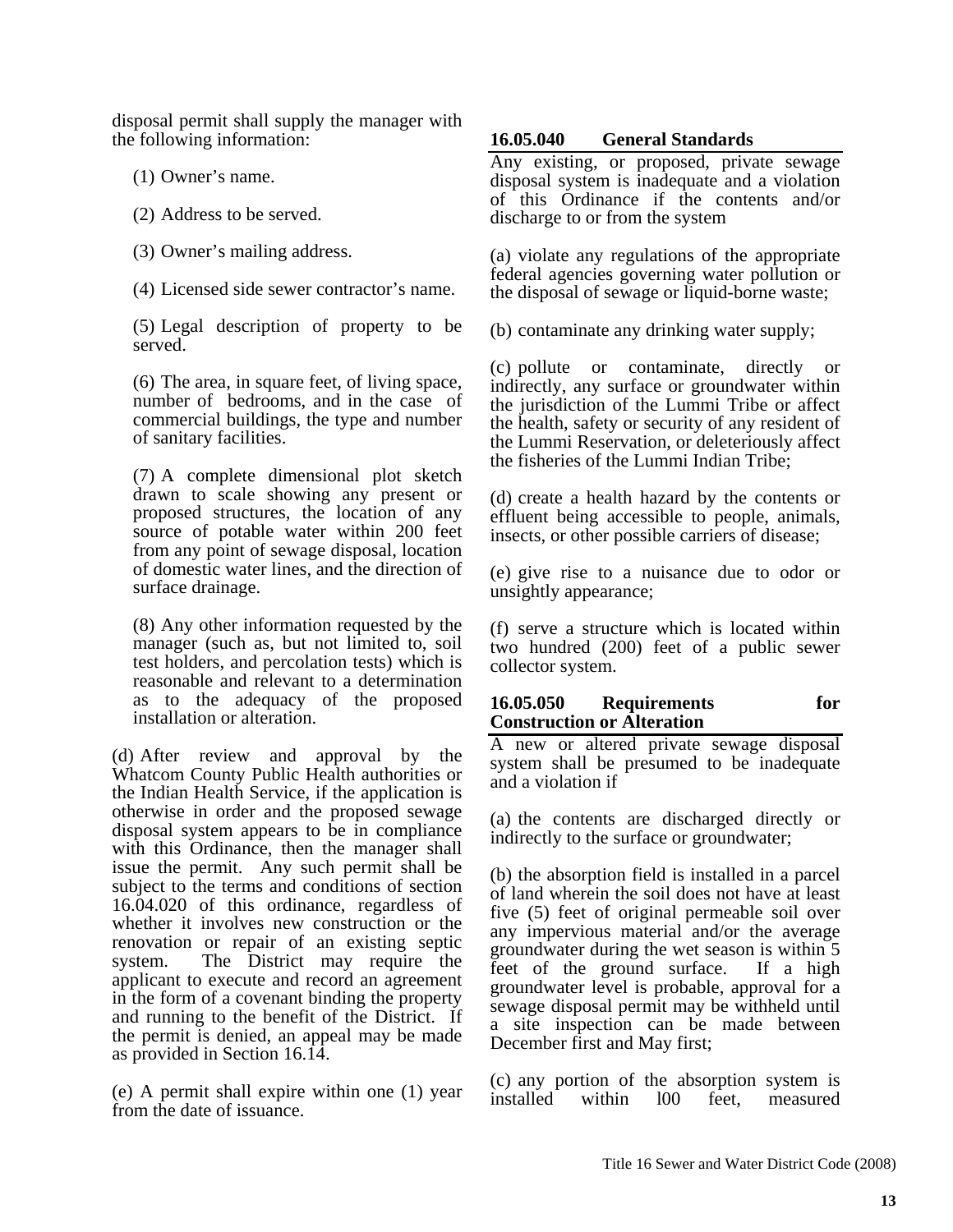horizontally from the average high water level during the wet season of the year, or the mean high tide level;

(d) the system has down spouts, footing drains or groundwater drainage systems linked directly or indirectly to the disposal systems;

(e) the system is constructed or installed in a manner that allows surface or groundwater to interfere with the operation of the system;

(f) the system is located within l0 feet of any potable water pressure supply line or within five (5) feet of any building, tree or property line;

(g) the sewage disposal system is located on a parcel of land too small to accommodate an absorption field double the minimum required area;

(h) the system for a single-family dwelling is located on a parcel of land smaller than set forth in Table I;

(i) the system for dwellings other than single-family is located on a parcel of land smaller than set forth in Table II:

(j) the absorption drain lines are located within l00 feet of any shallow well water supply;

(k) the combination of a shallow well and private sewage disposal system is located on a single lot of less than one acre;

(l) cesspools or seepage pits are used.

#### **16.05.060 Design, Construction, and Installation Standards**

The general requirements for the design, construction, installation, or alteration of private sewage disposal systems shall be as set forth in the Uniform Plumbing Code as adopted by the Lummi Indian Business Council, or such other building code as adopted by the Lummi Indian Business Council, or such other standards as are adopted by the District, provided, that in the case of conflict between the standards adopted by the District and other standards, the

standard most protective of the public health shall be enforced.

#### **16.05.070 Installation and Alteration: Who May Perform**

Private sewage disposal systems can be installed or altered only by the property owner or by a licensed side sewer contractor as described in chapter 16.11 of this Ordinance.

| 16.05.071 | <b>Tables</b> |
|-----------|---------------|
|-----------|---------------|

| <b>TABLE 1</b>                                      |
|-----------------------------------------------------|
| <b>Single-Family Dwelling Lot Sizes for Private</b> |
| <b>Sewage Disposal</b>                              |

| <b>Soil</b>        | <b>Lot Size</b>             | <b>Lot Size</b> |
|--------------------|-----------------------------|-----------------|
| <b>Percolation</b> | (Public                     | (Private)       |
| Rate               | Water)                      | Water)          |
| Less than 5        | 1 Acre                      | 2 Acres         |
| minutes/inch       |                             |                 |
| 5 to 9             | 15,000 sq. ft.              | 1 Acre          |
| minutes/inch       |                             |                 |
| 10 to 19           | $\overline{18,000}$ sq. ft. | 1 Acre          |
| minutes/inch       |                             |                 |
| 20 to 29           | $20,000$ sq. ft.            | 2 Acres         |
| minutes/inch       |                             |                 |
| Over 30            | Unacceptable                | Unacceptable    |
| minutes/inch       |                             |                 |

**TABLE 2 Dwelling Lot Sizes for Other than Single-Family Using Private Sewage Disposal** 

| <b>Soil</b><br><b>Percolation</b> | <b>Multiple</b><br>Family | <b>Mobile</b><br><b>Home Parks</b> |
|-----------------------------------|---------------------------|------------------------------------|
| Rate                              | <b>Dwelling</b>           | <b>Per Space</b>                   |
|                                   | Per                       |                                    |
|                                   | <b>Bedroom</b>            |                                    |
| Less than 5                       | 14,520 sq. ft.            | 29,040 sq. ft.                     |
| minutes/inch                      |                           |                                    |
| $5$ to 9                          | 5,000 sq. ft.             | 10,000 sq. ft.                     |
| minutes/inch                      |                           |                                    |
| 10 to 19                          | $6,000$ sq. ft.           | 12,000 sq. ft.                     |
| minutes/inch                      |                           |                                    |
| 20 to 29                          | 6,667 sq. ft.             | 13,333 sq. ft.                     |
| minutes/inch                      |                           |                                    |
| Over 30                           | Unacceptable              | Unacceptable                       |
| minutes/inch                      |                           |                                    |

## **16.05.080 Private Sewage Disposal Systems Cleaner's License**

All septic tanks will be pumped and cleaned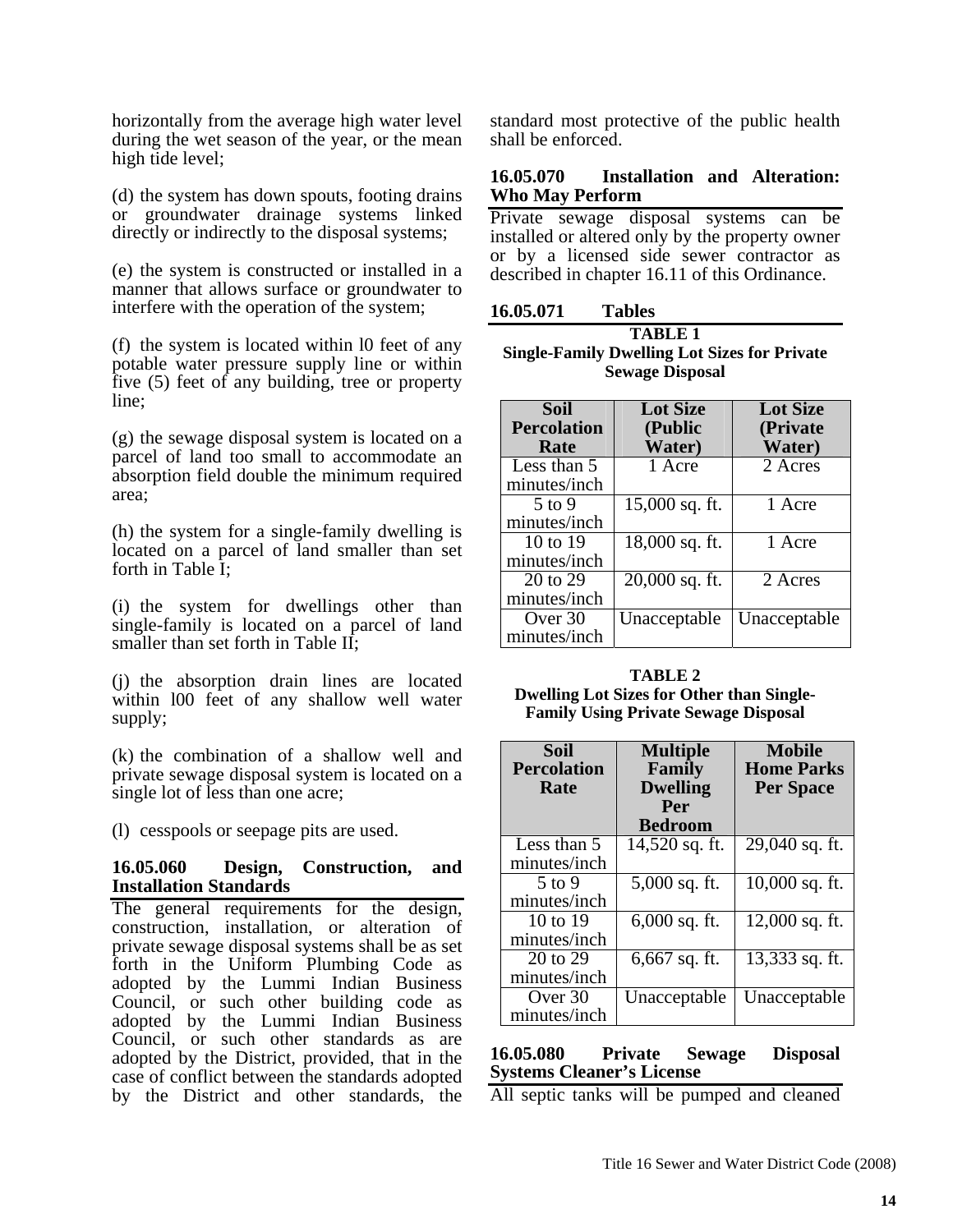by a licensed septic tank pumper. Such parties must show that they are capable of doing the work in a satisfactory manner and that they have a suitable site for disposing of the material by underground burial or other means acceptable to the Board.

(a) Application for a cleaner's license shall be made on forms provided by the District. License and/or application fees shall be payable to the District.

(b) The District shall determine by written and/or oral examination the applicant's knowledge of public health problems arising

from the handling of sewage and the safe disposal of the cleanings of sewage disposal systems. If the applicant does not receive a passing mark of 70% he shall be denied a license.

(c) The applicant's equipment shall meet the requirements of sections l6.05.080(h) and l6.05.080(i) before a license may be issued.

(d) A cleaner's license shall expire on December 3l of each year. An application for relicensing shall be made on forms provided by the District within the thirty (30) day period immediately preceding the expiration of any license.

(e) The District may suspend or revoke any cleaner's license if there has been finding of incompetency, negligence, willful misrepresentation or failure to comply with this Ordinance or other applicable laws, rules and regulations.

(f) Prior to the issuance of a sewage disposal system cleaner's license, the applicant must provide a surety bond approved as to form by the District in a sum of two thousand dollars (\$2,000.00) running to the Lummi Tribal Sewer District and to and for the use and benefit of all persons who may be injured or aggrieved by the wrongful act or default of such cleaner, executed by a surety company authorized to do business in the State of Washington. The bond shall be conditioned that the holder of the license and his agents in performing work governed by this Ordinance shall exercise all reasonable care and skill and

shall comply with all the terms and conditions of this Ordinance. The bond must be kept in effect during the period of time for which the license is issued and cancellation of the bond shall automatically suspend the license.

(g) An applicant whose license has been revoked shall be ineligible to reapply for a license until sixty (60) days shall have passed from the date of this license revocation.

(h) The sewage disposal system cleaner's pump tank shall be fully closed and water-tight. The tank outlet devices shall have a locking device properly placed to ensure sanitary dumping and to prevent any spillage or leakage of sewage disposal system cleanings. All equipment used by a sewage disposal cleaner shall be constructed of readily cleanable material and shall be kept in a clean and sanitary condition.

(i) Each vehicle used by a licensed sewage disposal system cleaner for cleaning of sewage disposal systems shall be identified with a sign reading, "Lummi Tribal Sewer District License #\_\_\_\_\_\_\_\_\_\_\_\_." The letters and numbers of said sign shall be affixed on both sides of each vehicle, at least one (l) inch in height and in a contrasting color to the vehicle color.

(j) A licensed sewage disposal system cleaner shall keep records of each system cleaned. The record shall include the owner or agent's name, the location of the system and the site of dumping. These records shall be made available to the District upon their request.

## **16.05.090 Designer's License**

It shall be unlawful to engage in the business of designing sewage disposal systems, or parts thereof, without a designer's license, or registration as a civil engineer.

(a) Application for a designer's license shall be made on forms provided by the District. License and/or application fees shall be payable to the District.

(b) The District shall determine by written and/or field examination the applicant's knowledge of public health problems involved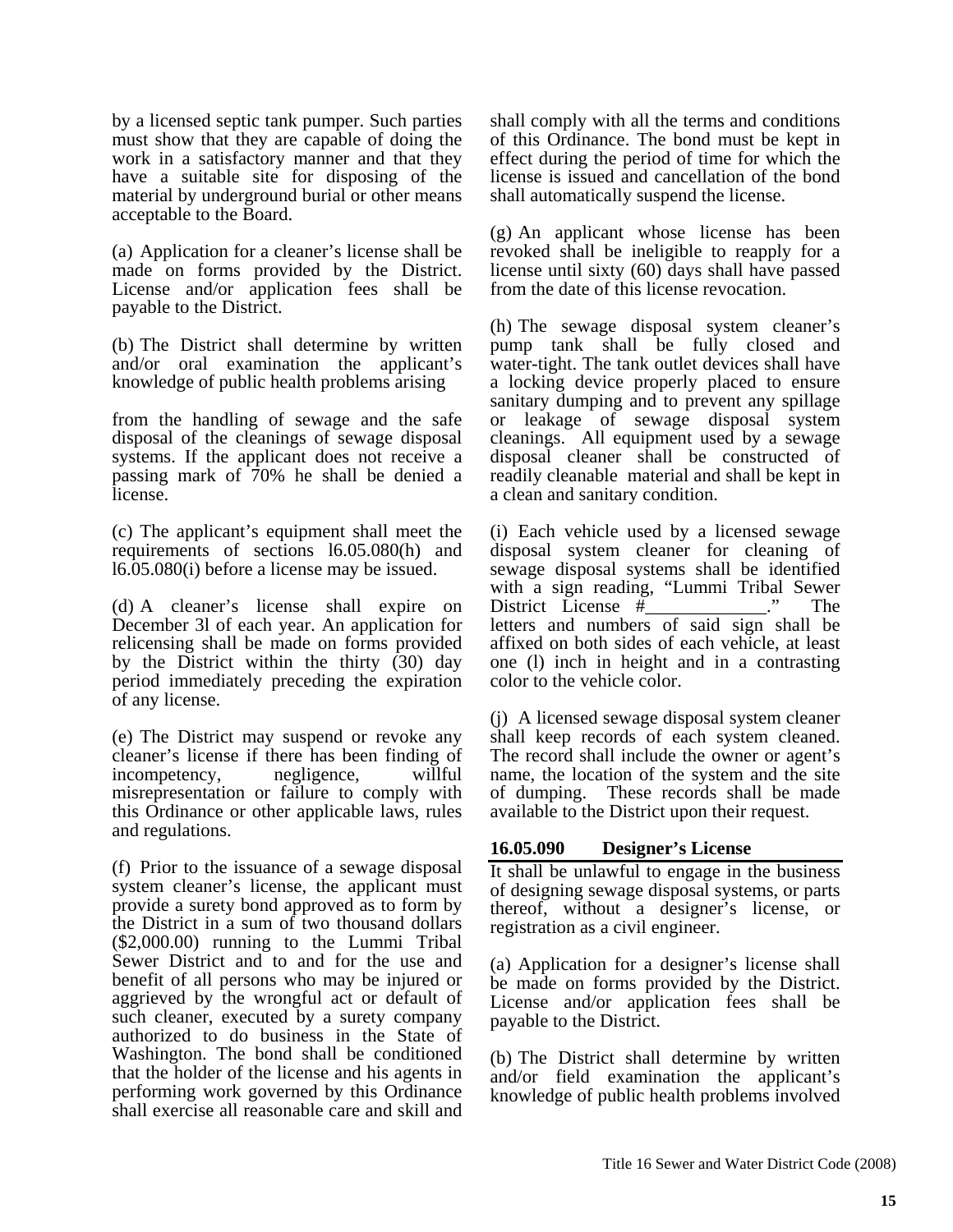in the disposal of sewage and necessary standards of design, construction and installation. If the applicant does not receive a passing mark of 70% in any such examination, he shall be denied a license.

(c) A designer's license shall expire on December 3l of each year. An application for relicensing shall be made on forms provided by the District within the thirty (30) day period preceding the expiration of any license.

(d) The District may suspend or revoke any designer's license if there has been a finding of incompetency, negligence, willful misrepresentation, or failure to comply with this Ordinance or other applicable laws, rules and regulations.

(e) Prior to the issuance of a designer's license, the applicant must provide a surety bond approved as to form by the District in a sum of five thousand dollars (\$5,000.00) running to the District and to and for the use and benefit of all persons who may be injured or aggrieved by the wrongful act or default of such design, executed by a surety company authorized to do business in the State of Washington. The bond shall be conditioned that the holder of the license and his agents in performing work governed by this Ordinance shall exercise all reasonable care and skill and shall comply with all the terms and conditions of this Ordinance. The bond must be kept in effect during the period of time for which the license is issued and cancellation of the bond shall automatically suspend the license.

(f) An applicant, whose license has been revoked, shall be ineligible to reapply for a license until sixty (60) days shall have passed from the date of his license revocation.

## **16.05.100 Fees**

Fees shall be set and renewed annually by the Board and posted in a fee schedule.

#### **Chapter 16.06 Building Sewer and Water Line Connections**

#### **16.06.010 Non-Authorized Connections, Disturbances, Etc. of Public Sewer Forbidden**

No person other than representatives of the District shall uncover, make any connections with or opening into, use, alter or disturb any public sewer or water line or appurtenance thereof without first obtaining a written permit from the manager.

#### **16.06.020 Building Sewer and Water Line Permits**

There shall be three (3) classes of building sewer or water line permits:

- (a) for residential services;
- (b) for commercial services;

(c) for service to establishments producing industrial wastes.

In each case, the owner or his agent shall make application on a special form furnished by the District. The permit application shall be supplemented by any plans, specifications or other information considered pertinent in the judgment of the manager, including in case of a new building a plan or diagram of plumbing and drainage facilities.

#### **16.06.030 Building Sewer Permits: Procedure for Obtaining**

Building sewer permits shall be obtained in the following manner:

(a) Building sewer permits shall be issued only upon proper application at the office of the District.

(b) A permit which includes building sewer or water line work in a public area may be issued only to a licensed side sewer or water line contractor.

(c) A permit which includes building sewer or water line work on private property only may be issued to the owner of the property or to a licensed side sewer or water line contractor.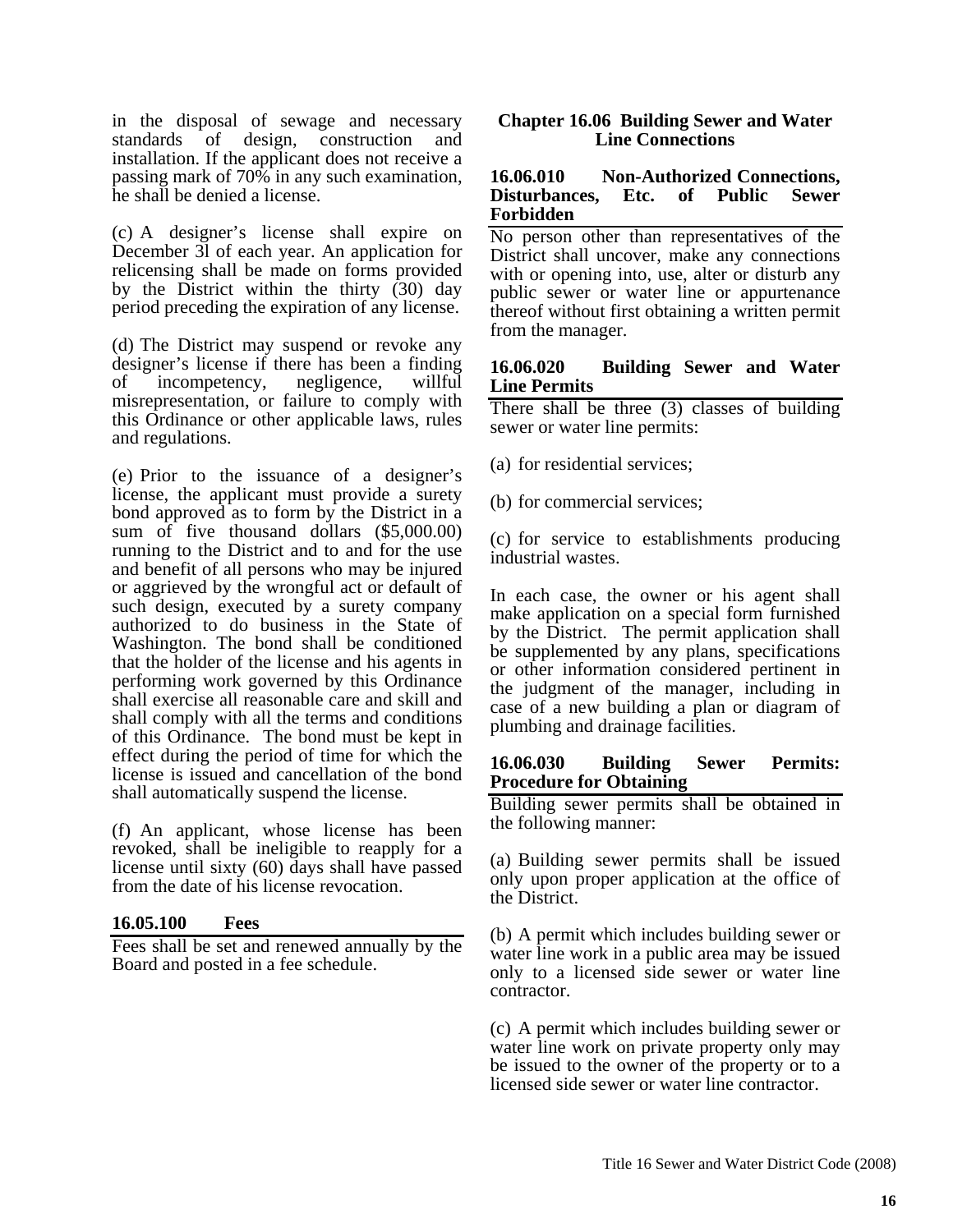(d) No licensed side sewer or water line contractor shall lay any pipe pursuant to any other person's permit nor shall any unauthorized person lay any pipe pursuant to a licensed side sewer or water line contractor's permit.

(e) The applicant for a building sewer or water line permit shall supply the manager with the following information:

(1) Owner's name.

(2) Address to be served.

(3) Owner's mailing address.

(4) Name and address to which bills shall be mailed.

(5) Licensed side sewer or water line contractor's name.

(6) Legal description of property to be served.

(7) All outside dimensions of buildings to be served.

(8) Location of buildings on property to be served.

(9) Purpose of building. And,

(10) Full course of the proposed side sewer or water line.

(f) No permit will be issued for side sewer or water line connections before the public sewer or water line is accepted by the District.

(g) The permit card must be posted on the job and must be readily accessible to the inspector for the District.

(h) A licensed side sewer or water line contractor shall meet with the inspector on the job whenever so directed.

(i) No sewer or water line permit shall be transferable to another side sewer or water line contractor.

#### **16.06.040 Side Sewer or Water Line Contract**

A side sewer or water line contract between owners and a licensed side sewer or water line contractor shall be subject to the following requirements:

(a) The contract between the owner and the licensed side sewer or water line contractor shall provide that the side sewer or water line contractor shall connect all outlets from plumbing fixtures existing at the time the work is done unless specifically noted otherwise on the approved permit application.

(b) The contractor shall, when requested by the owner, furnish the owner with a release of lien or claims of both labor and material or with an affidavit stating the same have been paid before payment is accepted for the side sewer or water line work.

#### **16.06.050 Wyes, Tees, Stubs: Location, Inspection Riser**

Wyes, tees and stubs shall be located in the following manner:

(a) Connection will be made at the point designated by the manager.

(b) If a side sewer or water line tee or stub is not found at the measurement given by the manager, the contractor shall prospect three (3) feet in all directions from the measurement given and if not found, then notify the manager. [Cross reference: See Policy on Stubs, Section 16.06.120]

(c) Wyes may be used only if the manager permits and at a location approved by the manager.

(d) An inspection tee with a riser to not less than one foot from the surface of the ground shall be placed on every building sewer at or near the connection to a common sewer, the location to be approved by the manager. The tee shall be capped with a cast iron cover. If the inspection tee is located on private property, the District shall have the right to enter onto that private property and excavate to the inspection tee at any time where there is reasonable doubt on the legal use of the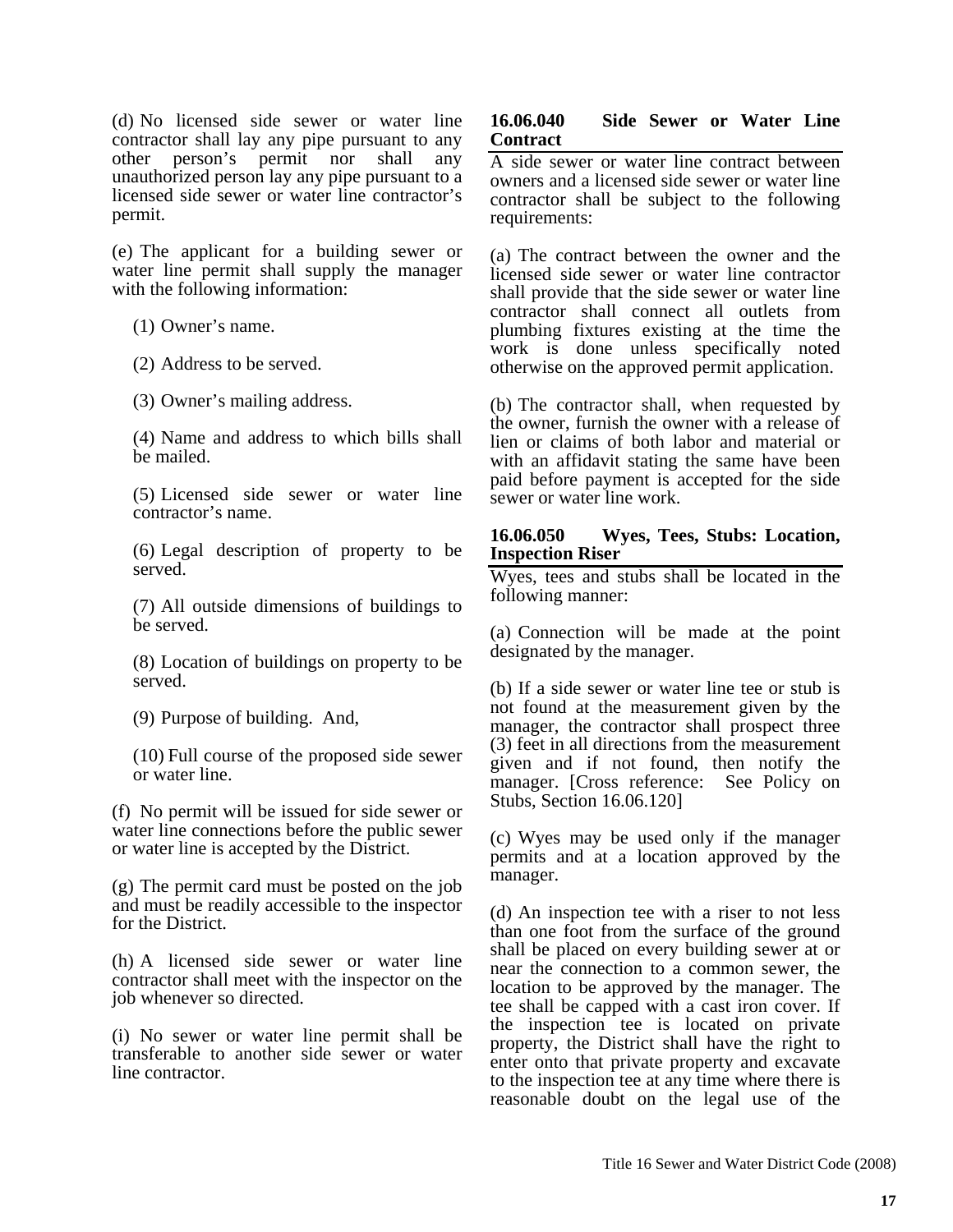building sewer, but the District shall restore the surface after such excavation.

#### **16.06.060 Costs of Building Sewer or Water Line Borne by Owner**

All cost and expense incident to the installation and connection of the building sewer or water line shall be borne by the owner. The owner shall indemnify the District from any loss or damage that may directly or indirectly be occasioned by the installation of the building sewer or water line.

#### **16.06.070 Building Sewer or Water Line For Each Building: Exceptions**

A single building sewer or water line shall be provided for every building unless the connection of more than one building to a single building sewer or water line is approved by the manager prior to the construction of such building sewer or water line. No more than one multiple dwelling, industrial or commercial building shall be connected to a building sewer or water line, unless otherwise approved by the manager. If the building sewer or water line is to exist on more than one building site, approved documents assuring that all properties involved shall have perpetual use of the side sewer or water line, and having provisions for maintenance and access for repair purposes, shall be signed by the record owners. This document shall be acknowledged and recorded with the County auditor.

## **16.06.080 Reuse of Old Building Sewers**

Old building sewers, including septic tank lines, may be used only when they are found, on examination and test by the manager, to meet all requirements of this Ordinance. The owner or his agent shall demonstrate to the manager that no connection to such building sewer or septic tank line exists which conveys any material prohibited by chapter l6.09 of this Ordinance.

#### **16.06.090 Plumbing and Building Sewer: Specifications**

All building waste plumbing shall be constructed in conformance with the International Conference of Building Officials Uniform Plumbing Code as adopted by the Lummi Tribe. Building sewers (side sewers) shall be constructed of approved materials and shall conform to applicable provisions of the Washington Chapter of the American Public Works Association standard specifications or such other standard specifications as shall be in general use within the State of Washington. All pressure side sewers shall be constructed of suitable air- and water-tight joint and conduit as approved by the District.

## **16.06.100 Building Sewer: Size and Slope**

The size and slope of the building sewer shall be subject to the approval of the manager, but in no event shall the diameter be less than four inches for single connections and six inches for multiple connections. The slope of such building sewers shall be not less than onefourth inch per foot for four inch pipe or oneeighth inch per foot for six-inch pipe unless the depth of the public sewer requires a lesser slope and such lesser slope is approved by the manager.

## **16.06.110 Building Sewer: Elevation and Direction**

Whenever possible the building sewer shall be brought to the building at an elevation below the basement floor. No building sewer shall be laid under any building or within two and one half feet of any foundation wall, unless the building sewer is constructed of cast iron pipe. The minimum depth of a trench shall be two feet. The building sewer shall be laid at uniform grade and in straight alignment insofar as possible. Changes in direction shall be made only with properly curved pipe fittings, as approved by the manager. Fittings shall be used at all major changes of direction and cleanout shall be provided at such fittings. Cleanouts shall also be provided at any bend that exceeds 22.5 degrees and cleanout shall be provided for every two bends which are 22.5 degrees or less. Whenever any building drain is constructed too low to permit gravity flow to the public sewer, sewage carried by such drain shall be lifted by approved artificial means and discharged to the public sewer at the owner's expense.

## **16.06.120 Information From District**

The owner of any building shall be responsible for obtaining from the manager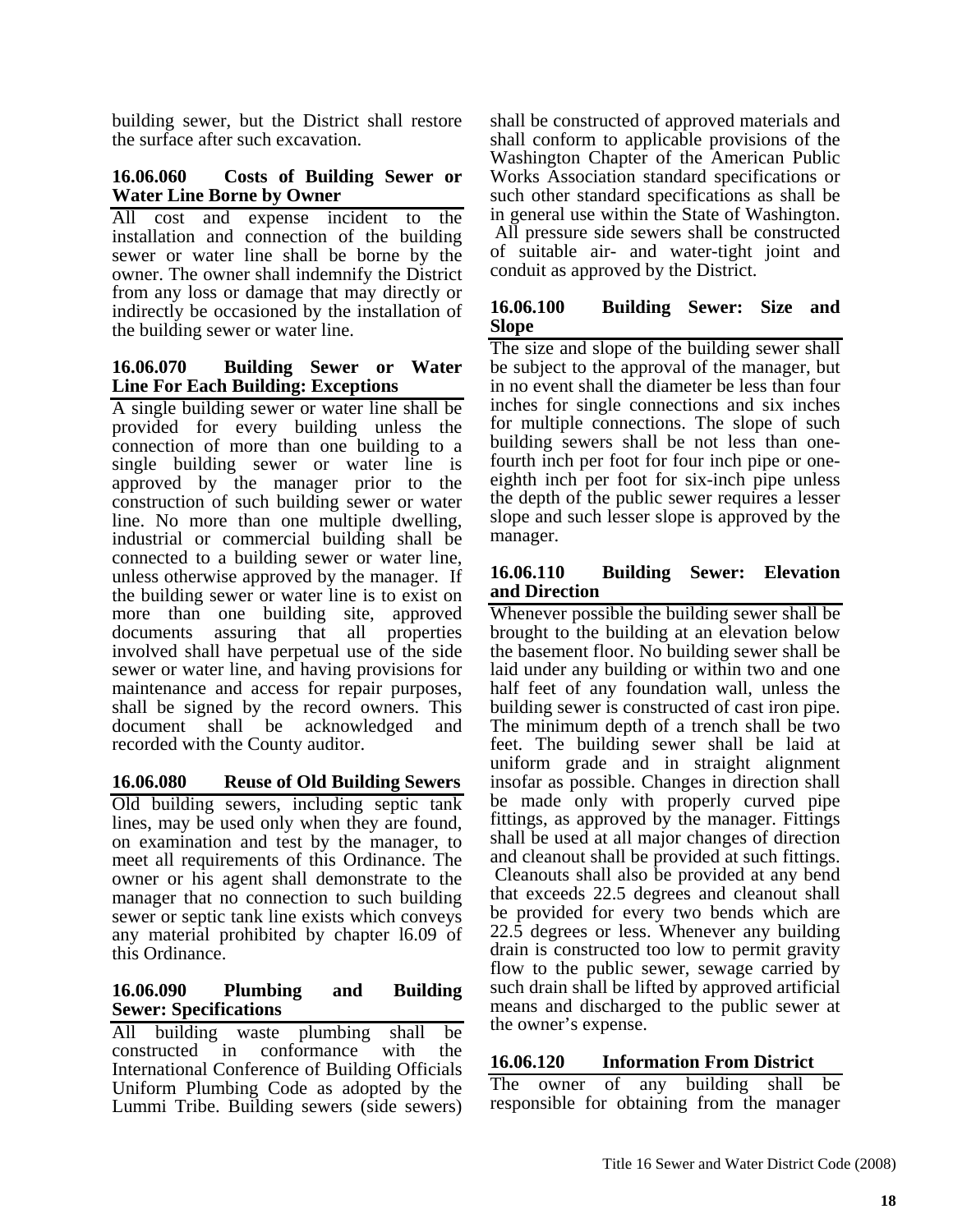the location and elevation of the sewer or water line tee or sewer or water line stub at the point of connection and, in the case of new construction, for planning the building and plumbing to provide adequate slope for the building sewer. The applicant for permit shall be responsible for determining the available grade between building drain and sewer tee or stub. The District shall not be liable to the owner if the stub or tee is not located as shown on the District's plans. The District's sole responsibility to the owner shall be to accurately convey to the owner information contained in the District's plans.

#### **16.06.130 Building Sewer or Water Line: Excavation and Pipe Laying**

All excavations required for the installation of a building sewer or water line shall be open trench work unless otherwise approved by the manager. Pipe laying and backfill shall be performed in accordance with the specifications of the District adopted as part of the Administrative Code. The specifications shall address pipe bedding, fill size, pipe orientation, timing of backfill, inspection requirements, and other technical matters in the discretion of the Board.

#### **16.06.140 Building Sewer or Water Line: Connection to Public Sewer or Water Line**

The connection of the building sewer into the public sewer or water line shall be made at the water main or sewer stub, if such stub is available at a suitable location. If no properly located stub is available, a tapping saddle may be used provided that the design of the tap shall be approved by the manager prior to installation and further provided that the tap shall not be covered over until installation is approved by the manager.

## **16.06.150 Building Sewer: Inspection**

The applicant or his authorized agent for the building permit shall notify the manager when the building sewer or water line is ready for inspection. The applicant shall provide sufficient advance notice for each inspection as determined by the manager. All building sewers or side sewers shall be tested by a method prescribed by the manager. The test shall be performed by the applicant or his

representative and the manager shall inspect and observe the testing. Proof that downspouts are not connected to building sewers may be established by watering roof gutters and observing flow through inspection tee or by any other test acceptable to the manager.

#### **16.06.160 Protection of Excavations: Restoration of Public Property**

All excavations for building sewer or water line installations shall be adequately guarded with barricades and lights so as to protect the public from hazard. Streets, sidewalks, parkways and other public property disturbed in the course of the work shall be restored in a manner satisfactory to the District and/or the Whatcom County Engineer, when applicable.

#### **16.06.170 Unlawful Connections to Public Sewer or Water Line**

Any person who makes or causes to be made any connection to a public sewer or water line of the District without receiving a permit therefore or executing the standard participation contract provided by the District before such connection, shall be subject to the penalties set forth in chapter 16.12 and \$1000.00 in additional charges payable to the District.

#### **16.06.180 Private Sewers or Water Line: Conveyance to District**

A private sewer or water line constructed in a public right-of-way or in an easement conveyed to the District may be conveyed to the District subject to acceptance by the District. The District may also accept existing lines on such terms as it deems appropriate. If the District accepts a conveyance, the sewer or water line thereafter shall be a public sewer or water line under the jurisdiction of the District. Prior to accepting the conveyance, the District may require that the grantor of the private sewer or water line satisfy certain construction, and other reasonable standards, including, but not limited to, the payment of a connection charge and inspection fee, the execution of a standard participation contract, and the execution of an owner developer extension agreement.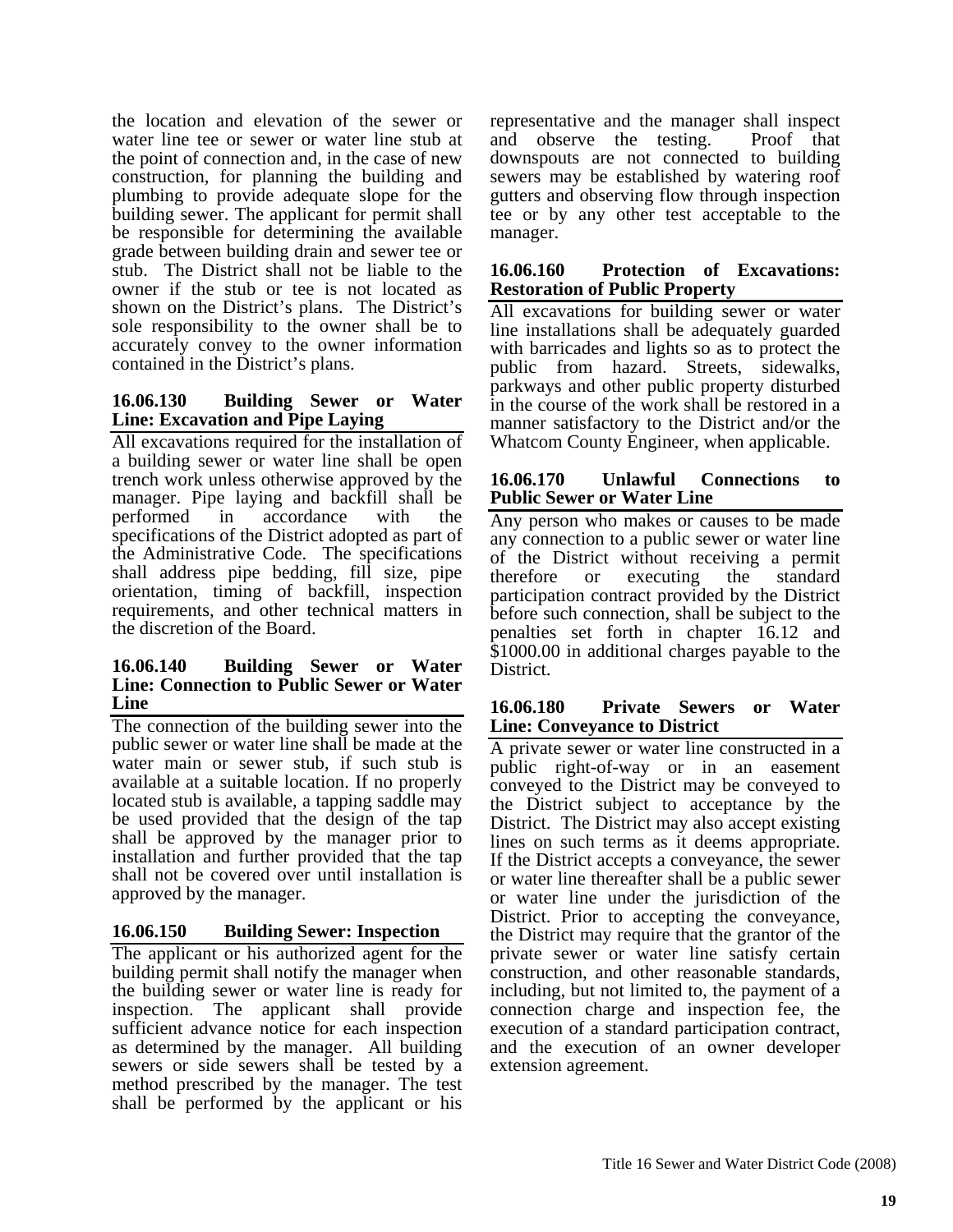## **16.06.190 Connection of Outside Property**

The owners of property outside the boundaries of the District may, if the Board consents, connect to the District facilities and obtain service by entering into a standard participation contract, provided for by chapter l6.07 of this title.

## **16.06.200 Building Sewer: Cost from Property Line to Public Sewer**

The cost of constructing that portion of the building sewer or water line between the main sewer or water line and the property line of a public right-of-way or easement shall be borne by the District and the owner shall pay to the District such connection charge as established by this Ordinance.

## **16.06.210 Disconnection of Building Sewer**

No structure may be disconnected from a building sewer, and no building sewer may be disconnected from a public sewer, for any reason without prior written notification to, and approval of, the District (acting through its manager). No approval shall be given unless the disconnection is lawful under this ordinance and other applicable laws, and satisfactory protection is given by the owner or his contractor to the public sewers and sewer works of the District, including but not limited to, the satisfactory capping of the building sewer or public sewer. Sewer service charges for any structure disconnected or to be disconnected shall continue until such disconnection is approved by the District and the building and public sewer capped and otherwise protected to the satisfaction of the manager. No dwelling which is habitable under the building codes as adopted by the Lummi Tribe and which has been connected to the public sewer pursuant to this Ordinance shall be disconnected from the public sewer.

#### **Chapter 16.07 Standard Participation Contract**

## **16.07.010 Standard Participation Contract: Eligibility**

Properties, either inside or outside of the District, may be connected to the public sewer or water lines of the District and served

thereby, when the owner thereof executes a standard participation contract and the Board concurs therewith. Separate contracts may be used for water and sewer if these services are extended at separate times.

#### **16.07.020 Standard Participation Contract: Terms**

The standard participation contract shall provide the following:

(a) That the property owner warrants that he is the owner of that property or a tenant on Tribal or assigned lands or the beneficial owners of land held in trust by the United States, with full authority to bind the property with the covenants and conditions contained in the contract.

(b) That the property owner shall subject his property to the terms of the contract and shall use the public sewer or water of the District in accordance with the rules and regulations of the District as they may be amended from time to time, and that the property shall be subject to the regular schedule of sewer or water service charges as may from time to time be fixed by the District for its use classification, and shall also be subject to the terms and conditions of this Ordinance and all amendments thereto.

(c) That the building or structure described in the contract shall be the only structure on the property served with sewer or water service pursuant to that contract.

(d) That the property subject to the contract shall be subject to liens, penalties and interest for nonpayment of sewer or water service charges to the same extent as any other property served by the District.

(e) The contract shall be filed for recording at the office of the Whatcom County Auditor and the Western Washington Indian Agency, Department of Interior, and shall constitute a charge against that property and a covenant running with the land and shall bind the property and all future owners thereof.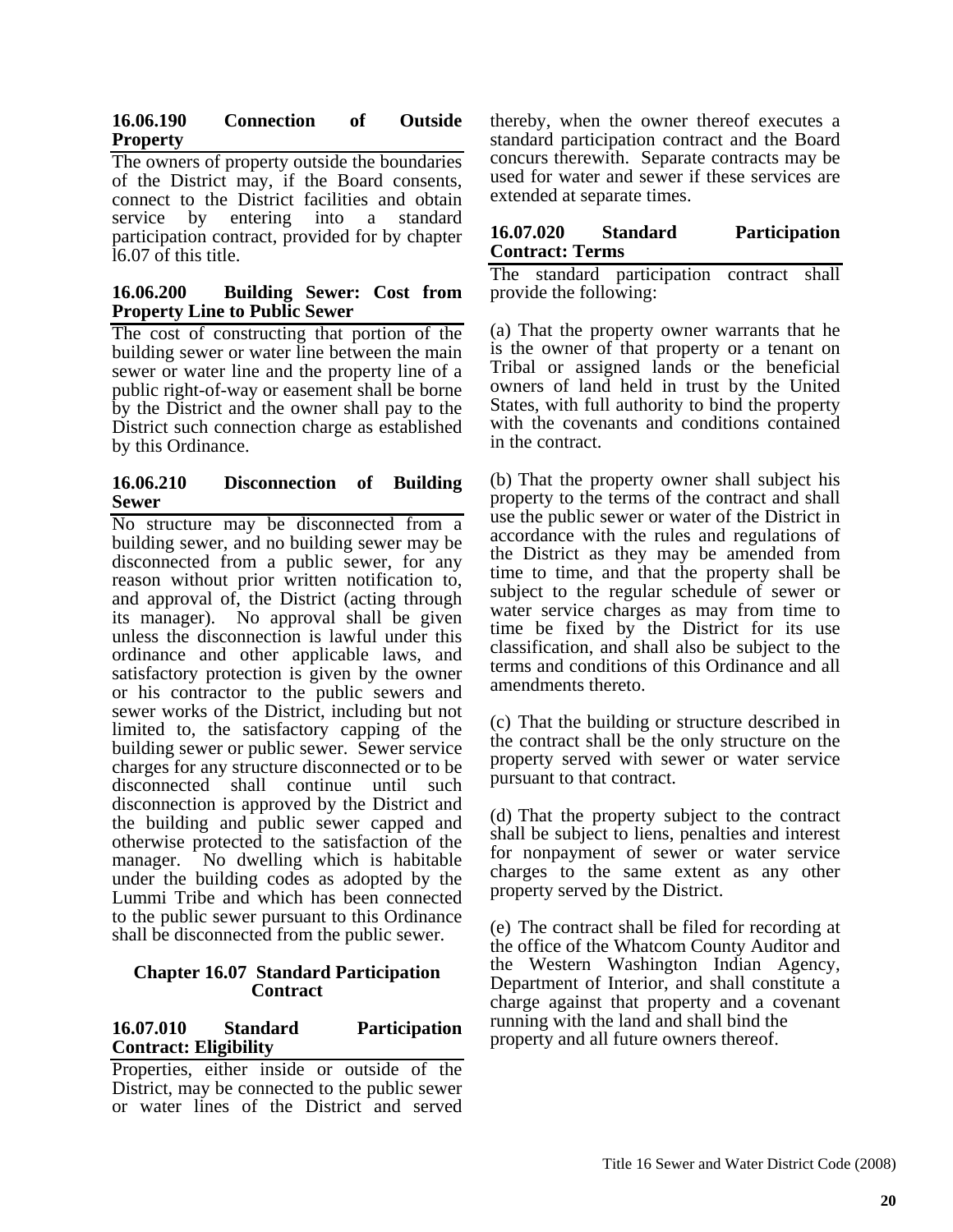| 16.07.030 | <b>Charges</b>                              | for | Trunkage, |
|-----------|---------------------------------------------|-----|-----------|
|           | <b>Connection, Permit Fees, and Charges</b> |     |           |

The standard participation contract shall provide that before the property shall receive sewer or water service, the property owner must pay to the District, such trunkage, connection and other charges as provided by this ordinance and the contract. The charge must be paid in full or such arrangement as the Board shall approve for time payments shall be agreed to before connection to the public sewers of the District is permitted. Any such arrangement shall also provide for interest to be charged upon the unpaid balance of the fees at a rate of one percent (1%) per month upon the unpaid balance compounded annually. Failure to complete payment of the connection fee shall become a lien against the property. Instead of any charge the District, at the discretion of the Board, may accept from the property owner a sewer or water pipeline of sufficient value installed in an easement or public right-of-way, or some other performance reflecting value approximating the charge.

## **16.07.040 Standard Participation Contract: Other Terms**

To protect the interests of the District, the Board may require other conditions and provisions to be inserted in the standard participation contract as the individual case may warrant.

#### **16.07.050 Developer's or Owner's Contracts**

The District may also enter into contracts with developers of real estate for construction of sewer or water facilities by such developers under sections l6.07.070 through 16.07.120 and such other terms and conditions as the Board deems proper. These sections shall govern all expansions of the sewer or water system which involve more than one connection.

## **16.07.060 Sewer Extensions**

All sewer and water extensions to the District systems shall be designed by the District or by a qualified engineering firm approved by the District and all construction in progress shall be observed by the District. All extensions shall be constructed and tested in conformance

with District standards and shall be tested in the presence of a representative of the District. Upon the successful completion of the work, all lines and other sewer and water facilities within the public rights-of-way and private easements required for such extensions shall be conveyed to the District. Easements, where required shall be granted to the District prior to acceptance of the work. The owner or contractor shall furnish to the District upon acceptance of the work, a one-year guaranty of the labor and materials installed; and this guaranty shall be insured by an adequate performance and indemnity bond. The Board shall adopt a standard procedure for developer extension agreements as a part of its administrative manual.

# **16.07.070 Review of Plans**

All design plans and specifications which are prepared by qualified engineering firms shall be submitted to the district for review. No construction shall be initiated prior to written approval of the plans and specifications by the District. Approval by the District shall in no way be a warranty of the adequacy of said plans and specifications by the District or relieve the applicant from providing functioning facilities constructed in accordance with applicable codes and standards.

# **16.07.080 Minimum Plan Requirements**

The District shall adopt as part of its administrative code, minimum requirements for sewer or water plans which are to be submitted to the District for review. These standards shall include, but are not limited to, number of plan sets to be submitted, plat submission, location maps, contour maps, plan and profiles, road grades, etc.

#### **16.07.090 Minimum Construction Requirements**

The District shall adopt as part of its administrative code, minimum requirements for sewer or water construction for projects which are submitted to the District for review.

## **16.07.100 Permits for Sewer Construction**

The applicant shall obtain all necessary permits at his own expense and shall pay all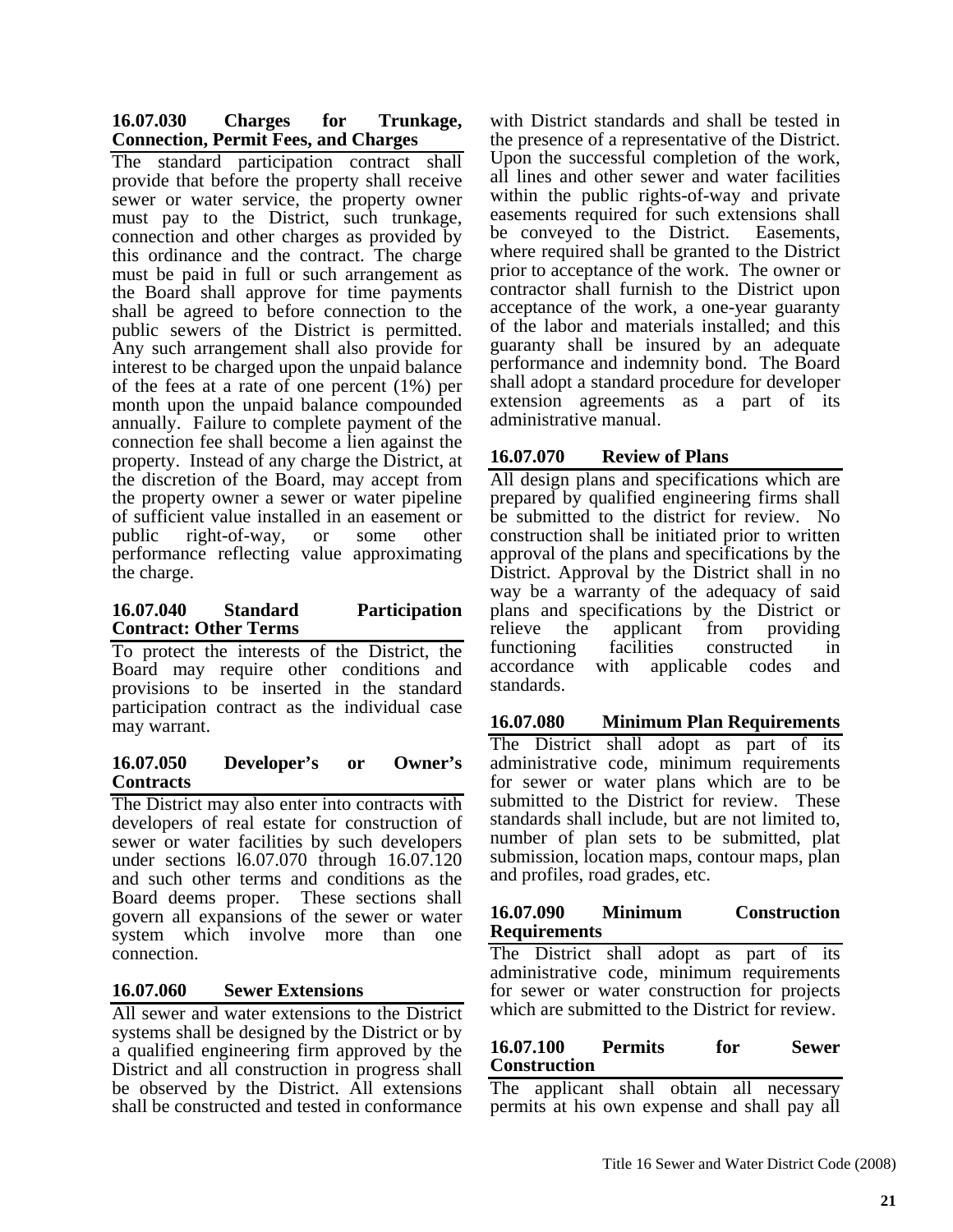fees and connection charges (if applicable) before proceeding with construction.

# **16.07.110 Fees for Design and Engineering**

Where extensions are to be designed by the District at the option of the applicant, fees for engineering and inspection and other services required to be performed by the District shall be in such sums as are agreed upon by the applicant and the owner, unless otherwise provided by regulations of the District.

# **16.07.120 "As Built" Plans**

Upon completion and acceptance of such construction, duplicate sets of plans and specifications indicating any deviations "as built" from plans and specifications previously submitted shall be submitted to the District by the applicant.

# **16.07.130 Bill of Sale**

Transfer of ownership of such construction shall be evidenced by a bill of sale running from the developer-owner to the District.

#### **Chapter 16.08 Sewer and Water District Charges and Fees**

## **16.08.010 Charges and Fees**

Permit fees, connection charges, service charges, and other fees shall be charged by the District in such sums as the Board, with approval of the Business Council, shall fix by resolution from time to time in a manner consistent with all Federal statutes and regulations.

#### **16.08.020 Billings and Delinquent Charges**

Billings and delinquency charges shall be controlled by such resolutions as the District may enact from time to time.

#### **16.08.030** Rates and Charges **Classification of Service**

The Board shall provide for revenues by fixing rates and charges for the furnishing of sewage disposal service to those to whom the service is available. Such rates and charges may be combined for the furnishing of more than one type of sewer service, such as but not

limited to, storm or surface water or sanitary. The Board shall also fix rates and charges for water service to those actually connected to the District's water system. Such rates and charges are to be fixed as deemed necessary by the Board, so that uniform charges will be made for the same class of customer or service. No distinction in rates and charges shall be made on the basis of race, color, creed, religion, or tribal membership of the owner of the property served, nor shall any distinction be made on the basis of ownership of land, whether fee, trust, tribally or individually owned.

In classifying customers served or service furnished by the Board, the Board may in its discretion consider any or all of the following factors: the difference in cost of service to various customers, the location of the various customers within and without the District, the difference in cost of maintenance, operation, repair, and replacement of various parts of the system, the different character of service furnished various customers, the quantity and quality of sewage delivered or water consumed by the customer and its time of delivery, capital contributions made to the system, including but not limited to assessments, and any other matters which present a reasonable difference as a ground for distinction.

Such rates are to be made on a monthly basis and shall produce revenues sufficient to pay in a timely manner the costs of maintenance and operation, revenue bond and warrant interest, unbonded indebtedness, and principal amortization requirements, and all other charges necessary for efficient and proper operation of the system. Rates and charges shall be set by resolution of the Board.

#### **16.08.031 Stand By Charges Authorized**

The Lummi Sewer Board is authorized to impose a service availability fee, also known as a stand by charge, in an amount to be set by the Lummi Sewer Board for all property located adjacent to a gravity flow sewer collector line maintained by the District, and from which the owner or occupier of such property could obtain sewer service from the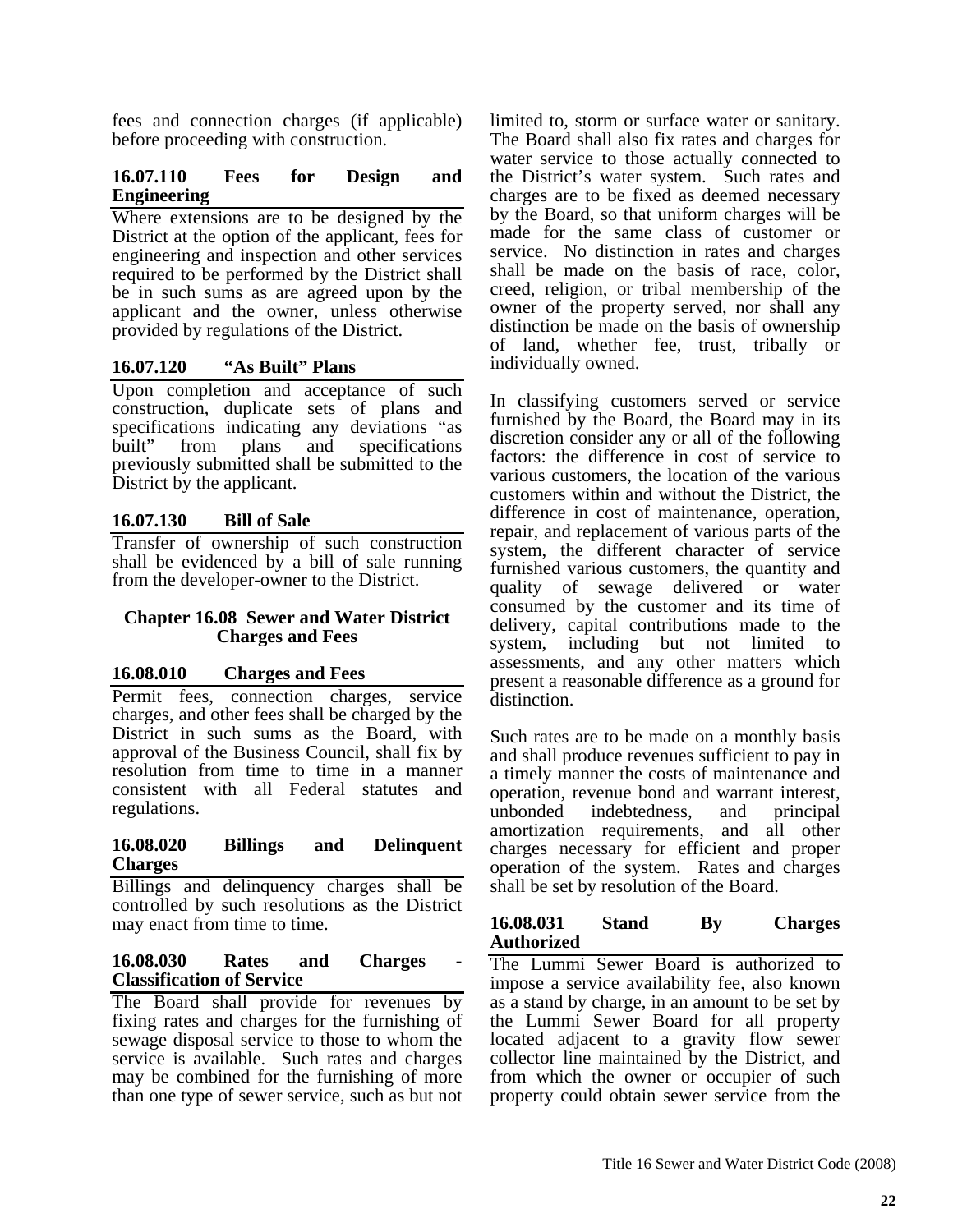District upon request and compliance with the applicable provisions of this ordinance.

# **16.08.040 Connection Fees**

The Board shall provide by resolution for connection fees. Connection fees shall be set sufficient to produce revenues sufficient to pay in a timely manner the outstanding obligations of the District at the time of initial commencement of operations by the District, one time costs incurred by the District in commencing operations, and such other expenses of the District as are necessary for efficient and proper operation of the system, including a reserve for depreciation of the system. No distinction in connection fees shall be made on the basis of race, color, creed, religion or tribal membership of the owner or occupier of the property served, nor shall any distinction be made on the basis of ownership of the land, whether fee, trust, tribally or individually owned.

In classifying customers for connection fees, the Board may consider any or all of the following factors: difference in cost of construction, amortization and depreciation schedules for the portions of the system serving that property, capital contributions made to the system or portions thereof by the owners of surrounding property, and any other matters which present a reasonable difference, or ground for distinction in connection fees. The Board may provide for additional connection fees based upon a "latecomer's" schedule under which the fees are collected to reimburse a developer or the District for the construction of a specific portion of the system specially benefiting the property connecting to the system.

#### **16.08.050 Nature of Obligations and Remedies**

The fees and charges of the District, whether imposed for service available or delivered, for the privilege of connection to the system, or to defray the costs of construction or repair of the system, shall be a lien against the property so benefiting, and shall also be a joint and several personal obligation of the record owners of the property on the date the service is provided or billed. The District may collect its fees and charges by foreclosing its lien and

by proceeding against any or all of the individuals personally liable, but when it shall have satisfied any judgment, it shall enter a satisfaction of judgment and thereby release the remaining defendants, if any, to the extent of such satisfaction. Any remedy used by the Board to collect any funds owed the Board or the District shall be applicable to all users within a class of users, without regard to the race, color, creed, religion, or tribal membership of the owner, and without regard to the status of the land involved, whether fee or trust, individually or tribally owned, provided that, lessees or occupiers of tribal land shall be deemed a separate class of users for the purpose of this section only.

# **16.08.060 Collection of Charges - Lien**

The Board shall enforce connection charges, service fees, service availability fees, and other rates and charges imposed under this ordinance against property to which and its owners to whom the service is available and the charges are assessed, such charges being deemed charges against the property to which service is available. The Board may provide by Resolution that where charges and fees are delinquent for any specified period of time, that the District shall certify the delinquencies to the Treasurer and Auditor of Whatcom County in the case of fee patent land, and to the Puget Sound Agency, Bureau of Indian Affairs, or its successor administrative body, in the case of trust land, and the charge and fees and any interest and penalties added thereto shall be a lien against the property to which the service was available, subject only to the lien for general tribal taxes. Liens filed against trust land shall affect only the beneficial interest in the use and occupation of the land, and shall not affect or touch and concern the fee of the land.

# **16.08.070 Foreclosure of Liens**

Any lien filed pursuant to this ordinance may be foreclosed if the charges and fees represented by the lien are delinquent for more than one hundred twenty days. The District shall initiate foreclosure action by civil action in the Lummi Tribal Court. The Court may allow, in addition to the costs and disbursements actually incurred by the District, a reasonable attorney's fee. The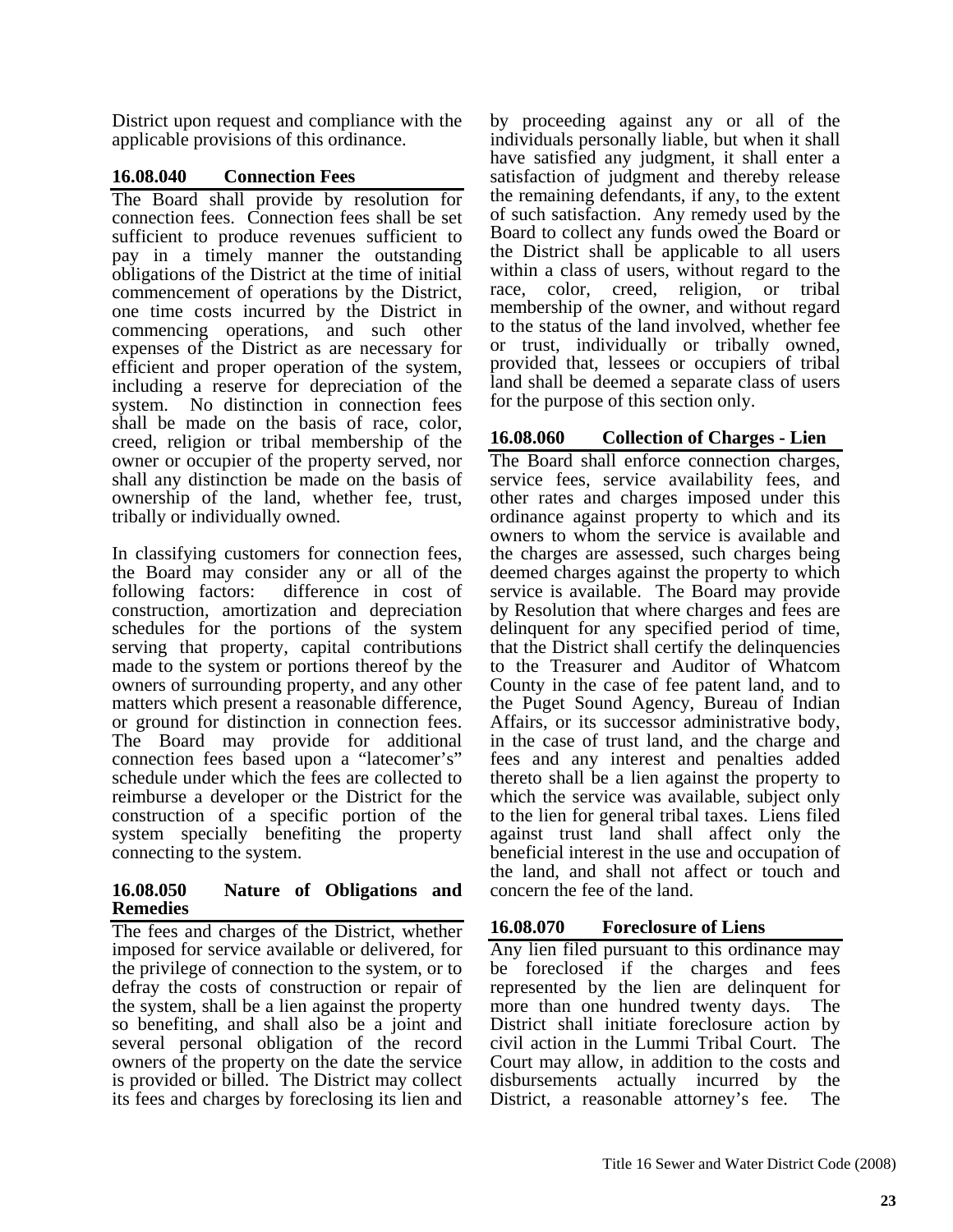costs, including a reasonable attorney's fee, of the District incurred in any challenge to the jurisdiction of the Lummi Tribal Court shall be included in any judgment foreclosing the lien. The civil action shall be in rem against the property, and may be brought in the name of the District against an individual parcel, or against all of those parcels whose owners are delinquent for similar charges and fees. A judgment foreclosing a lien against trust property shall have effect only against the beneficial interest in the use and occupation of the land, and shall not affect or touch and concern the fee of the land.

#### **Chapter 16.09 Use of the Public Sewer and Water Systems**

#### **16.09.010 Unlawful Discharge of Storm and Other Waters into Sewers**

No person shall discharge or cause to be discharged any storm water, surface water, roof runoff, subsurface drainage, cooling water, or unpolluted industrial process waters to any sanitary sewer.

#### **16.09.020 Unlawful Wastes**

Except as hereinafter provided, no person shall discharge or cause to be discharged any of the following described waters or wastes to any public sewer:

(a) Any liquid or vapor having a temperature higher than l50 degrees F.

(b) Any water or waste which may contain more than 30 parts per million, by weight, of fat, oil, or grease.

(c) Any gasoline, benzene, naptha, fuel oil, lube oil or other flammable or explosive liquid, solid or gas.

(d) Any garbage that has not been properly shredded.

(e) Any ashes, cinders, sand, mud, straw, shavings, metals, glass, rags, feathers, tar, plastics, wood, paunch manure or any other solid or viscous substance capable of causing obstruction to the flow in sewers or other interference with the proper operation of the sewer works.

(f) Any waters or wastes having pH lower than 5.5 or higher than 9.0 or having any other corrosive property capable of causing damage or hazard to structures, equipment and personnel of the District.

(g) Any waters or wastes containing a toxic or poisonous substance in sufficient quantity to injure or interfere with any sewage treatment process, constitute a hazard to humans or animals, or create any hazard in the receiving waters of the sewage treatment plant.

(h) Any waters or wastes containing suspended solids of such character and quantity that unusual attention or expense is required to handle such materials at the sewage treatment plant.

(i) Any noxious or malodorous gas or substance capable of creating a public nuisance.

## **16.09.030 Separators**

Grease, oil and sand separators shall be provided when, in the opinion of the manager, they are necessary for the proper handling of liquid wastes containing grease in excessive amounts, or any flammable wastes, sand and other harmful ingredients. Such separators shall be of a type and capacity approved by the manager and shall be so located as to be readily and easily accessible for cleaning and inspection. Grease and oil separators shall be constructed of impervious materials capable of withstanding abrupt and extreme changes in temperature. They shall be of substantial construction, watertight and equipped with easily removable covers, which when bolted in place shall be gastight and watertight.

#### **16.09.040 Separators: Maintenance**

Where installed, all grease, oil and sand separators shall be maintained by the owner, at his expense, for continuously efficient operation at all times. A record of such maintenance shall be furnished to the manager upon request.

## **16.09.050 Forbidden Wastes: Preliminary Treatment and Approval**

The admission into the public sewer of any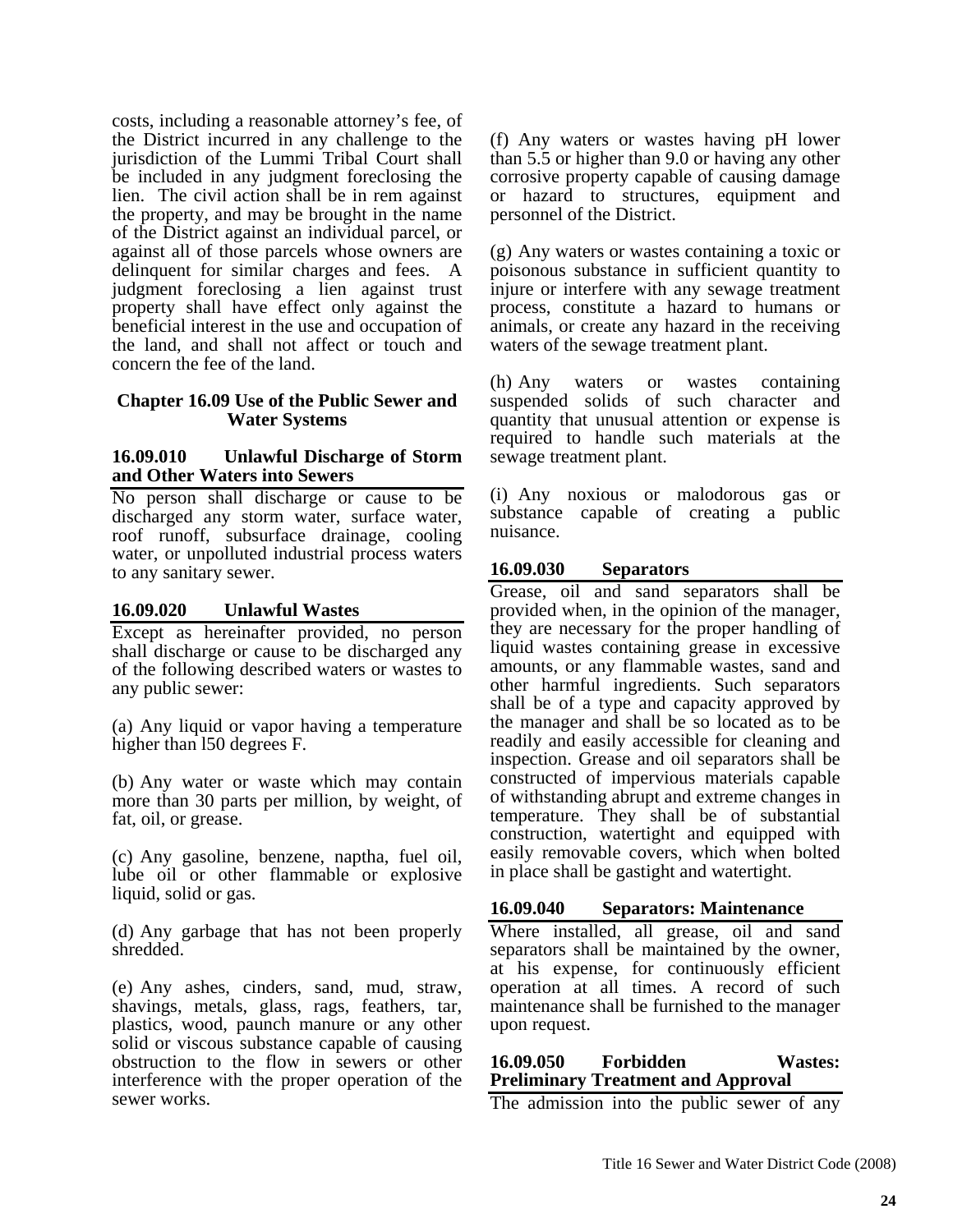waters or wastes having

(a) a five day B.O.D. greater than 300 parts per million weight; or

(b) containing more than 350 parts per million by weight of suspended solids; or

(c) containing any quantity or substance having the characteristics described in section l6.09.020;

(d) having an average daily flow greater than two percent (2%) of the average daily sewage flow of the District; or

(e) any other substance or practice which is prohibited or regulated by the rules and regulations of the District as codified in the administrative code as presently existing or hereafter amended shall be subject to the review and approval of the manager. Where necessary in the opinion of the manager, the owner shall provide, at his expense, such preliminary treatment as may be necessary to

(f) reduce the B.O.D. to 300 parts per million by weight, and the suspended solids to 350 parts per million by weight; or

(g) reduce objectionable characteristics or constituents to within the maximum limits provided for in section l6.09.020; or

(h) control the quantities and rates of discharge of such water or wastes; or

(i) comply with any other restrictions imposed by the District.

Plans, specifications and other pertinent information relating to proposed preliminary treatment facilities shall be submitted for the approval of the manager and the appropriate federal agencies when required by law, and no construction of such facilities shall be commenced until such approvals are obtained in writing. Any expenses incurred by the District in reviewing such plans, specifications and information shall be paid by the property owner or his representative before the District's approval shall issue.

The District shall adopt such other, further

restrictions and requirements for the use of the public sewers as in its judgment are wise and prudent for the system. The District shall also adopt such requirements and restrictions on the use of the public water supply system as it shall deem wise and prudent. All such restrictions and requirements shall be included within the District's administrative code when adopted.

#### **16.09.060 Preliminary Treatment Facilities: Maintenance**

Where preliminary treatment facilities are provided for any waters or wastes, they shall be maintained continuously in satisfactory and effective operation by the owner at his expense.

#### **16.09.070 Industrial Wastes: Control Manhole**

When required by the manager, the owner of any property served by a building sewer carrying industrial wastes shall install a suitable control manhole in the building sewer to facilitate observation, sampling and measurement of the wastes. Such manhole, when required, shall be accessibly and safely located, and shall be constructed in accordance with plans approved by the manager. The manhole shall be installed by the owner at his expense and shall be maintained by him so as to be safe and accessible at all times.

#### **16.09.080 Tests of Wastes: Location of Sampling**

All measurements, tests and analyses of the characteristics of waters and wastes to which reference is made in section l6.09.020 and l6.09.050 shall be determined in accordance with "Standard Methods for the Examination of Water and Wastewater," and shall be determined at the control manhole provided for in section 16.09.070, or from suitable samples taken at such control manhole. In the event that no special manhole has been required, the control manhole shall be considered to be the nearest downstream manhole in the public sewer to the point at which the building sewer is connected.

#### **16.09.090 Special Agreements**

Nothing in this chapter shall be construed as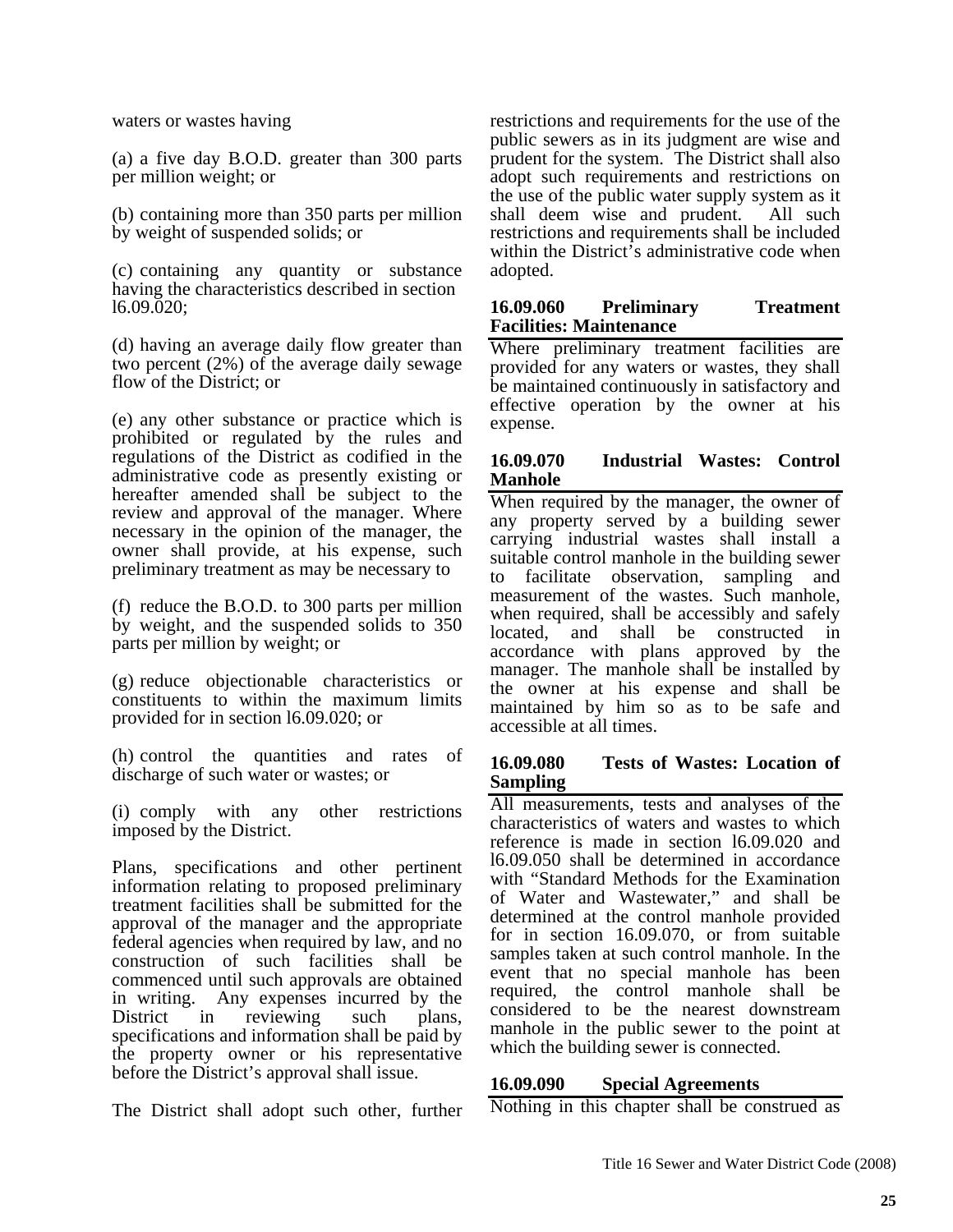preventing any special agreement or arrangement between the District and the manufacturer of any industrial waste whereby industrial waste of unusual strength or character may be accepted by the District for treatment, subject to payment therefore by the manufacturer.

# **Chapter 16.10 Protection From Damage**

# **16.10.010 Entry on Property**

The manager and other duly authorized employees or representatives of the District bearing proper credentials and identification shall be permitted to enter upon all properties for the purpose of inspection, observation, measurement, sampling and testing in accordance with the provisions of this Ordinance. Any person who willfully obstructs or prevents a District employee or representative from entering or remaining upon property for a lawful purpose under this Ordinance shall be subject to a penalty in accordance with Section 16.13.040 of this Ordinance for each such incident and in addition to such penalty, shall be liable to the District in a civil action for all damages, costs, and attorney's fees suffered by the District as a result of the obstruction.

# **16.10.020 Meters**

All meters for the measurement of water supplied or sewage flows shall be installed in accordance with the requirements of the District in such locations as the manager shall direct. All such meters shall be the property of the District and shall be maintained by it. All meters shall remain accessible to District personnel and no person shall obstruct or tamper with any meter. Such obstruction or tampering shall be a violation of this Ordinance and subject the violator to actual damages and civil penalties under Section 16.13.040 of this Ordinance. The owner of the property on which the meter is located shall be responsible for all damages for tampering with such meter.

## **16.10.030 Obtaining Service without Authorization**

No person shall obtain water or sewer service from the District facilities without authorization. Any person who obtains such

unauthorized service by connecting to the District facilities without authorization or by bypassing or tampering with any meter shall be liable to the District for three times the value of the actual service obtained in addition to the costs of correction.

#### **16.10.040 Manager: Responsibilities and Limitations**

The manager shall be the administrator of the District and all instructions and decisions made by him shall be final, but appeals from such instructions or decisions may be made to the Board in writing at any regular meeting of the Board. Where this Ordinance requires approval by, permission or decision of, or instruction from the manager, the manager shall be guided solely by generally recognized engineering standards and practices, the operational demands and requirements of the sewer works and the peculiarities of construction, topography, soil condition or other relevant special factors affecting the specific decision to be made by the manager.

#### **Chapter 16.11 Side Sewer or Water Line Contractors**

#### **16.11.010 Side Sewer or Water Line Contractor License Required**

For the purpose of assuring safe and quality construction of building sewer and water lines, safe and quality connection of building sewers and water lines to the public sewers and water lines of the District, and affording satisfactory protection to the sewer or water line users of the District, no person, other than the owner of the property involved, may construct, install, repair, reconstruct, excavate or connect to the public sewers or water lines of the District any building sewer or water lines, unless he is a side sewer or water line contractor holding a valid license of the District.

## **16.11.020 License: Standards and Application**

Side sewer or water line contractor licenses shall be issued by the Board based on information contained on application and obtained from other reliable sources relating to the experience, ability to perform the necessary work and reputation of the applicant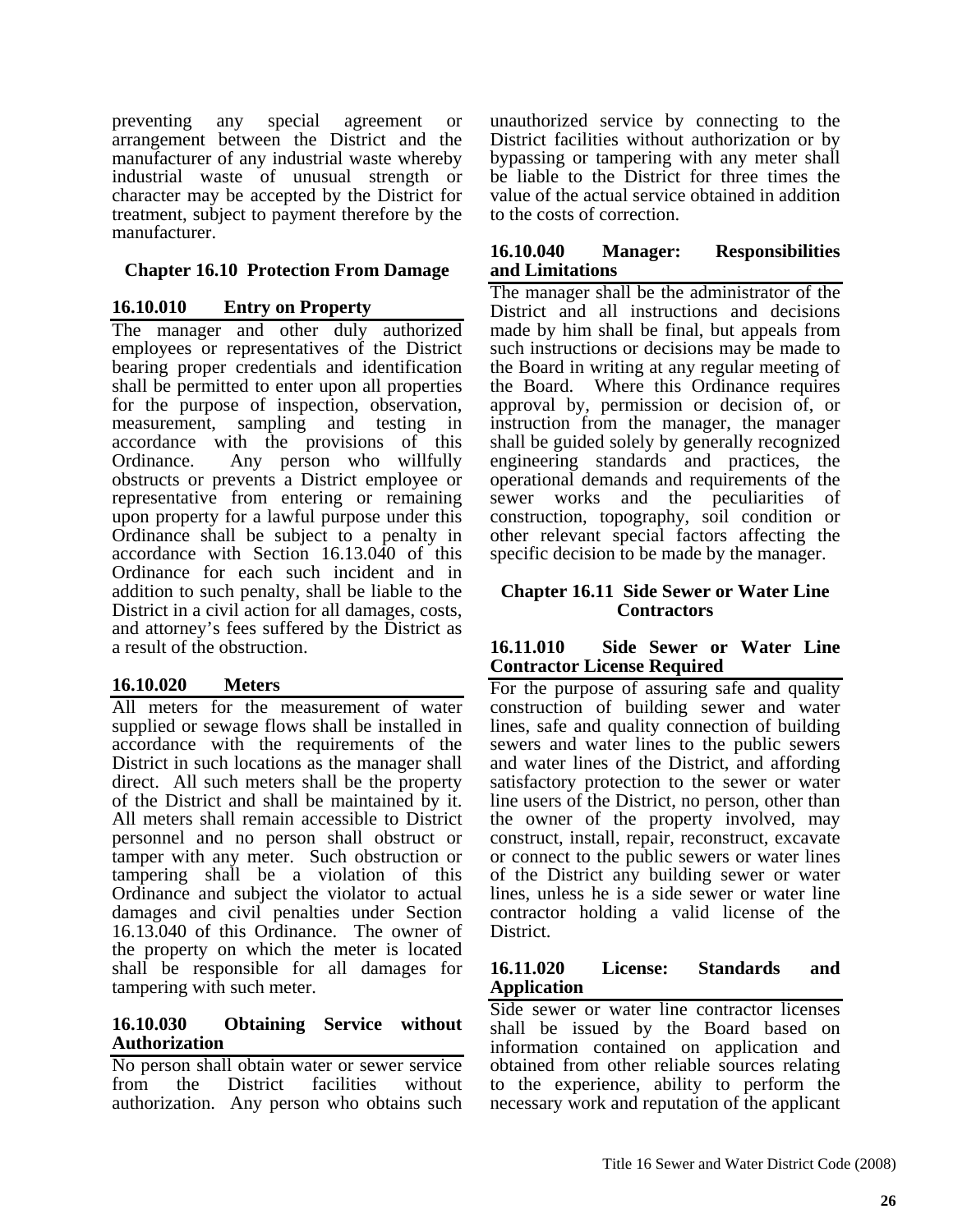to his satisfying the requirements of this Ordinance. All applicants for the license shall complete an application furnished by the District which shall require the applicant to furnish information relating to his experience, ability to perform building sewer or water line work and personal, financial, and previous work references. The application may be in the form of a contract whereby the applicant shall agree to abide by the building sewer and side sewer or water line contractor requirements of this Ordinance.

#### **16.11.030 Side Sewer or Water Line Contractors: Bond, Insurance**

Every applicant for a license must, prior to the issuance of the license to him, deposit with the **District** 

(a) a surety bond in favor of the District in the amount of \$5,000.00 with a surety or sureties thereon approved by the Board and conditioned that he will perform the obligations of the application contract (if the application is in contract form) and the resolutions and requirements of the District relating to building sewers and side sewer or water line contractors, and

(b) satisfactory proof that the applicant currently carries the following insurance coverage:

(1) public liability insurance in an amount not less than \$50,000.00 for injuries and accidental death to any one person, and an amount not less than \$l00,000.00 for any one accident; and

(2) property damage and fire insurance in an amount not less than \$25,000.00.

As long as a side sewer or water line contractor has a license, he shall maintain such bond and insurance, and such additional limits as may be required from time to time, and shall furnish proof thereof to the District whenever required by the manager or Board.

## **16.11.040 Side Sewer or Water Line Contractors: Responsibilities**

Every licensed side sewer or water line contractor shall

(a) post a valid building sewer or water line permit at the site of the work prior to commencing the work relating thereto.

(b) contract for work using only the standard form of side sewer or water line contract approved by the Board or the manager, executed in duplicate or more copies, which shall provide

(1) a clear description, including sketch, of the work to be performed and the materials to be used; and

(2) that workmanship and materials shall be guaranteed for a period of one year after installation and acceptance thereof.

(c) adhere at all times to the then current requirements of the District for building sewers and side sewer contractors, including such reasonable requirements of the manager relating to construction, installation, reconstruction and repair.

#### **16.11.050 License: Revocation, Suspension**

The license of a side sewer or water line contractor may be revoked by the Board or temporarily suspended by the manager until the next meeting of the Board for any one of the following causes:

(a) Fraud or misrepresentation in applying for or maintaining the license.

(b) Failure to observe the rules and regulations of the District relating to building sewers and side sewer or water line contractors.

(c) Failure to pay for labor or materials used in the construction of building sewers or water lines.

(d) Fraud or misrepresentation to the owner, occupant or agent or representative thereof for the purpose of obtaining a contract for the construction of a building sewer or water line, or during the course of work done pursuant to such a contract, and including the failure to adhere to the standard side sewer or water line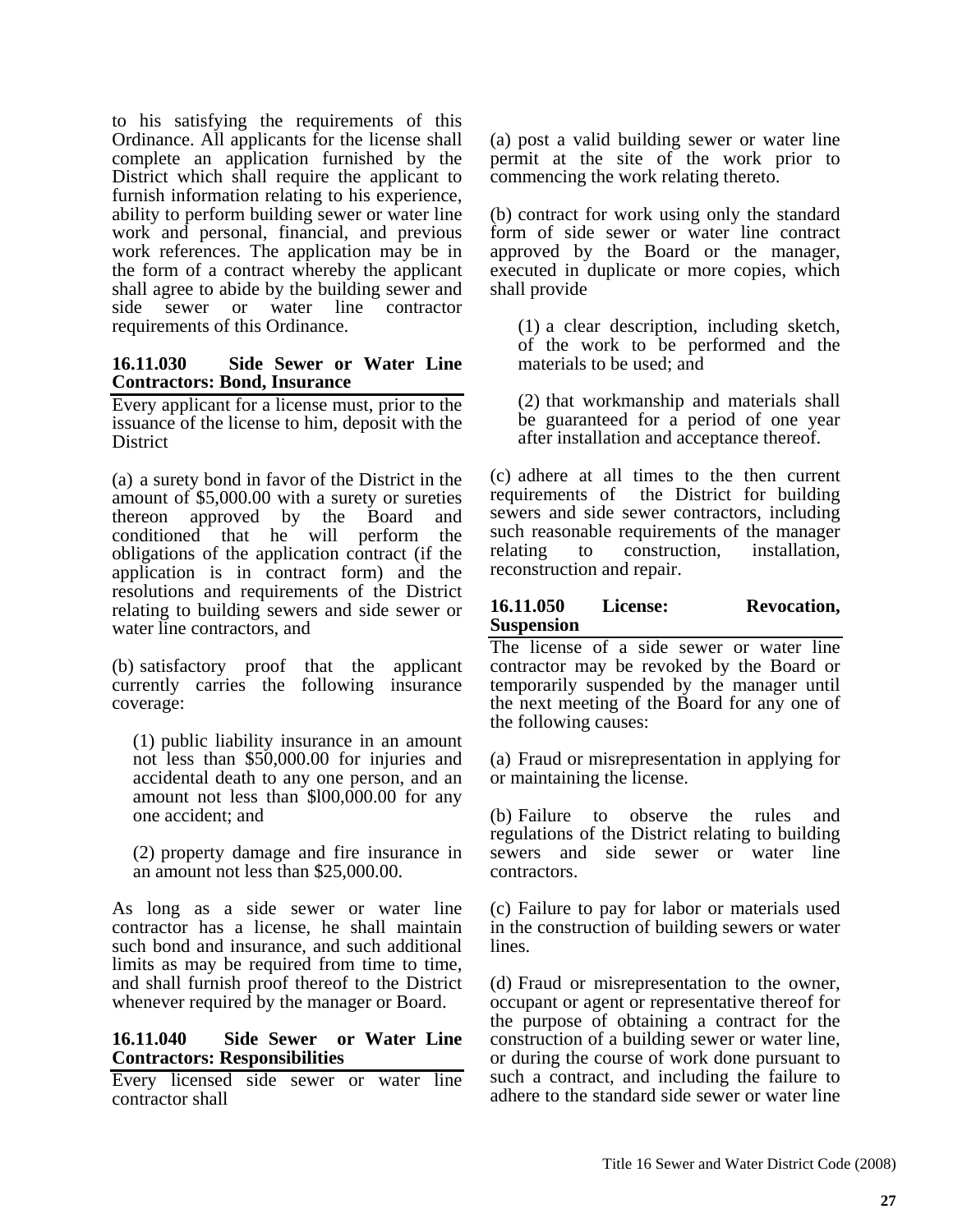contract.

(e) Failure to correct work or pay any default covered by the guaranty in the standard side sewer or water line contract.

(f) Failure to pay for work performed by the manager or district, or caused to be performed thereby, for which the contractor may be liable.

(g) Failure to maintain or when requested, prove the maintenance of the surety bond and insurance required to be maintained by Section 16.11.030.

Prior to the meeting of the Board at which suspension or revocation of a license will be taken, the contractor shall be notified and shall be afforded an opportunity to be heard by the Board at that meeting. If the license is revoked, or suspended, the contractor must forthwith cease any building sewer or water line construction work being performed by him within the District.

#### **16.11.060 License: Renewal**

The side sewer or water line contractor's license may be renewed annually by application as aforesaid and satisfaction of the requirements of this code.

#### **Chapter 16.12 Utility Local Improvement District**

#### **16.12.010 Local District Authorized**

(a) The Board shall have the power to establish utility local improvement districts within its territory, and to levy special assessments under a mode of annual installments extending over a period not to exceed twenty years on all property specially benefited by any local improvement on the basis of the special benefits to pay in whole or in part the damages or costs of any improvements ordered in the District. The procedures for the levying, collection and enforcement of all public assessments shall be in the manner now and hereafter provided by the laws of the State of Washington for the levying, collection, and enforcement of local improvement districts by cities of the first class, insofar as this procedure shall not be

inconsistent with the provisions of this<br>Ordinance; provided, however, that in provided, however, that in addition to a lien against the property benefiting from any improvement, the costs of such improvement, together with interest and penalties, shall be a joint and several personal obligation of the landowner or owners. The duties of the city treasurer under such law shall be imposed upon the District treasurer. The mode of assessment shall be determined by the Board by resolution. Assessments in any utility local improvement district may be made on the basis of special benefits up to but not in excess of the total of any comprehensive scheme or plan payable by the issuance of revenue bonds. No warrants or bonds shall be issued in any such utility local improvement district, but the collection of principal and interest on all assessments in such utility local improvement district shall, when collected, be paid into the revenue bond fund of the District.

(b) Prior to initiating the formation of any utility local improvement district, the Board shall present its preliminary plans to the Council for such a District. No further action shall be taken by the Board unless the Council shall approve the formation of the utility local improvement district.

#### **16.12.020 Resolution to Form Local District-Procedure-Written Protest**

Utility local improvement districts to carry out all or any portion of the comprehensive plan, or additions, and betterments thereof adopted for the sewer district may be initiated by resolution of the Board.

In case the Board shall desire to initiate the formation of a utility local improvement district by resolution, it shall first pass a resolution declaring its intention to order such improvements, setting forth the nature and territorial extent of such proposed improvement, designating the number of the proposed utility local improvement districts, describing the boundaries thereof, stating the estimated cost and expense of the improvement and the proportionate amount thereof which will be borne by the property within the proposed district, and fixing a date, time and place for a public hearing on the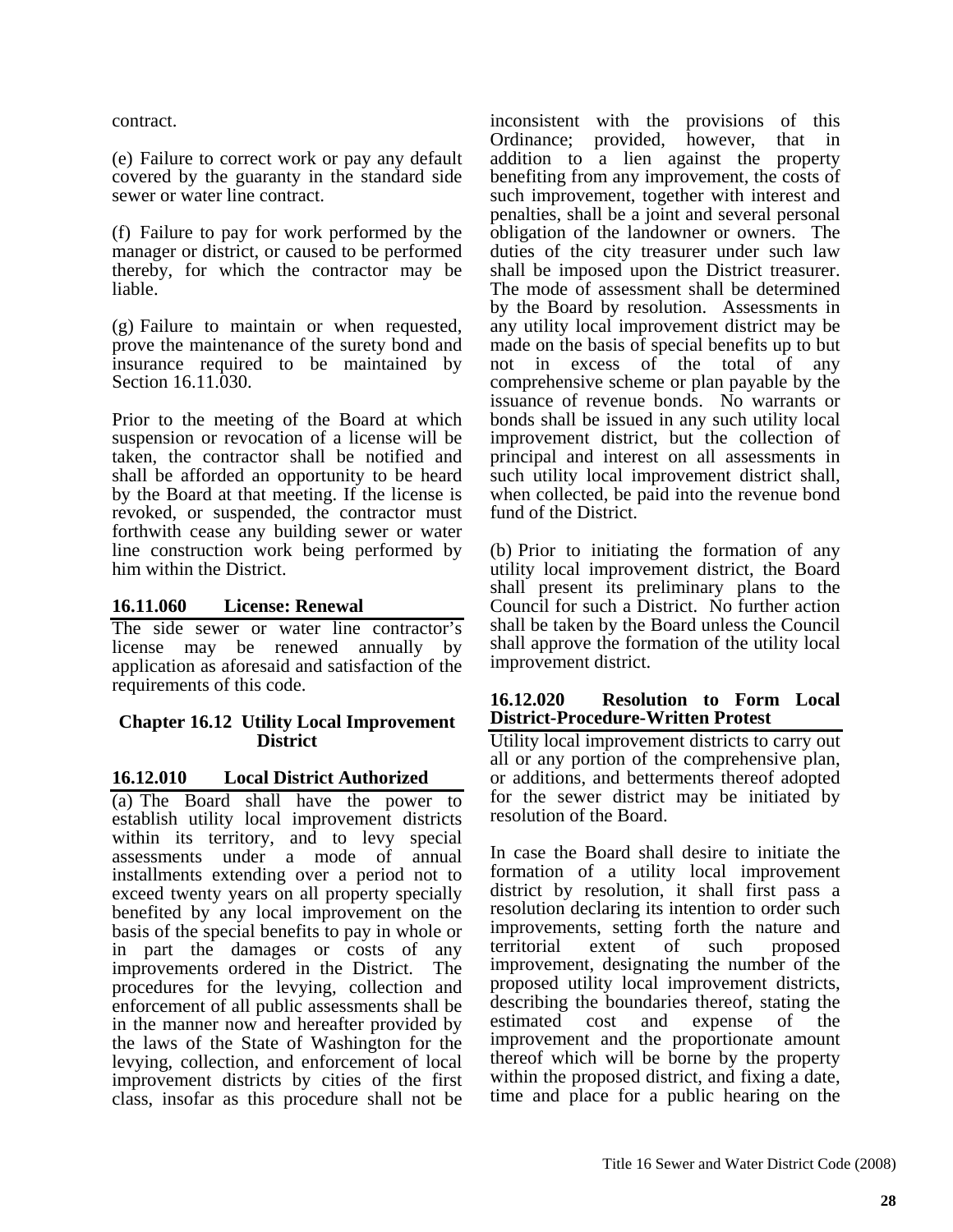formation of the proposed local district, which date shall, unless there is an emergency, be no less than thirty (30) days and no more than ninety (90) days from the date the resolution of intention was adopted.

Notice of the adoption of the resolution of intention shall be published in at least two consecutive issues of a newspaper of general circulation in the proposed local district, the date of the first publication to be at least fifteen (15) days prior to the date fixed by such resolution for hearing before the Board. Notice of the adoption of the resolution of intention shall also be given each owner or reputed owner of any lot, tract, parcel of land or other property within the proposed improvement district by mailing said notice at least fifteen (15) days before the date fixed for the public hearing to the owner or reputed owner of the property as shown on the tax rolls of the county treasurer at the address shown thereon or by the records of the Bureau of Indian Affairs. Whenever such notices are mailed, the Board shall maintain a list of such reputed property owners which lists shall be kept on file at a location within the District and shall be made available for public perusal. The notices shall refer to the resolution of intention and designate the proposed improvement district by number. Said notice shall also

(a) state that all persons desiring to object to the formation of the Board may do so before the time fixed for said public hearing;

(b) state that if owners of at least forty percent (40%) of the area of land within the proposed district file written protests with the secretary of the Board, the power of the Board to proceed with the creation of the proposed district shall be divested;

(c) provide the name and address of the secretary of the Board; and

(d) state the hours and location within the sewer district where the names of the property owners within the proposed district are kept available for public perusal. In the case of the notice given each owner or reputed owner by mail, the notice shall set forth the estimated cost and expense of such improvement to be

borne by the particular lot, tract, parcel of land or other property.

#### **16.12.030 Improvement Ordered-Divestment of Power to Order-Assessment Roll**

(a) The Board shall conduct a public hearing at the time and place designated in the notice to property owners. At this hearing the Board shall hear objections from any person affected by the formation of the local district and may make such changes in the boundaries of the district or such modifications in plans for proposed improvement as shall be deemed necessary; provided, that the Board may not change the boundaries of the district to include property not previously included therein, unless requested to do so by the owners of the property to be included, without first passing a new resolution of intention and giving a new notice to affected property owners in the manner and form and within the time herein provided for in the original notice.

(b) After said hearing the Board shall have jurisdiction to overrule protests and proceed with any such improvement initiated by petition or resolution; provided, that the jurisdiction of the Board to proceed with any improvement initiated by resolution shall be divested

(1) by protests filed with the secretary of the Board prior to said public hearing signed by the owners, according to the records of the County Auditor or of the Bureau of Indian Affairs of at least forty percent (40%) of the area of land within the proposed local district; or

(2) by the Board not adopting a resolution ordering the improvement at a public hearing held not more than ninety (90) days from the day the resolution of intention was adopted.

(c) If the Board finds that the district should be formed, it shall by resolution order the improvement, provide the general funds of the district to be applied thereto, adopt detailed plans of the utility local improvement district and declare the estimated cost thereof, acquire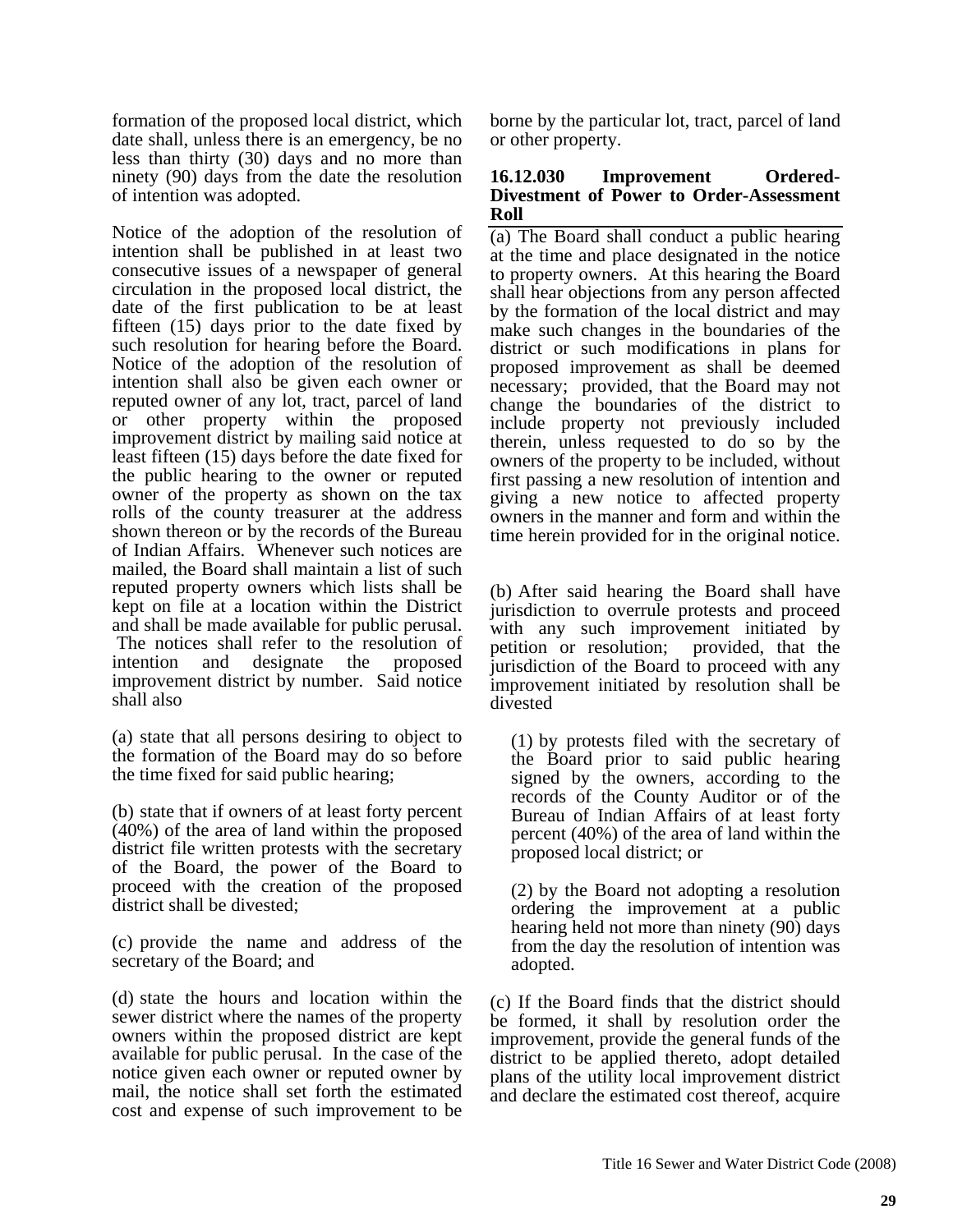all necessary land therefore and pay all damages caused thereby. The Board shall proceed with the work and file with the Tribal treasurer its roll levying special assessments in the amount to be paid by special assessment against the property situated within the local improvement district in proportion to the special benefits to be derived by the property therein from the improvement.

# **16.12.040 Notice of Filing Roll**

Before the approval of the roll a notice shall be published once a week for two consecutive weeks in a newspaper of general circulation in the local district, stating that the roll is on file and open to inspection in the office of the secretary, and fixing the time, not less than fifteen (15) or more than thirty (30) days from the date of the first publication of the notice, within which the protest must be filed with the secretary against any assessments shown thereon, and fixing a time when a hearing will be held by the commission on the protests. The notice shall also be given by mailing at least fifteen (15) days before a hearing, a similar notice to the owners or reputed owners of the land in the local district as they appear on the books of the Treasurer of Whatcom County or the Bureau of Indian Affairs.

## **16.12.050 Hearing on Protests-Order**

At such hearing of a protest to an assessment, or any adjournment thereof, the Board shall have the power to correct, revise, raise, lower, change, or modify such roll, or any part thereof, and to set aside such roll, and order that such assessment be made de novo, as to such body shall appear equitable and just and may then by resolution approve the same. In the event of any assessment being raised, a new notice similar to such first notice shall be given, after which final approval of such roll may be made by the Board. Whenever any property shall have been entered originally upon such roll and the assessment upon any such property shall not be raised, no objection thereto shall be considered by the Board or any court on appeal unless such objection be made in writing at or prior to the date fixed for the original hearing upon such roll.

# **16.12.060 Enlarged Local District May be Formed**

In the event that any portion of the system after its installation in such utility local improvement district is not adequate for the purpose for which it was intended, or that for any reason changes, alterations or betterments are necessary in any portion of the system after its installation, then such district, with boundaries which may include one or more existing utility local improvement districts, may be created in the District in the same manner as is provided herein for the creation of utility local improvement districts. Upon the organization of such utility local improvement district as provided for in this section, the plan of improvement and the payment of the cost of the improvement shall be carried out and the paying for the improvement in the utility local improvement districts previously provided for in this Ordinance.

#### **16.12.070 Conclusiveness of Roll When Approved**

Whenever any assessment roll for local improvements has been confirmed by the Board as herein provided, the regularity, validity and correctness of the proceedings relating to such improvement, and to the assessment therefore, including the action of the Board upon such assessment roll and the confirmation thereof, shall be conclusive in all things upon all parties, and cannot in any manner be contested or questioned in any proceeding whatsoever by any person not filing written objections to such roll in the manner and within the time provided in this title. No proceedings of any kind shall be commenced or prosecuted for the purpose of defeating or contesting any such assessment, or the sale of any property to pay such assessment, or any certificate of delinquency issued therefore, or the foreclosure of any lien issued therefore; provided, that this section shall not be construed as prohibiting the bringing of injunction proceedings to prevent the sale of any real estate upon the grounds

(a) that the property about to be sold does not appear upon the assessment roll; or

(b) that said assessment has been paid.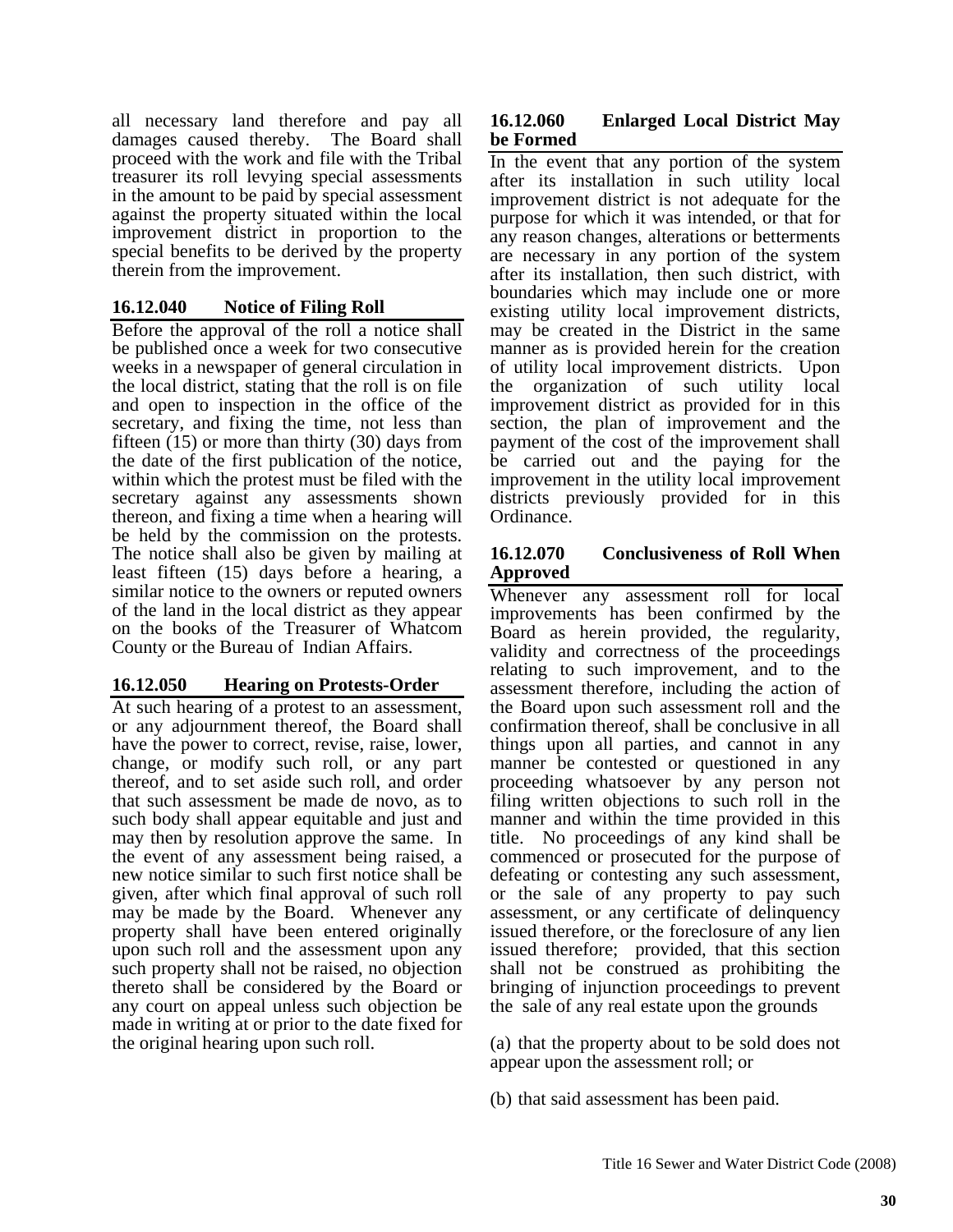# **16.12.080 Segregation of Special Assessment-Fees**

Whenever any land against which there has been levied any special assessment under this Ordinance shall have been sold in part or subdivided, the Board shall have the power to order a segregation of the assessment. Any person desiring to have such special assessment against a tract of land segregated to apply to smaller parts thereof shall apply to the Board for such segregation. If the Board shall in its discretion determine that such segregation shall be made, they shall by resolution instruct the Tribal treasurer to make segregation on the original assessment roll as directed in the resolution. The segregation shall as nearly as possible be made on the same basis as the original assessment was levied and the total of the segregated parts of the assessment shall equal the assessment before segregation. The resolution shall describe the original tract, the amount and date of the original assessment and shall define the boundaries of the divided parts and the amount of assessment chargeable to each part. A certified copy of the resolution shall be delivered to the Tribal treasurer, who shall proceed to make the segregation upon receipt of a fee of twenty-five dollars (\$25.00) for each tract of land into which the segregation is to be made. In addition to such charge, the Board may require as a condition of the order of segregation that the person seeking the same pay the District reasonable engineering, clerical, and legal costs incident to making the segregation.

# **Chapter 16.13 Violations of Ordinance**

## **16.13.010 Liability to District**

Any person who shall violate any provision of this Ordinance shall be liable to the District for any expense, loss, damage, cost of inspection, or cost of correction incurred by the District by reason of such violation, including any expenses incurred by the District in collecting from such person any such loss, expenses, cost of inspection or cost of correction.

## **16.13.020 Notice of Violation**

Any person found to be violating any

provision of this Ordinance shall be served by the District with or mailed written notice stating the nature of the violation and providing a reasonable time limit for the satisfactory correction thereof. The offender shall, within the period of time stated in such notice, permanently cease all violations and make all necessary corrections.

#### **16.13.030 Costs of Correction**

The District shall be empowered to order the correction of any violation of this Ordinance and charge the costs of this correction, including a fee of the lesser of one hundred dollars (\$100.00) and ten percent (10%) of the actual costs of correction, to the owner of the property upon which the violation occurs. Such order for correction shall be made by resolution of the Board, provided that the manager may order such correction when, in his opinion, the health, safety or welfare of Reservation residents is threatened with immediate harm. The order of the manager may be appealed to the Board. The Board shall make orders for corrections by resolution of the Board. The order of the Board may be stayed by application to the Lummi Tribal Court for a stay and by the contemporaneous filing of the bond indemnifying the Board as obligee in twice the estimate cost of the correction.

# **16.13.040 Civil Penalty**

Any person who continues to violate this ordinance beyond the time limit for correction specified in the notice served pursuant to 16.13.020 shall be liable for a civil penalty of not less than one hundred dollars (\$100.00) per day for each such day after the expiration of the time limit found in the notice. This penalty shall be assessed by the Lummi Tribal Court upon the filing of a complaint by the Board, and the proceeds of the civil penalty, less the costs of the filing and other court costs, shall be placed in the general fund of the District.

## **16.13.050 Initial Connections**

The service of a Notice to Connect upon an owner, whether for connection to the system prior to its initial operation or connection to the system at a later time, shall be deemed a notice of violation of the Ordinance under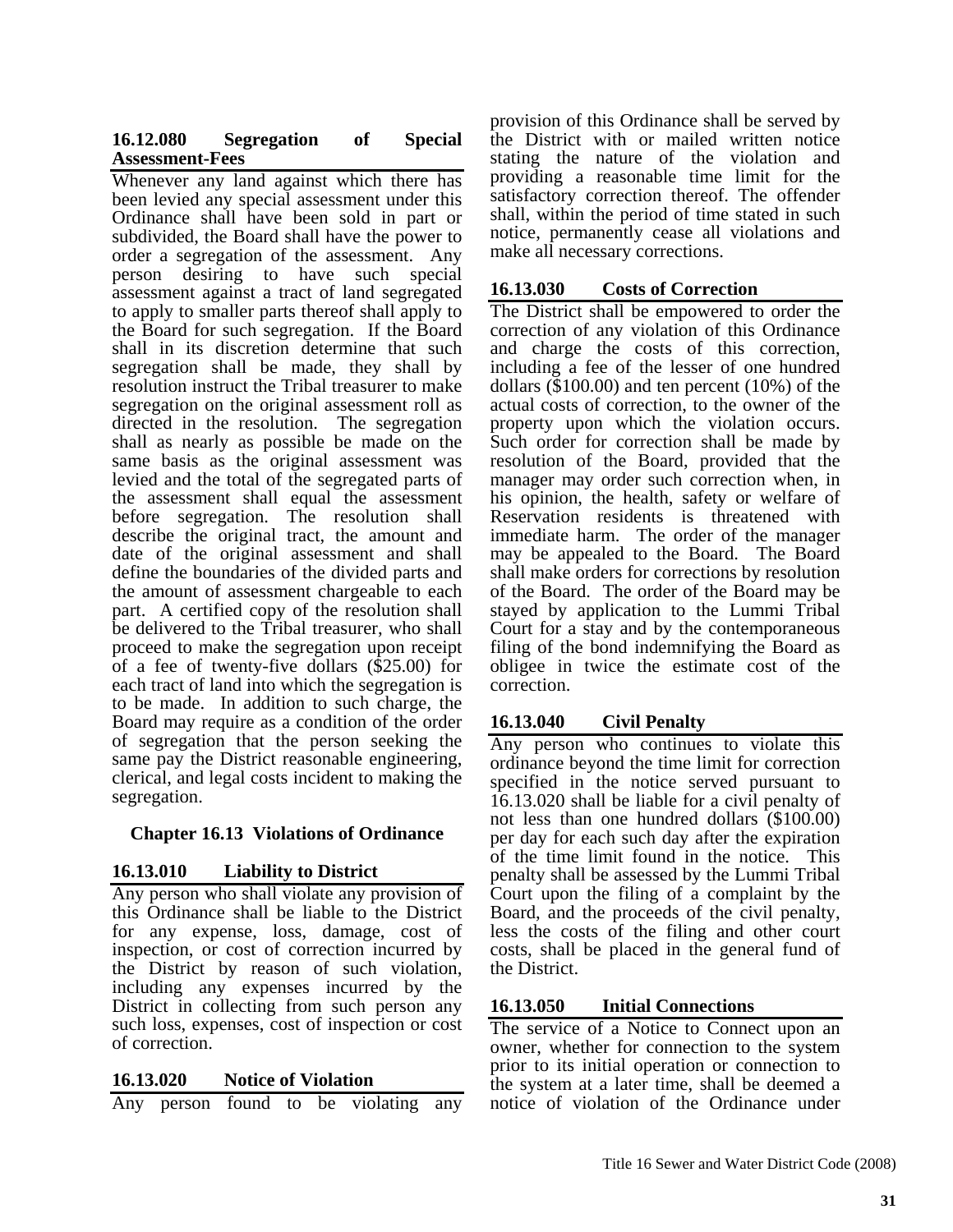Section 16.13.020 hereof.

# **Chapter 16.14 Judicial Review**

# **16.14.010 Initial Resolution of Disputes**

Any disputes regarding the right to use the sewer or water system, refusal or failure to<br>provide service, operational problems provide service, operational affecting service, and other service related issues shall be resolved according to this Chapter. Any person aggrieved by an order or decision of the Sewer or Water Board relating to any of these areas shall first petition the Sewer or Water Board for a hearing. This petition shall be in writing, although this requirement may be waived by the Sewer or Water Board. The hearing shall be on the record and the Sewer or Water Board shall cause a verbatim record of the hearing to be kept and transcribed. The Sewer or Water Board shall issue a written decision which shall become a part of the written record and shall be open for inspection at the offices of the District during regular working hours.

## **16.14.020 Lummi Indian Business Council Review**

The decision of the Sewer or Water Board shall be reviewable by the Lummi Indian Business Council. Any person who desires any review of the Sewer or Water Board Decision shall petition the Lummi Indian Business Council for such review within ten (10) working days of the date of the Sewer or Water Board Decision. The review power of the Lummi Indian Business Council shall be limited to ascertaining whether a fair hearing upon the dispute was held. The Lummi Indian Business Council shall take up the review within thirty (30) calendar days of the date of the receipt of the petition for review. Failure of the Lummi Indian Business Council to act within this period shall be deemed to be an affirmance of the Sewer or Water Board Decision.

# **16.14.030 Judicial Review**

Any party dissatisfied with the decision of the Lummi Indian Business Council may petition the Lummi Tribal Court for judicial review of the decision. For the purposes of this review the Lummi Indian Business Council agrees not to raise as a defense to the appeal any immunity from this type of action which it or the Lummi Nation may possess in the Lummi Tribal Court. This petition for review shall be filed within ten (10) working days of the date of the decision of the Lummi Indian Business Council, or within forty (40) calendar days of the date of the petition for review to the Lummi Indian Business Council. The Tribal Court shall conduct a review upon the written record, and shall permit time for each party to present oral argument in support of his position. The standard used in this review shall be whether there was substantial evidence in the record to support the decision of the Sewer or Water Board. The Tribal Court shall issue a written decision.

# **16.14.040 Arbitration**

Any party to a dispute dissatisfied with the decision of the Lummi Tribal Court may invoke arbitration under the rules and auspices of the American Arbitration Association. The arbitrator shall conduct a de novo review upon the written record before the Tribal Court and shall issue a written decision. For the purpose of this arbitration, the Lummi Indian Business Council agrees not to assert any immunity from arbitration, provided that this agreement shall be strictly construed and shall not be considered or construed as an agreement not to assert any such immunity in any action brought or maintained in the courts of the State of Washington.

# **16.14.050 Costs**

As a condition of appealing or petitioning in any of the above steps, the party wishing to file the appeal or petition shall first pay all costs of the previous step from which the appeal or petition is sought. Costs shall include, but not be limited to, the preparation of the written transcript of each hearing or meeting, reasonable filing fees, and other costs, provided that these costs shall not include attorney's or spokesman's fees for any of the above stages of proceeding.

# **16.14.060 Minor Disputes**

Operational problems or complaints of a minor nature may, at the option of the complaining party, be resolved informally through contact with the manager or staff of the Water or Sewer Board. The use or nonuse